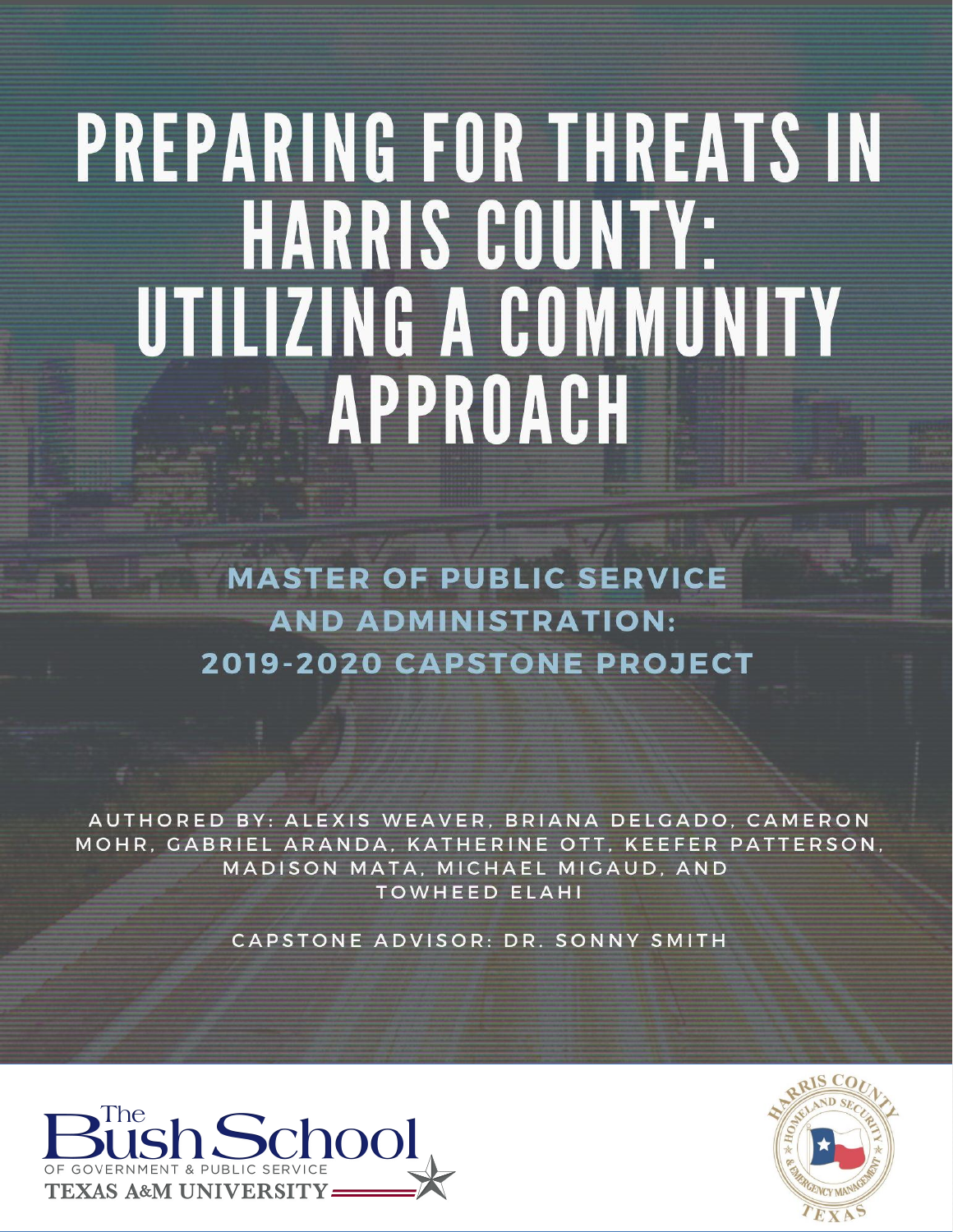# **Table of Contents**

<span id="page-1-1"></span><span id="page-1-0"></span>

| <b>Table of Contents</b>                      | $\boldsymbol{2}$ |
|-----------------------------------------------|------------------|
| <b>Executive Summary</b>                      | 3                |
| <b>Section I</b>                              |                  |
| <b>Terrorism &amp; Targeted Violence</b>      | 7                |
| What is Terrorism?                            | 7                |
| <b>Targeted Violence</b>                      | 8                |
| Terrorism & The Media                         | 8                |
| <b>Section II</b>                             |                  |
| <b>Harris County</b>                          | 10               |
| Threats to Harris County                      | 12               |
| <b>Section III</b>                            |                  |
| <b>Communicating with the Public</b>          | 16               |
| Harris County Communication Practices         | 16               |
| <b>Comparable Counties and Cities</b>         | 19               |
| <b>Public-Private Partnerships</b>            | 22               |
| <b>Best Practices in Crisis Communication</b> | 24               |
| <b>Section IV</b>                             |                  |
| <b>Community Preparedness</b>                 | 30               |
| <b>Understanding Risk</b>                     | 31               |
| Preparing Vulnerable and Minority Populations | 33               |
| <b>Comparable Cities and Counties</b>         | 35               |
| <b>Public-Private Partnerships</b>            | 36               |
| <b>Section V</b>                              |                  |
| <b>Recommendations</b>                        | 39               |
| <b>Community Outreach</b>                     | 39               |
| <b>Public-Private Partnerships</b>            | 42               |
| <b>Rebranding Online Presence</b>             | 44               |
| <b>Conclusion</b>                             | 47               |
| <b>Acronym List</b>                           | 48               |
| <b>References</b>                             | 49               |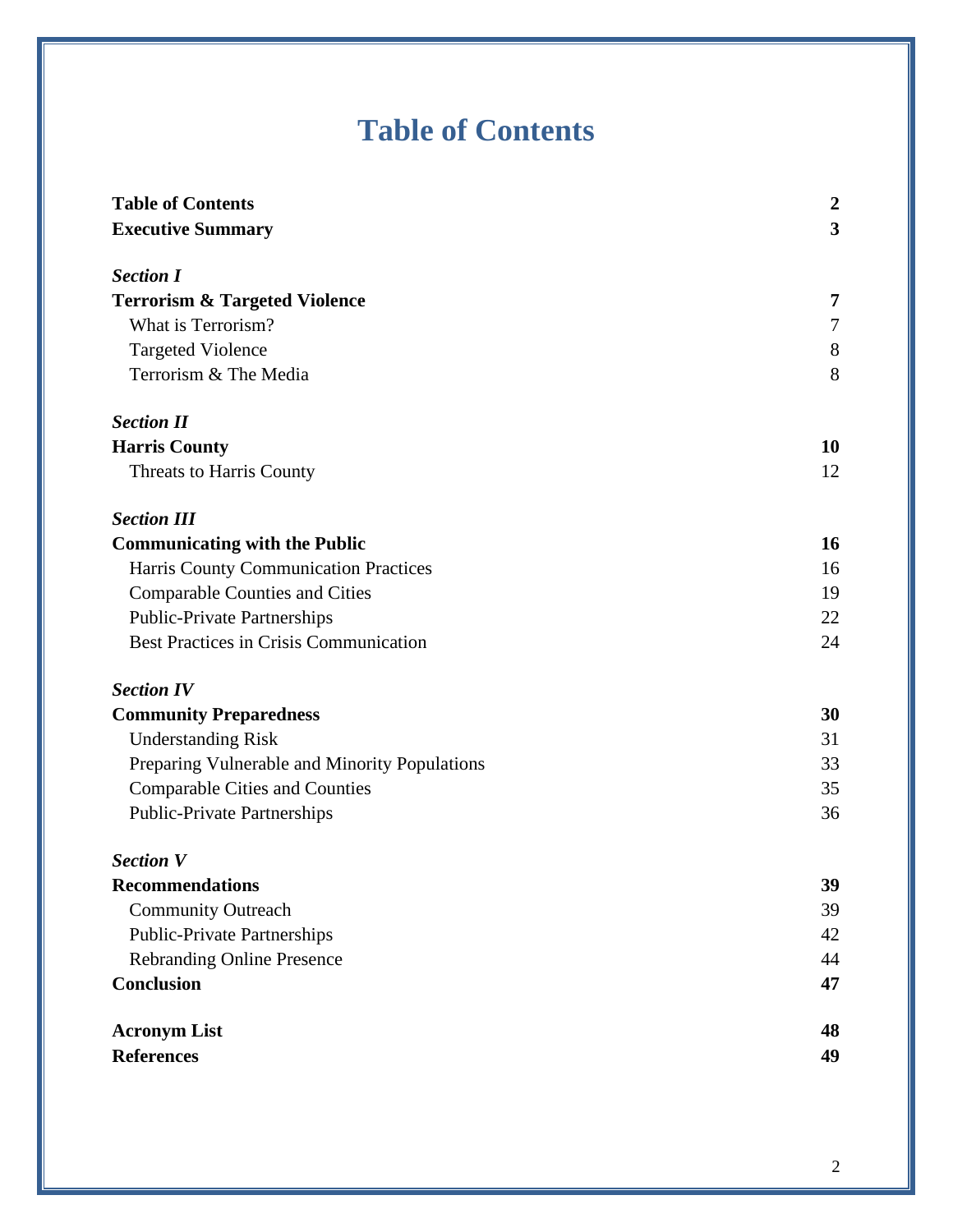## **Executive Summary**

The recent federal response to the COVID-19 virus outlines the important role of planning in disaster preparedness. One vital variable within the planning phase, that is sometimes overlooked, is messaging to the general public. More succinctly, how can government entities effectively communicate important information to diverse populations? Addressing this question becomes more problematic as the population becomes larger and more diverse and when you also add population sprawl into the equation.

One might think the use of social media apps such as Twitter, Facebook, and Instagram would make reaching out to these diverse communities easier, which in some instances it does. However, sole reliance on social media accounts for communication raises issues such as disenfranchisement, or language and cultural barriers that may keep certain communities out of reach. With that issue in mind, how does a large metropolitan government entity approach communication issues to an economically, socially, and culturally diverse populace while recognizing a "one-size-fits-all" solution will not suffice?

This exact issue was recently posed by the Harris County Office of Homeland Security and Emergency Management (HCOHSEM) when they asked:

(1) What are the most effective and efficient ways to synthesize and transfer actionable information on current and potential threats to constituents in Harris County? And; (2) What are the best methods to train the public to recognize, report, and respond to terrorist threats and emergencies?

Harris County, TX, like many counties across the United States (U.S.), is having to update their response frameworks to reflect the threats of the 21st century. Since the events of 9/11, as well as the recent COVID-19 pandemic, government officials have been asking the questions: Do we have the infrastructure in place to adequately respond to a terrorist attack or other potentially catastrophic events? and How do we synthesize and transfer actionable information on potential threats to our constituents? Each of these daunting questions poses formidable challenges to government leaders and policymakers within the county.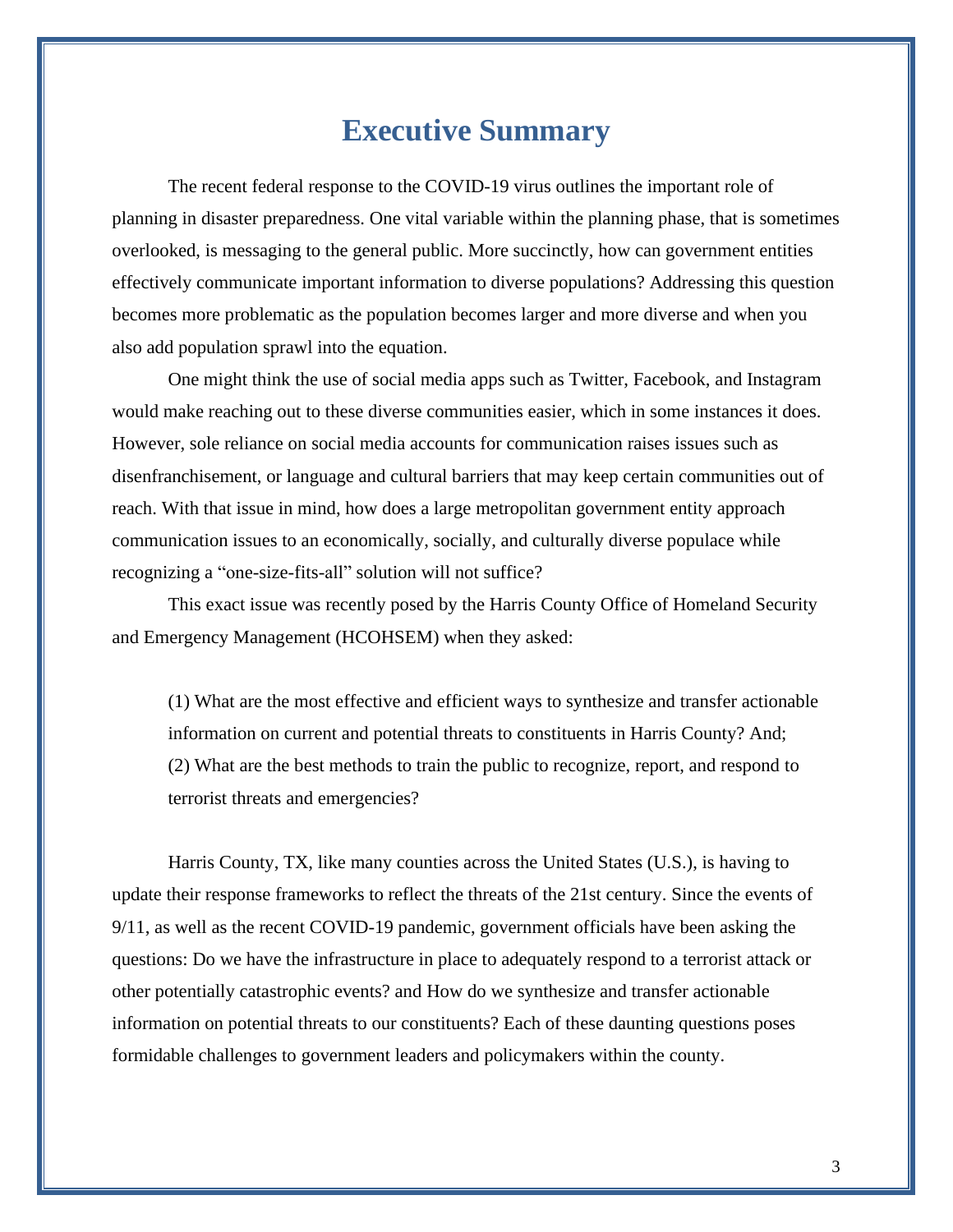The purpose of this report is to provide a set of recommendations to the HCOHSEM for communicating community preparedness plans to county residents based on best practices and prior research. Additionally, this report reviews frameworks for communicating information during emergencies in a digestible format for the citizens of Harris County. Emergency management officials are perpetually overwhelmed with new information every day; therefore, it is important that government institutions employ measures dedicated to consolidating information in a manner that is concise and comprehensible enough for the public to understand. Although this report focuses on terrorism and its threats to Harris County, challenges in developing community preparedness and communicating pertinent information with the public are not unique to issues of terrorism. Best practices and recommendations provided in this report for building community preparedness and communicating with the public can translate to other issues such as the COVID-19 pandemic, times of economic hardship, natural disasters, and other extreme events that place abnormal levels of adversity on Harris County residents.

This report will be divided into five sections: Section I will define how terrorism is used in this report and outline the connection between terrorism and the role of the media in sharing threat information with the public. Section II will map the demographic profile of Harris County's constituencies and economy. This section will further highlight potential vulnerabilities or targets that might be of interest to individuals seeking to commit acts of terrorism within Harris County's jurisdiction. Section III will provide a review of existing sources and research on the role of public private partnerships, information sharing through social media for emergency management and homeland security purposes, methods of communicating with vulnerable populations, and how other comparable local governments handle crisis communication. Section IV mirrors the discussion of Section III by discussing public-private partnerships, emergency management operations in comparable cities and counties, and at-risk populations but focuses on best practices for developing community preparedness. Finally, Section V will provide a detailed outline of 10 recommendations on how HCOHSEM can improve their methods of communicating with county residents and make its constituency better prepared for threats.

The way threats and information about terrorism are communicated to and received by the public can severely impact a community's reaction during an emergency. Planning and partnerships are important in this process because improperly trained community leaders, media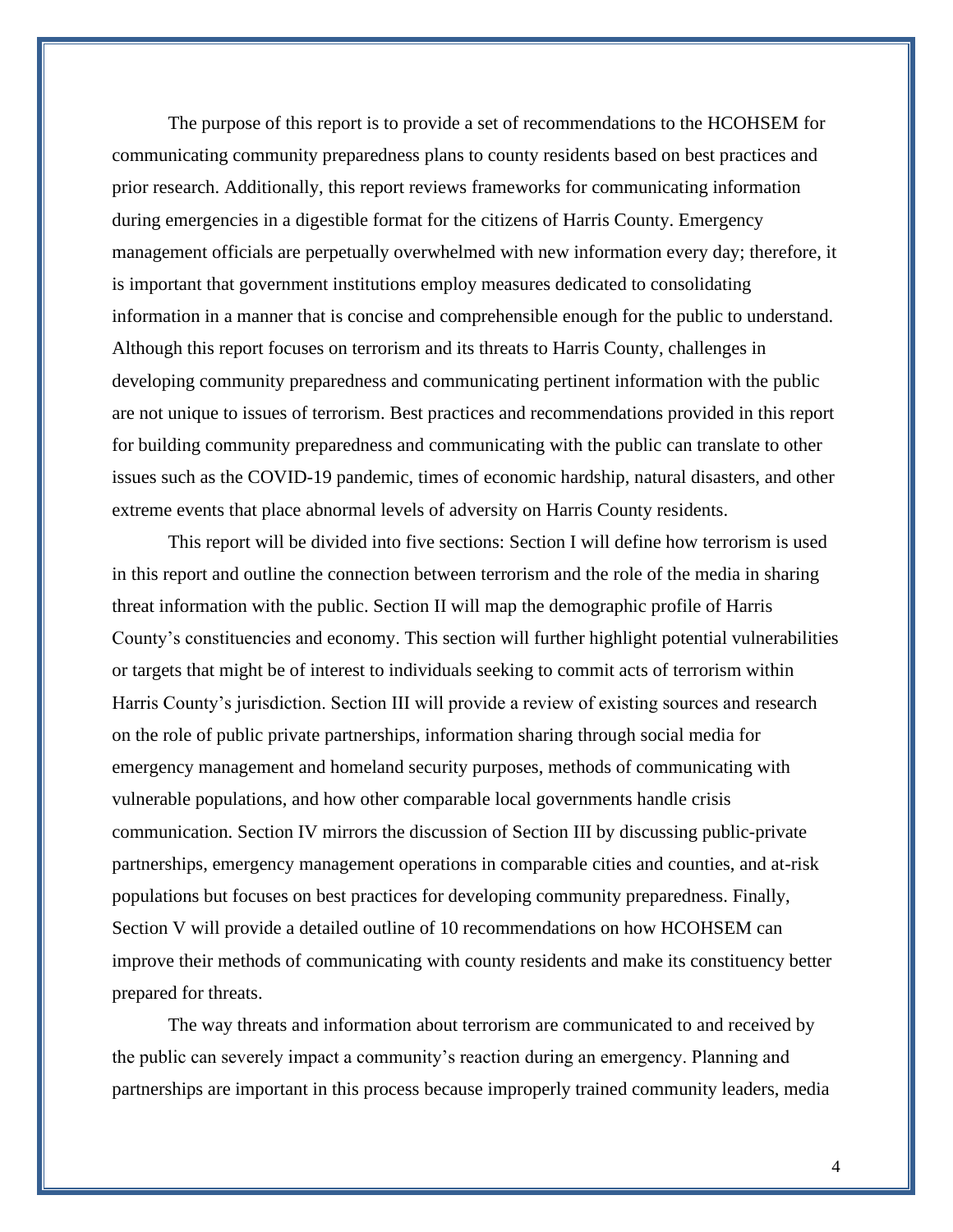outlets, and public information officials might put more lives in danger by using inappropriate ways of communicating with the public. There is no perfect way of communicating threats to the public nor is there a perfect method for preparing a community for a terrorist attack. People's perceptions of dangers or threats to their wellbeing vary based on their socioeconomic status, cultural background, religious affiliations, amongst other attributes. Emergency management offices in cities and counties in the U.S. that are comparable to Harris County often rely on emergency notification systems to send immediate notifications of threats and emergencies to community members subscribed to their service. Social media also plays a powerful role in disseminating emergency information to the public and promoting community preparedness. However, posts on local government social media accounts often do not reach the entire audience the message is intended to interact with. Also, vulnerable populations may not be able to receive information through traditional means used by emergency management officials, causing them to be more at-risk of harm during emergencies. This downfall of communicating with the public, before and after a crisis, makes improving social media practices, leveraging local and regional public-private partnerships, and utilizing community outreach programs much more important.

#### **Recommendations**

Based on research into best practices for communicating emergency information to the public and developing community preparedness, we propose 10 recommendations for the Harris County Office of Homeland Security and Emergency Management that can be sorted into three general areas: improving community outreach efforts, leveraging existing community networks with public-private partnerships, and rebranding of HCOHSEM social media accounts. The following 10 recommendations focus on improving the methods with which HCOHSEM communicates pertinent emergency information with the public and effectively promotes community preparedness. Public-private partnerships, social media, and consideration of vulnerable populations can be powerful forces in keeping the residents of Harris County informed and safe from terrorism and other emergencies.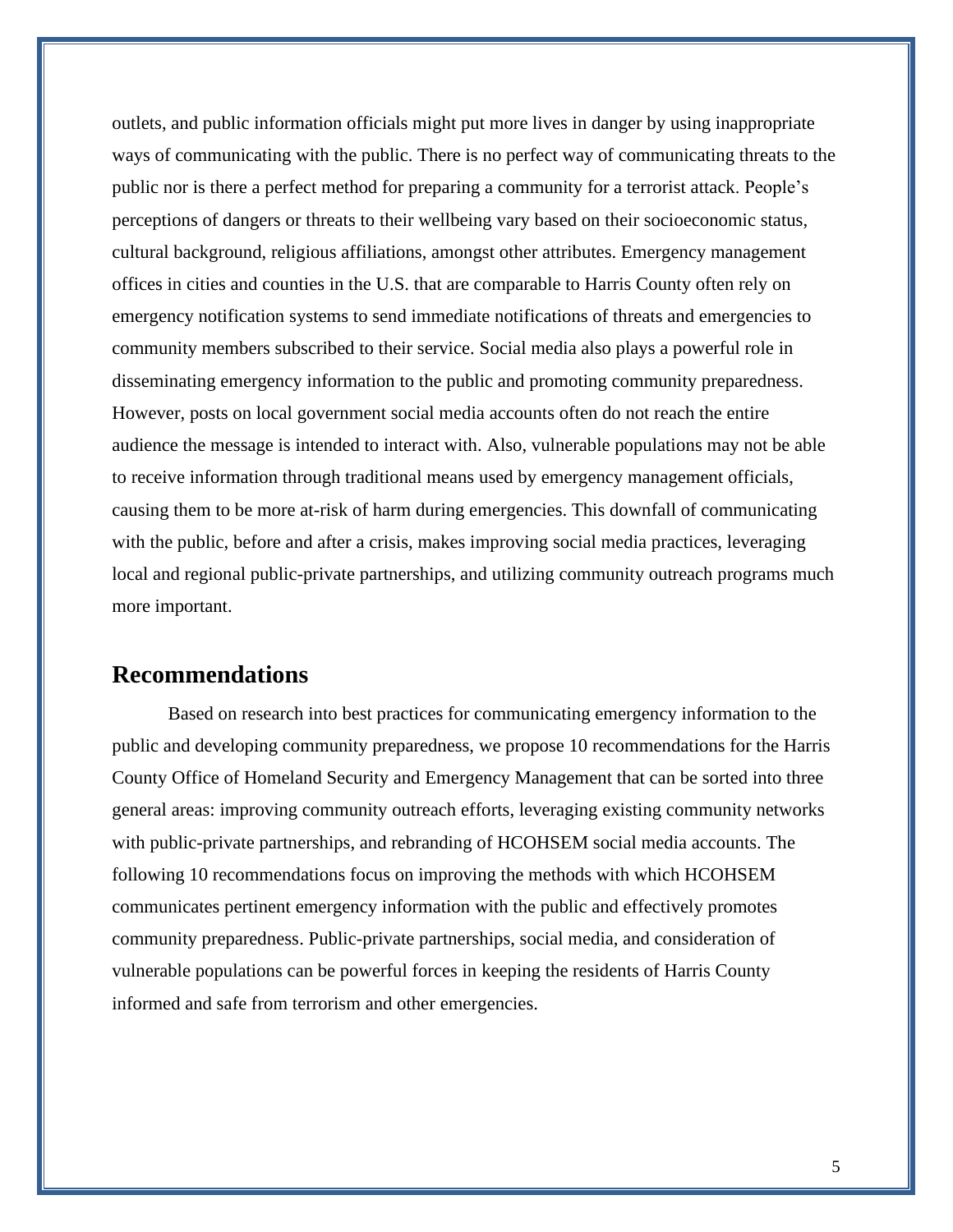

Focus on *improving community outreach programs and campaigns to better prepare communities for emergencies* while enhancing relations with the public. Recognizing Harris County is a diverse region of unique communities implies the necessity to address community outreach gaps.

**Recommendation 1:** Reinforce to the community that HCOHSEM is not the Department of Homeland Security law enforcement agency, U.S. Immigration Customs Enforcement, through social media campaigns and in-person communication.

**Recommendation 2:** Introduce the Arabic language into written preparedness publications and official social media platforms.

**Recommendation 3:** Recruit community leaders to assist in communicating with the public.

**Recommendation 4:** Focus efforts and resources on informing young adults and teenagers on emergency preparedness.



Leverage *local and regional public-private partnerships in developing a unified methodology for communicating* within the region during emergencies. Research shows declining trust in government complicates relationship between public entities and constituents.

**Recommendation 5:** Create an "open table" coalition focused on bringing business and local leaders of Harris County together to improve community preparedness and communication.

**Recommendation 6:** Create industry-specific toolkits for identifying threats.

**Recommendation 7:** Implement a version of NYPD's SHIELD program within Harris County.



*Seek professional consultation on rebranding social media accounts* for distributing emergency information. Many residents in Harris County and the Greater Houston Metropolitan Area have internet access but interactions on mainstream social media platforms and ReadyHarris.org are low.

**Recommendation 8:** Make the dissemination of information via social media platforms a priority when sharing information with the public.

**Recommendation 9:** Maintain a universal design across all social media accounts to ensure availability and accessibility to all users.

**Recommendation 10:** Seek professional consultation to improve social media presence and outreach.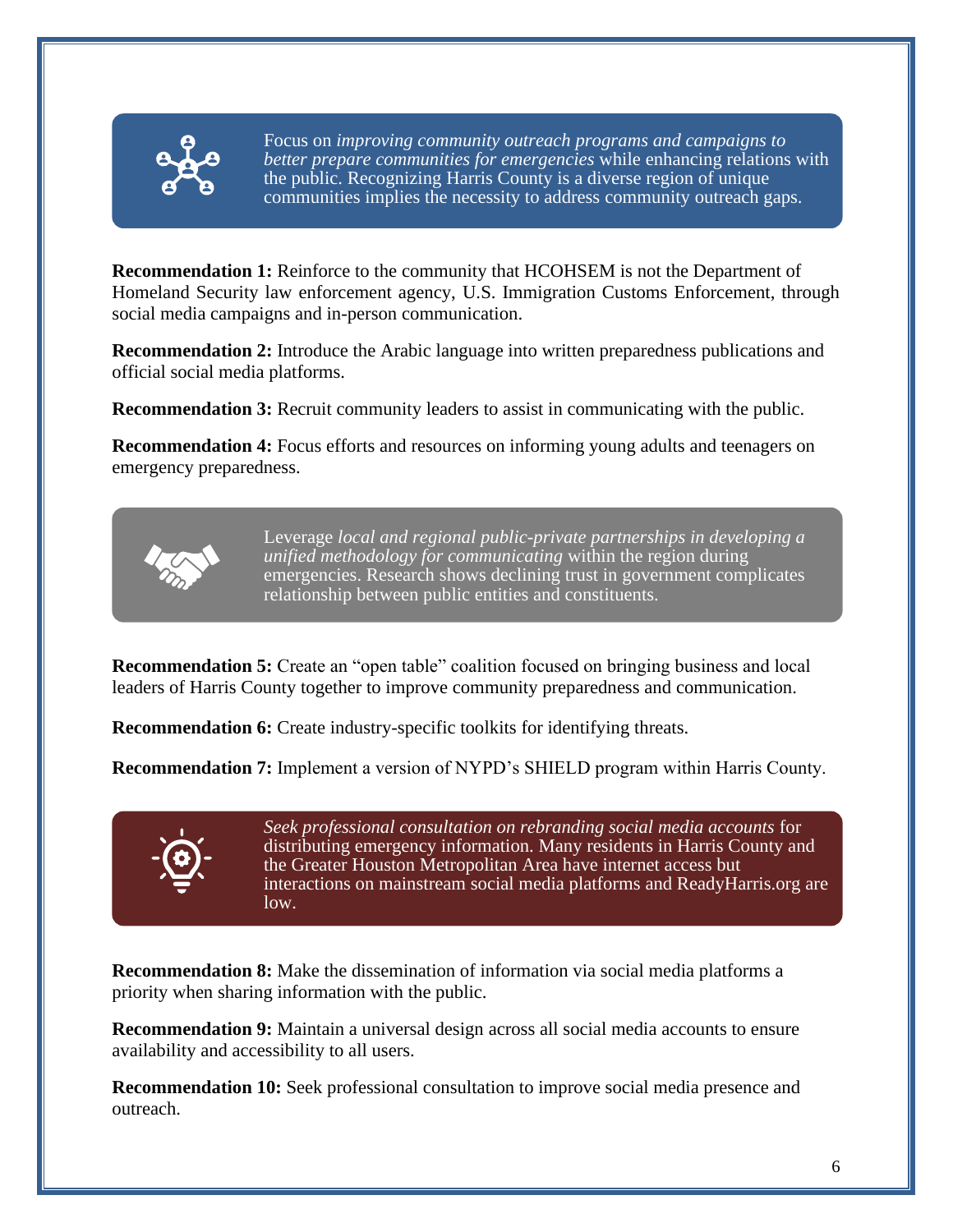# **Section I**

# <span id="page-6-1"></span><span id="page-6-0"></span>**Terrorism & Targeted Violence**

#### <span id="page-6-2"></span>**What is Terrorism?**

Terror tactics are continually evolving through innovation in technology and as world economies become increasingly intertwined with one another. As terrorism tactics evolve, so does the way the public and government agencies think about terrorism. For the purpose of this paper, we explore a few of the prominent definitions of terrorism to gain a better understanding of the threats facing Harris County.

There is much debate in the homeland security literature on how to define 'terrorism'. Terrorism is defined by the U.S. Department of Homeland Security (DHS) as:

Any activity involving a criminally unlawful act that is dangerous to human life or potentially destructive of critical infrastructure or key resources, and that appears intended to intimidate or coerce a civilian population, to influence government policy by intimidation or coercion, or to affect the conduct of a government by mass destruction, assassination, or kidnapping. (2019a)

This is slightly different than the definition provided by Crime Stoppers, a prominent organization dedicated to community safety, who defines terrorism as "the unlawful use or threat of violence especially against the government or the public as a politically motivated means of attack or coercion" (Crime Stoppers, 2020). The State of Texas defines terrorism in Section 22.07 of the Texas Penal Code as: "any type of threat of violence against a person or institution with the intent to: cause a reaction by emergency services, place a person in fear of serious bodily injury or prevent or interrupt the use of a building, facility or meeting area" (2007). We use the term terrorism in this paper as it is defined by DHS because it applies to all counties in the U.S. independent of how individual states or private organizations define terrorism.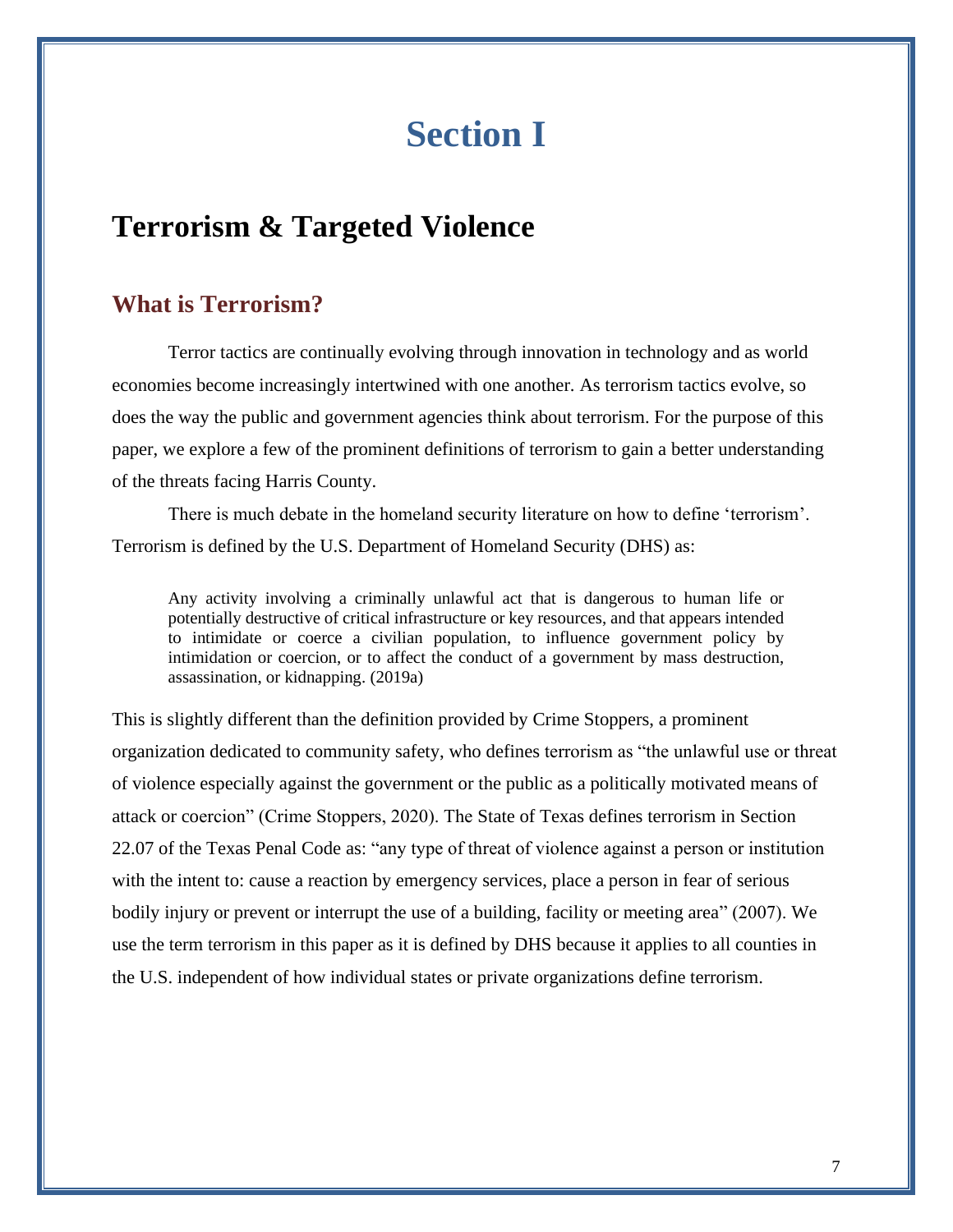#### <span id="page-7-0"></span>**Targeted Violence**

Many perpetrators of mass attacks do not fit the definition of a terrorist because they lack a clear ideological motive; this mistake is common in media reports. Unlike terrorism, targeted violence includes attacks otherwise lacking a clear, discernable political, ideological, or religious motivation. Like terrorism, acts of targeted violence are of such severity and magnitude as to suggest an intent to inflict a degree of mass injury, destruction, or death of a specific target (DHS, 2019a). The definition of targeted violence we use in this report is, "any incident of violence that implicates homeland security and/or DHS activities, and in which a known or knowable attacker selects a particular target prior to the violent attack" (DHS, 2019a). The threats of terrorism and targeted violence increasingly intersect with one another. Because of the similarities between targeted violence and terrorist attacks, addressing targeted violence is an essential asset of this report.

#### <span id="page-7-1"></span>**Terrorism & The Media**

Security in the modern era has gravitated towards thwarting terrorism. Weapons used by terrorists are as diverse as the people that use them. Historically terrorists have used chemical or biological weapons, high-yield explosives, small arms, trucks, and airplanes to accomplish their missions. However, simple death and destruction have not traditionally been terrorists' goals. Instead, terrorists often seek to evoke an abnormal amount of fear and create an enduring environment where a population is pervasively apprehended by potential threats (Breckenridge & Zimbardo, 2007). Another asset terrorists utilize in conjuring fear is the effect of mass media outlets reporting on terror incidents. Media outlets play a critical role in informing the public of threats, including information regarding what caused those threats. Unfortunately, the need to get pertinent information to the public can also supply the fear and notoriety that a terrorist may seek. One study even found a correlation between coverage of terrorist attacks by the *New York Times* and subsequent attacks (Jetter, 2017). The power of publicity and public hysteria is a key driving factor in a terrorist's choice of attack as it is a force multiplier for spreading fear and panic, as well as sending a political message (Schmid, 2007). A terrorist seeks social and political change through performative violence as a means of communication with a greater audience. For instance, if a terrorist is successful in an attack, a population can infer that their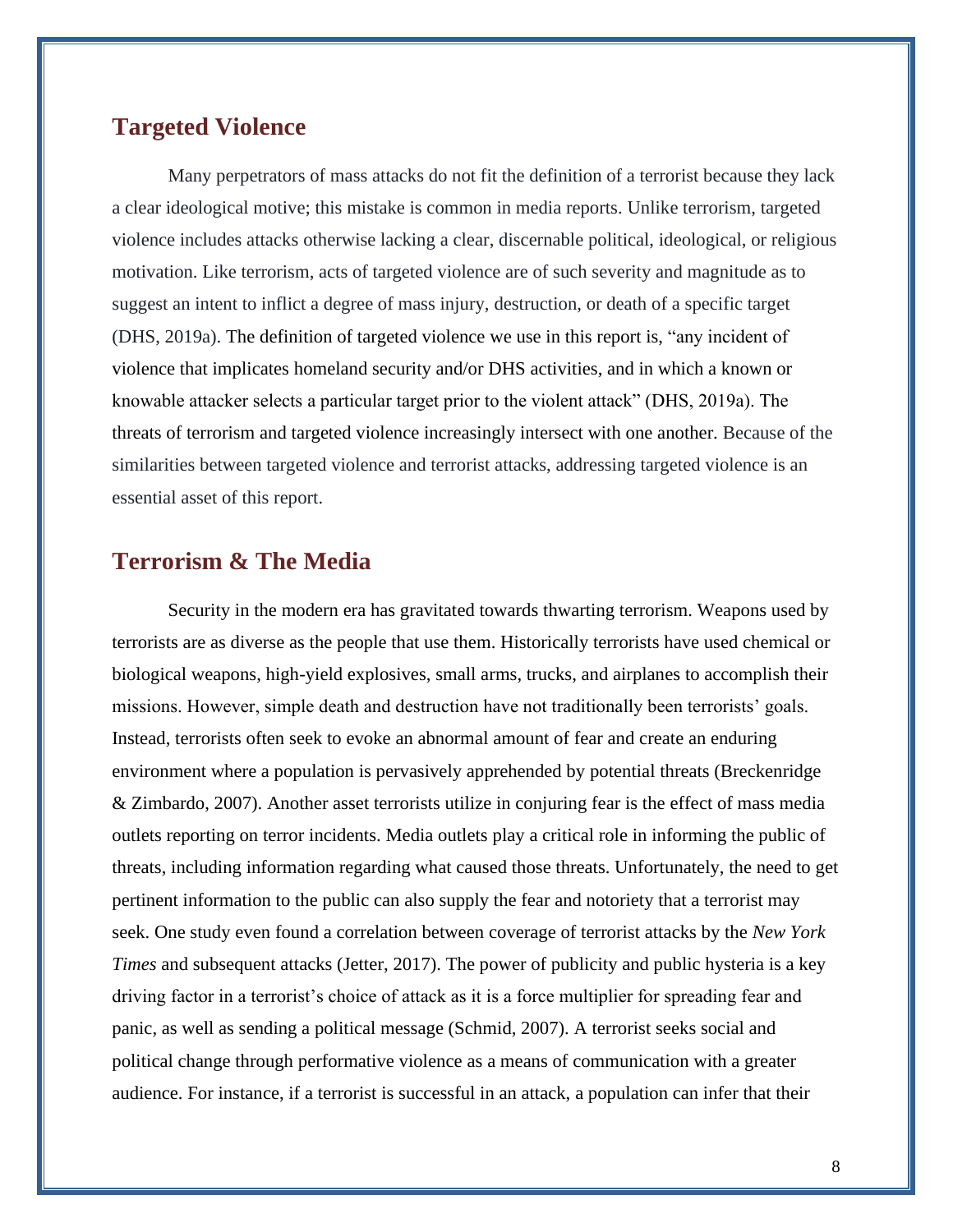government is incapable of protecting them. An area such as Harris County has numerous avenues for making performative violence.

While an attack may or may not be prevented, what can be controlled is the narrative following the attack. If a terrorist is trying to send a message, then it falls on the shoulders of communicators and community leaders to shape how that message is presented to the public. There are two conflicting schools of thought regarding media relations and terrorism coverage. First, there is a correlation between media coverage and terrorist attacks that adds to the public perception of insecurity. Second, with the correlation between media coverage and terrorist attacks, censorship of coverage may not stop the attacks but instead provide an outlet for framing the message for people to understand it (Spencer, 2012). This begs the question of what the right amount of information is to give the public and what are the best practices of communicating with the public regarding terrorist attacks. Emergency management officials must have a robust media framework to shape how the public perceives the terrorist message.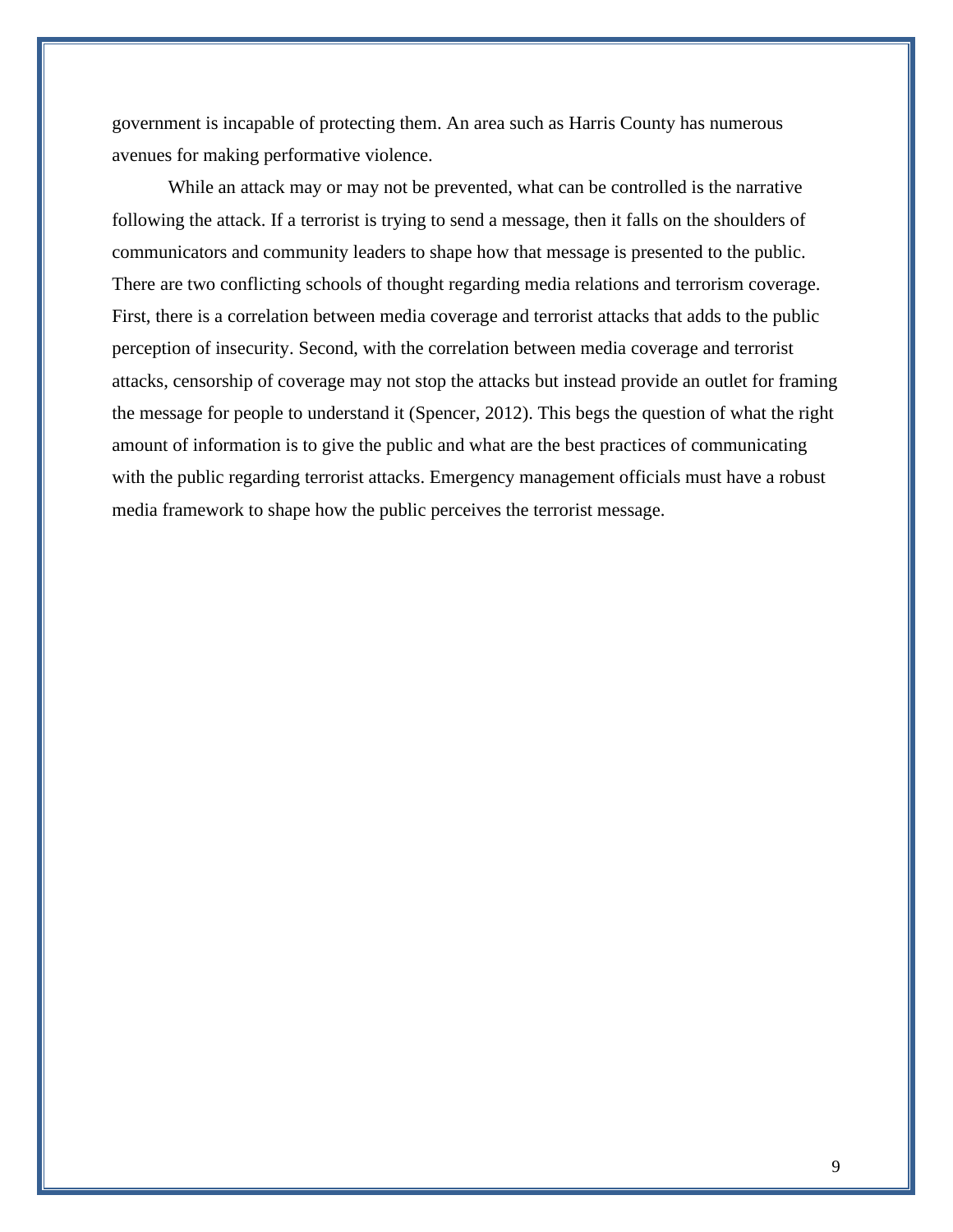# **Section II**

## <span id="page-9-1"></span><span id="page-9-0"></span>**Harris County**

Harris County is a large county, it is home to many Fortune 500 companies, and houses millions of residents. These factors, and others, make this county a desirable target for various forms of terrorism. The following sections discuss the demographics, economy, and potential threats to Harris County.

Harris County is home to the fourth most populous city in the U.S.: Houston, which maintains a population of approximately 2.3 million of the almost 4.7 million Harris County citizens as of 2017 (U.S. Census Bureau, 2018). Harris County has rapidly expanded in terms of urbanization and cultural representation in the past 30 years. In 1970, 62 percent of the population was White and by 2010 they accounted for only 25 percent while Latino representation rapidly increased from 10 percent to 44 percent at the same time (Mejia, 2017). The county is notable for its diversity with 26 percent of the population being foreign-born and 43.7 percent of households speaking a language other than English at home (U.S. Census Bureau, 2018). Approximately 88 percent of households own a computer and 78.4 percent of those households have an internet subscription. High percentages of people having access to the internet can be beneficial to emergency management officials seeking to communicate with the public. Among Harris County's total population of roughly 4,698,619 people, children under the age of five account for 7.6 percent of the population, and children under 18 years old make up 26.6 percent. Senior citizens (people 65 years of age or older) account for 10.5 percent of the total population of Harris County. Women make up 50.3 percent of the total population of Harris County. 30.6 percent of the county population is more vulnerable because they are a part of a minority demographic. 19.9 percent of the county's residents are African American while American Indian and Alaskan Native are just 1.1 percent of the total population. 19.5 percent of Harris County's residents fail to earn a high school diploma (U.S. Census Bureau, 2018). Among the total population under 65 years of age in Harris County, 6.4 percent are physically disabled (U.S. Census Bureau, 2018). The residents of Harris County have diverse backgrounds in terms of educational attainment, racial or ethnic background, socioeconomic status, and other factors.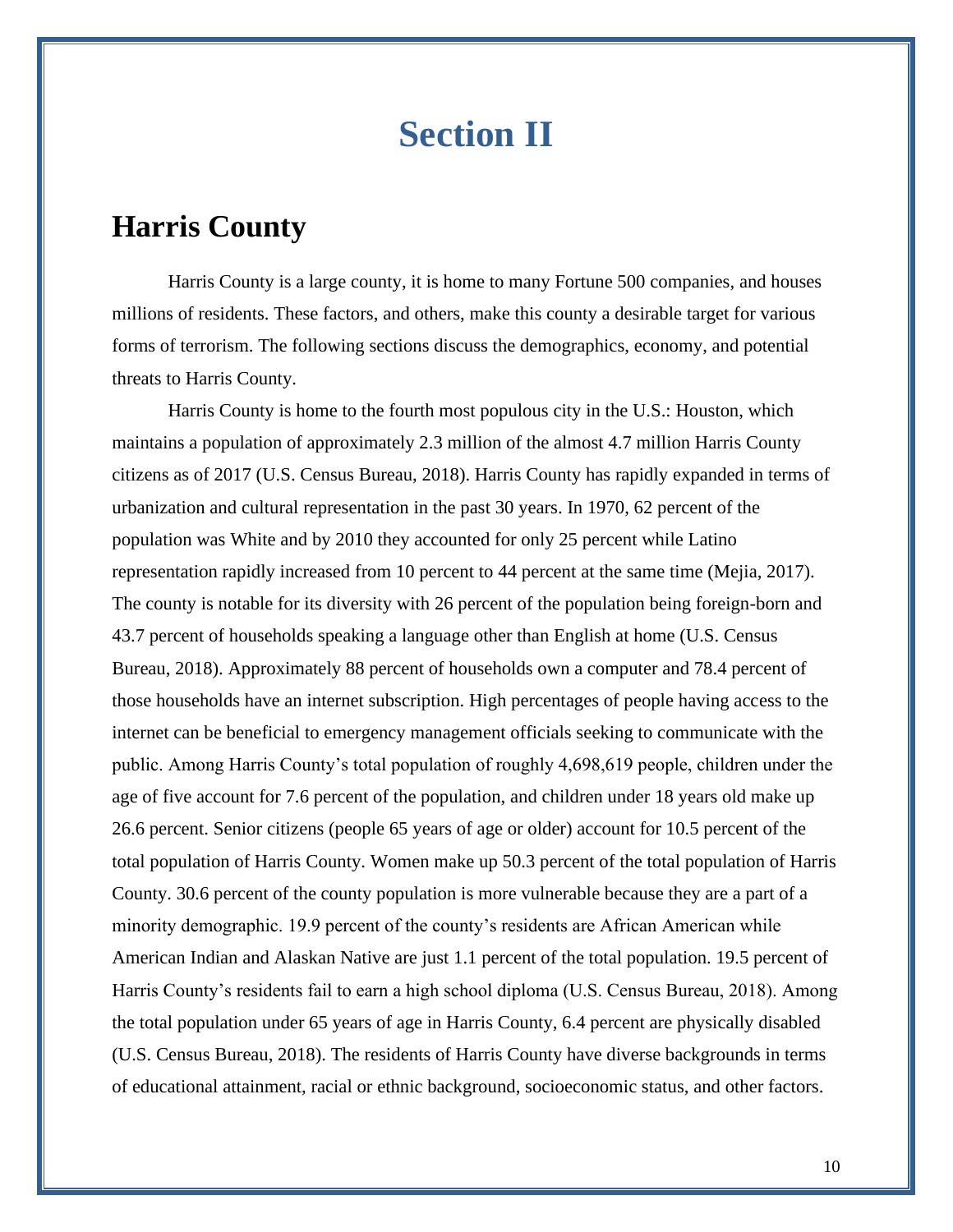Each of these characteristics is important to consider when determining the best practices for communicating potentially life-saving information to the public.

There is no single industry that dominates Harris County's large economy. There are 2.22 million people employed within the county. The combined Gross Domestic Product of Harris County and its neighboring counties in 2017 was approximately \$478.6 billion. If the Greater Houston Metropolitan Area (GHMA) was an independent nation, its economy would be the 24th largest in the world (Post, 2018). Houston's gross metropolitan product in 2018 was \$580 billion dollars, the 5th highest in the U.S. (Duffin, 2019). The largest industries in Harris County are health care and social assistance services (235,671 people), retail and trade (235,612 people), and construction (226,588 people) (Kinder Institute, 2019). The county is also home to 19 Fortune 500 companies, two international airports, one spaceport, and one major deep-sea port with 200 industrial terminals (Harris County Office of Economic Development, 2018). Additionally, there have been licenses approved for NRG Energy to construct two nuclear reactors within Harris County in the future (Blum, 2016).

Overall, the residents of Harris County are happy with the job opportunities in their area, with 67 percent rating job opportunities as "excellent" or "good" (Kinder Institute, 2019). Harris County has an unemployment rate at 4.2 percent, which is relatively high when compared to the national average of 3.7 percent (Kinder Institute, 2019). Although Harris County is economically prosperous, many of its residents are financially insecure. Only 22 percent of students who began the eighth grade in Houston-area schools in 2006 had completed any college-level program by 2017 (Kinder Institute, 2019). 39 percent of county residents in a 2019 survey reported not having \$400 in savings that they could rely on in case of an emergency (Kinder Institute, 2019). One-quarter of all GHMA residents do not have health insurance and one-third report difficulty paying for basic needs such as groceries to feed their families or covering the costs of housing in the past year (Kinder Institute, 2019). Moreover, 15.9 percent of the population lives below the poverty line (U.S. Census Bureau, 2018). While Harris County's economy is growing, people's inability to purchase goods in the event of a disaster can pose serious problems when the government is trying to share information with residents about how to identify threats and cope with adversity.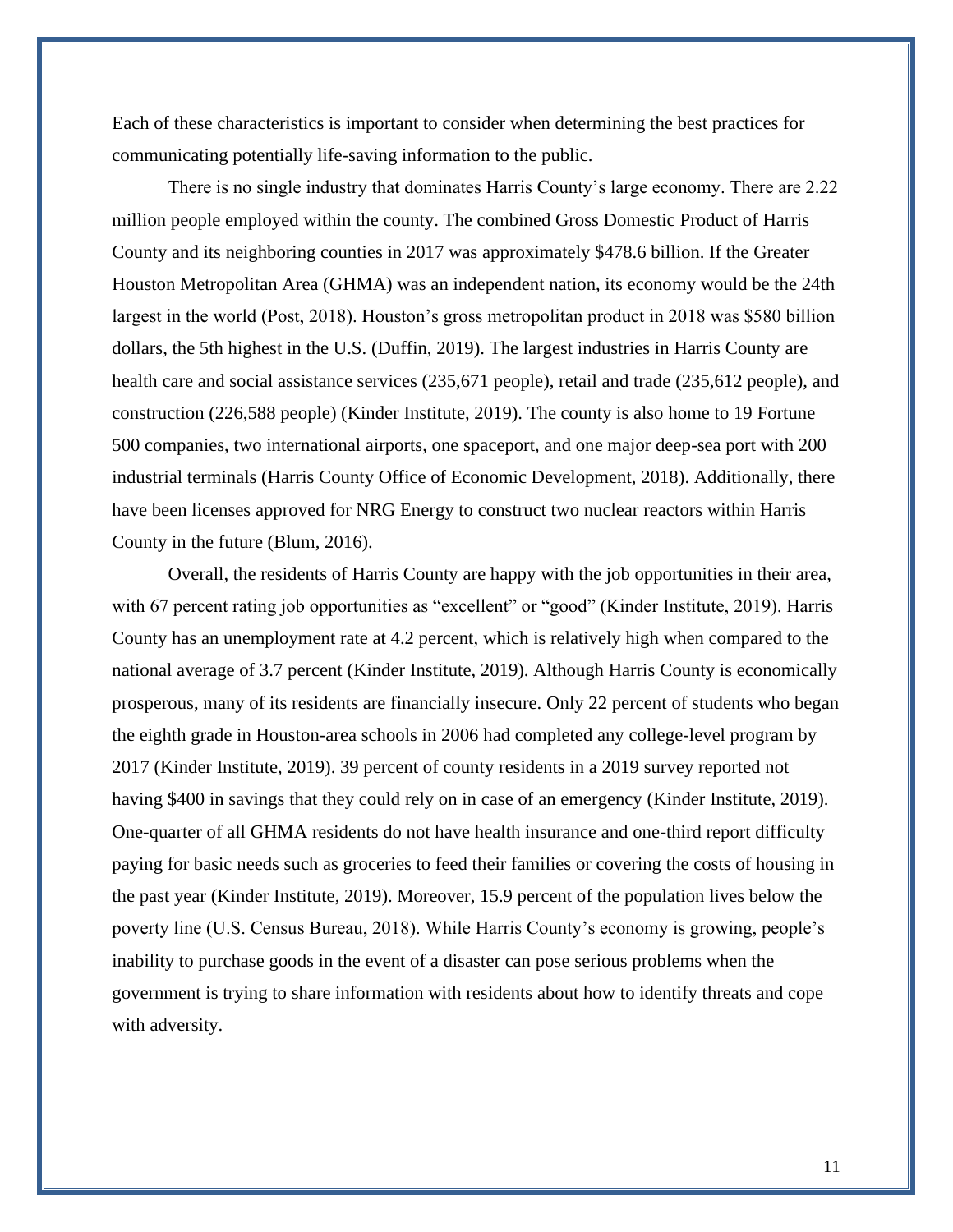#### <span id="page-11-0"></span>**Threats to Harris County**

#### *Targeted Acts of Violence*

Like terrorism, targeted violence can have a significant impact on the safety and security of communities, schools, places of worship, and other public gatherings. Since Harris County is one of the largest counties in the U.S., many different venues are at risk of an attack. Harris County is home to numerous sports teams, entertainment venues, places of worship, event halls, schools, malls, and movie theaters. All these places have a history of being targets for violent attacks. The Houston Livestock Show and Rodeo (HLSR) hosts around 2.5 million people a year, and hundreds of thousands of people attend Astros, Texans, and Rockets games each season. Harris County is also home to many event centers, such as the Toyota Center and the Galleria Mall. In recent years, schools have become more significant targets for targeted violence. Sixteen school districts are housed in Harris County, including Houston Independent School District, which is the largest school system in Texas and the seventh largest in the U.S. Each of these venues are closed spaces with a large number of targets that would be unable to exit quickly in the event of an attack.

#### *Agricultural Terrorism*

The agriculture industry is one of the most important industries in the world. The federal government, "designated the Food and Agriculture Sector as a critical infrastructure sector, recognizing its significant contribution to national security and the economy" in 2003 (DHS, 2015). Attacks on American produce are a serious threat and can have devastating impacts on Harris County. Agroterrorism is defined as the deliberate introduction of an animal or plant disease with the goal of generating fear over the safety of food, causing economic losses, and/or undermining social stability (Monke, 2006). Some of the greater issues with agroterrorism are the social and economic effects of an attack. Catering to highly populated residential areas, a growing infrastructure, and increasing development of industrial and commercial facilities and complexes, much of the land in Harris County has been developed and urbanized. However, there are still undeveloped areas within the county that are used for agricultural purposes. According to a 2017 census, there are 1,891 farms in Harris County that encompass a combined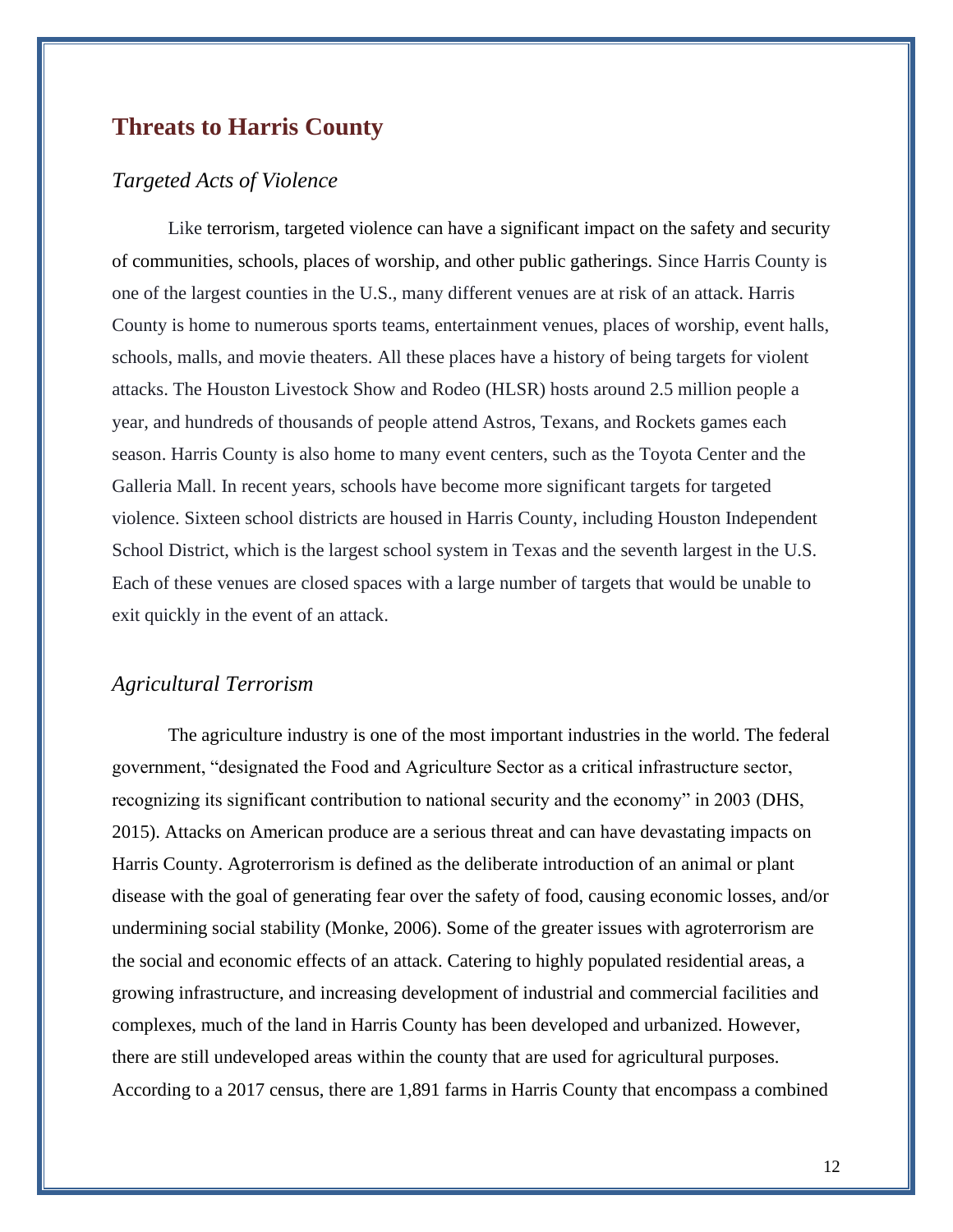landmass of 218,659 acres with the average farm size consisting of 116 acres (U.S. Department of Agriculture (USDA), 2017). The estimated market value of land and buildings per farm is \$998,511 and \$8,635 per acre (USDA, 2017). Overall, the total market value of agricultural products sold in 2017 equated to \$50,612,000 and consist of soybeans, grains, hay, corn, cattle, hogs, horses, poultry, and other products (USDA, 2017).

Harris County must consider threats that target local farming communities supplying the urban community with food. A breach of agriculture can compromise the county at large and cause a ripple effect on local communities and industries. Another point to consider is that Houston is home to the HLSR. This event is held every year and brings in animals from across the country to compete and participate in auctions and events. As of 2019, the HLSR generated an economic impact of \$227 million and supported 5,133 jobs (HLSR, 2019). Harris County must consider threats that target the HLSR. The role of the agriculture sector in addition to the annual HLSR makes agroterrorism a serious threat to Harris County residents.

#### *Chemical and Biological Terrorism*

Chemical and biological terrorist events are different in the sense that one involves chemicals and the other requires biological agents, however, they often share similar characteristics in how terrorist attacks are carried out. Chemical terrorism is the use of chemicals as a weapon to attack a target for a political or ideological reason; while the Federal Bureau of Investigation (FBI) defines bioterrorism as the threat or conspiracy to use weapons of mass destruction, including any biological agent, vector, or toxin against a citizen of the U.S. (FBI, 2011). Harris County is particularly susceptible to chemical terrorism because of the presence of many chemical refining and plastic manufacturing plants. Harris County is also home to one of the largest hospital networks in the nation, so this makes the threat of chemical or biological attacks more severe. Chemical refining plants and medical facilities harbor an abundance of hazardous chemicals that could be easily utilized as weapons against members of the community. This makes it even more important for hospital and chemical plant employees to be properly trained on how to identify potential threats associated with their chemical products. The threat of an employee stealing chemical or biological agents to develop a hazardous weapon with the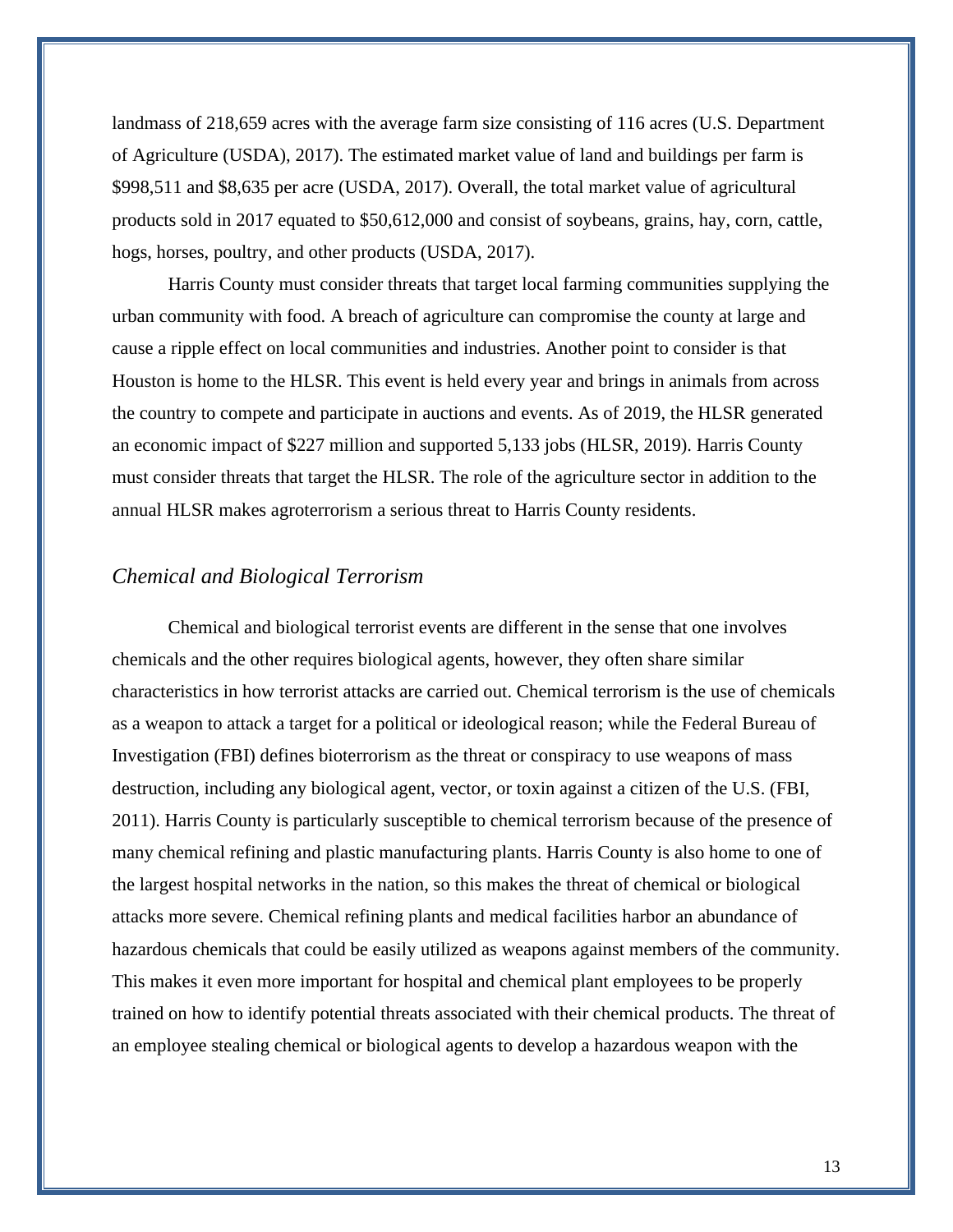intent of attacking the surrounding area warrants as much caution as an outsider with the same intention.

#### *Cyberterrorism*

As the U.S. economy becomes increasingly integrated with the internet, the threat of cyberterrorism has rapidly grown into a serious problem for people across the U.S. Cyberterrorism is similar to other forms of terrorism mentioned throughout this report, but is unique in that it involves attacks within cyberspace (Hua  $\&$  Bapna, 2013). Cyberterrorism is conducted by hackers who "(1) wish to access/modify data, files, and resources without having the necessary authorization to do so, and/or (2) wish to block services to authorized users" (Hua & Bapna, 2013, p. 176). Harris County has some of the nation's largest chemical refining plants, is home to a large financial sector, and houses a robust infrastructure and transportation network, as well as, a variety of other types of critical infrastructure. These systems are becoming increasingly reliant on the internet for operation and are thus more at risk of being compromised by cyberterrorism. Harris County plays a significant role in the American economy, further causing it to be a target for cyberterrorism. Shutting down a power plant, chemical refining plant, financial institutions, or large manufacturing plant can have serious implications on both the U.S. and global economies. On a more micro level, there are many homes in Harris County that are individually connected to the internet, the electrical grid, and utilities, all of which are at risk of being compromised during a cyber-terror attack. If nefarious actors can acquire contact information that belongs to residents of Harris County, they can also risk the security of county residents through ransomware and phishing emails. It is important that the residents of Harris County are aware of the risks posed by cyberterrorism and can properly identify potential cyber threats to them and their families.

#### *Nuclear Terrorism*

The U.S. has dealt with the threat and fear of a nuclear attack since the beginning of the Cold War. Nuclear terrorism is when a terrorist uses a device that produces a nuclear explosion causing fallout that can affect many people even at far distances from the radiation (DHS, 2005). Harris County could be a valuable strategic target for a nuclear strike for various reasons. As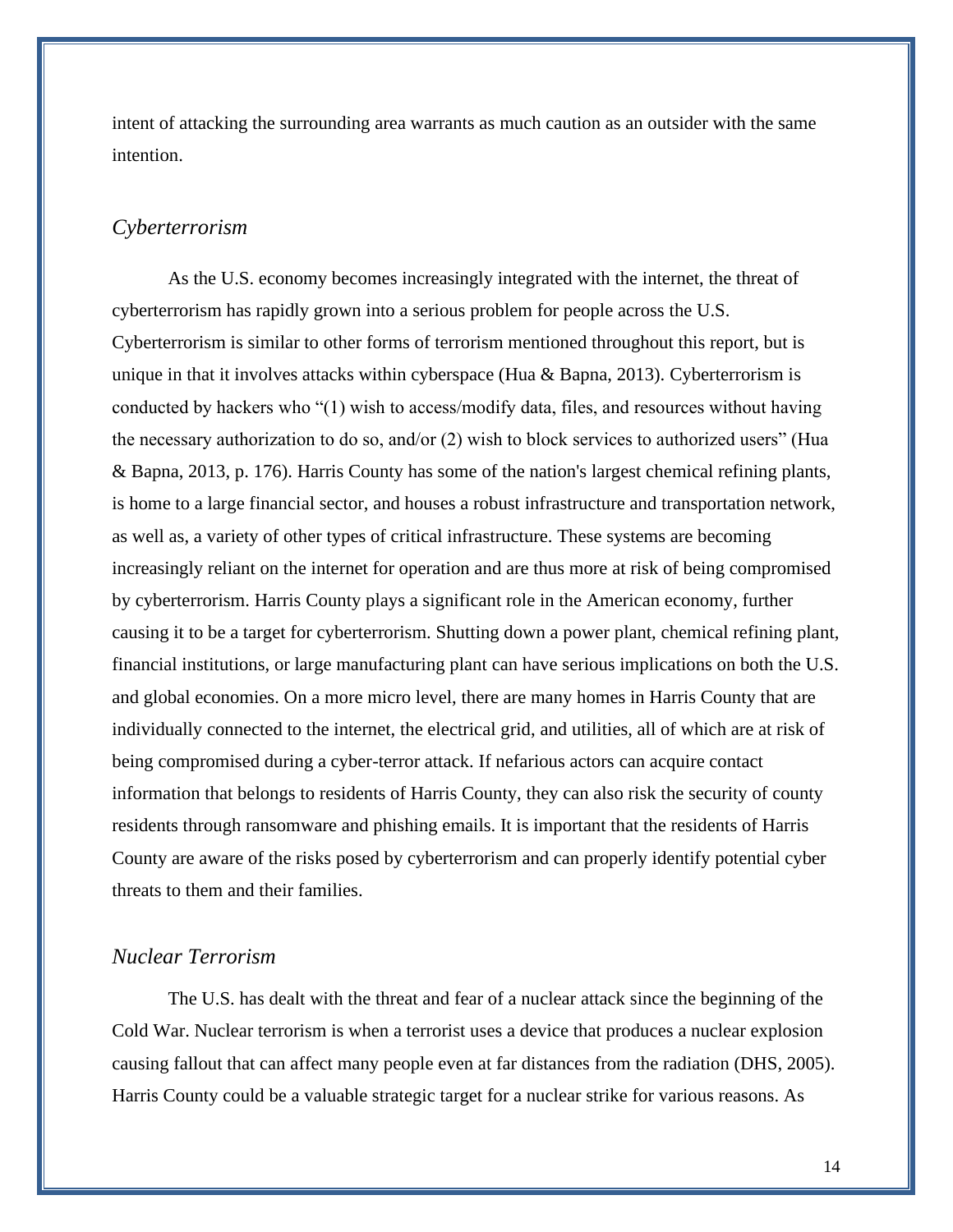mentioned throughout this report, Harris County's economy is home to a variety of successful businesses and significant transportation and shipping conglomerates. Harris County could be a target of a strategic nuclear attack target due to the role it plays in the U.S. economy. Also, because of the tremendous assets within Harris County and Houston's role in popular culture, Harris County could be perceived as representing western culture and business. This depiction then might entice a criminal or terrorist organization into attacking the county with a nuclear weapon for political, cultural, or military reasons.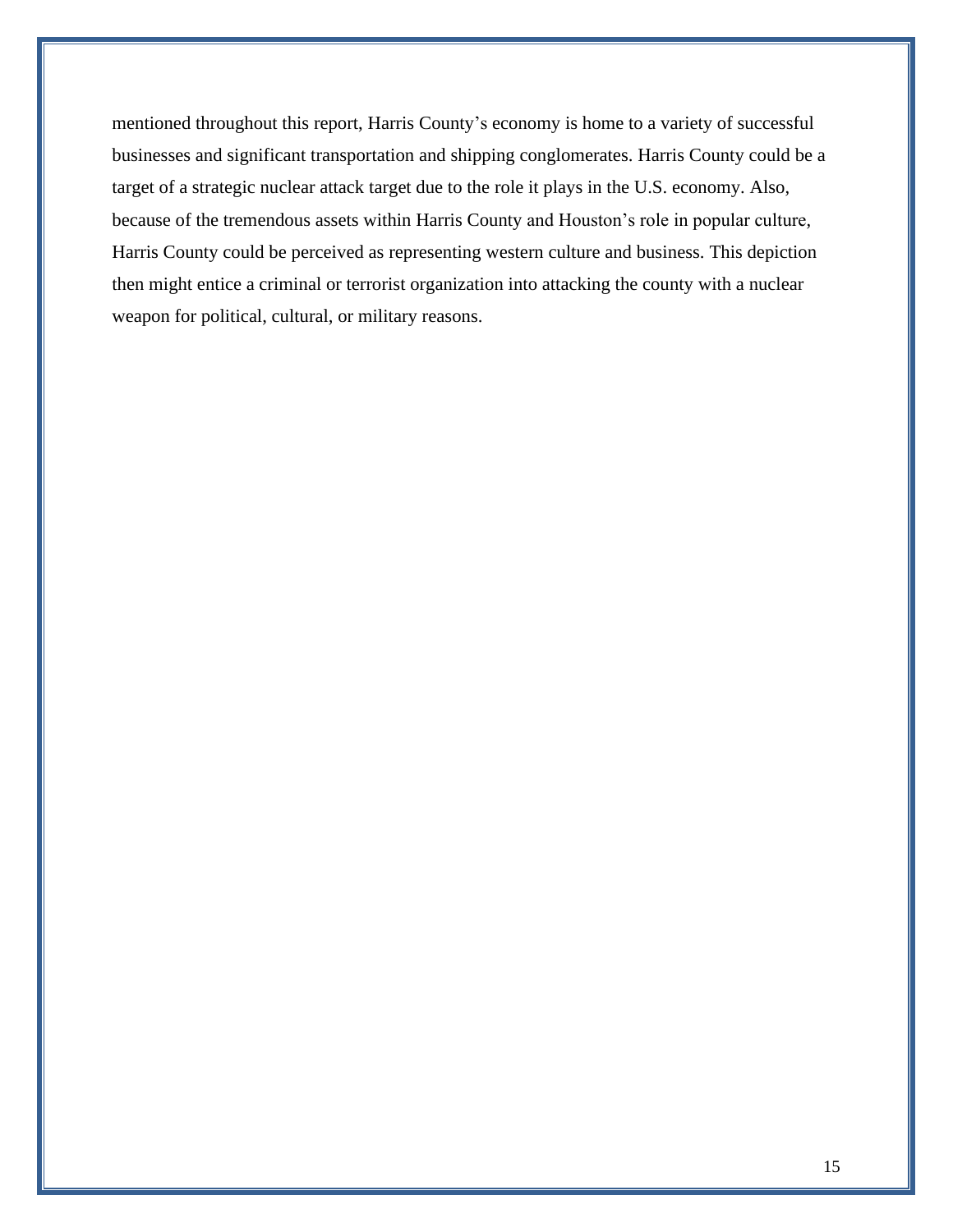# **Section III**

## <span id="page-15-1"></span><span id="page-15-0"></span>**Communicating with the Public**

Establishing frequent and open communication with the public should be of paramount concern to governing officials—especially in this modern era where social media reigns supreme among information sharing outlets. Even when controlled or confidential material is involved, officials must find a way to provide the public with some baseline information. In cases such as the Boston Marathon Bombings, when accurate, frequent, and official communications were absent, news organizations and social media outlets oftentimes filled information gaps with speculation and misinformation (Bullock et al., 2016). Public information campaigns should be developed to include an open relationship with the media and strong social media presence to improve the dissemination of accurate and timely information (Bullock et al., 2016). In this section, we will address best communication practices that have been identified in emergency management literature and highlight how other cities and counties are communicating with their constituents.

#### <span id="page-15-2"></span>**Harris County Communication Practices**

Currently, Harris County has divided the way they communicate to the public regarding emergency management into three main channels: social media, traditional mass media, and their website/app.

#### *Harris County Social Media*

**Twitter:** The Office of Homeland Security and Emergency Management Twitter account is under the Twitter handle "@ReadyHarris". According to the bio for the account, this is "the official source for emergency/preparedness information in Harris County." This account updates county residents with the events going on within the office. The @ReadyHarris account also actively engages through retweets and replies with other agencies such as Houston Emergency Management, National Weather Service, the Texas Department of Transportation, and the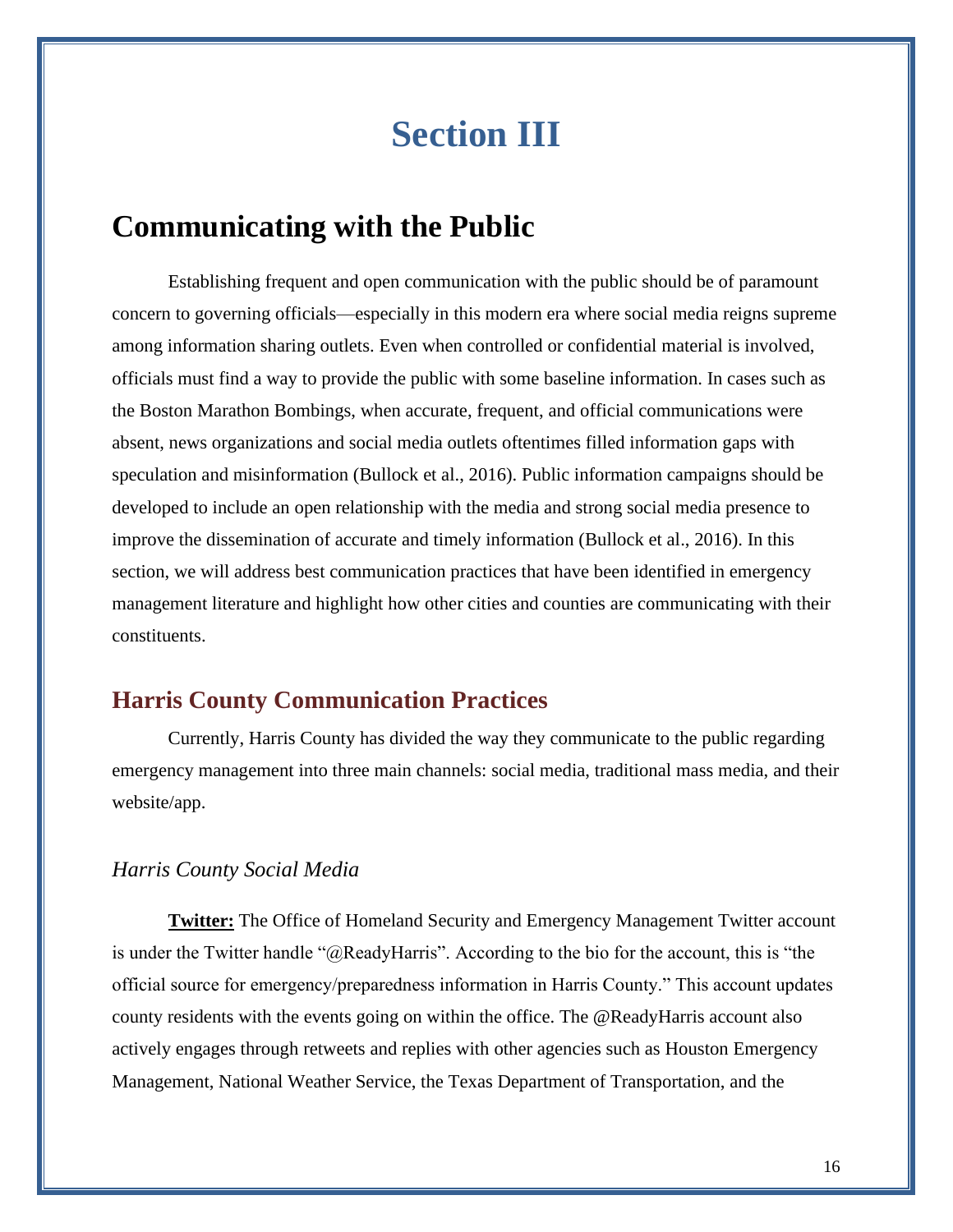Metropolitan Transit Authority of Harris County. This allows citizens to gain additional updates on issues in their community without having to actively follow all Harris County accounts on social media. Potential issues that can arise with this platform are that this account is not the easiest to locate. When searching for Harris County accounts, @ReadyHarris is further on the list of Harris County and Houston government agencies. This may hinder citizens from actively searching for the account beyond the first few results of the search.

**Facebook:** When looking at Facebook, HCOHSEM is found under the page name "ReadyHarris". The contents of this page are like the Twitter account, alerting the public of possible threats to the area by collaborating with other government agencies. This platform can be useful by being able to engage a different age group, one that would not use platforms such as Twitter or Instagram. This allows more citizens to become engaged and aware of the potential harms. This account is also difficult to find. Due to the nature of the page being called ReadyHarris rather than the official office name, citizens may have a more difficult time finding the page without explicit knowledge of what their name is.

Another potential issue that both ReadyHarris accounts have is the lack of engagement with the public when citizens respond to the reports. This can be seen on the Facebook page when a citizen asked if a certain area was affected by a tornado. Although this individual commented to receive an answer, the ReadyHarris account seems to not engage in the comments. This can be an issue since one of the major benefits of social media usage by the government is enhanced citizen-government communication. On the other hand, ReadyHarris may simply not wish to be liable for any information that is said in response to comments, so that is to be taken into consideration.

**YouTube**: The ReadyHarris YouTube channel has 78 subscribers as of February 2020. The ReadyHarris YouTube channel includes videos regarding Federal Emergency Management Agency (FEMA) assistance and emergency preparedness. Although YouTube is one of the most popular social media websites, the channel receives about 50 views per video, with the lowest being five views and the highest being 386 views.

**Instagram:** The ReadyHarris Instagram is the least engaged of all the social media platforms that the department currently maintains. The account has 26 followers as of February 2020. Each post has little engagement with HCOHSEM constituents, with little to no comments on each post.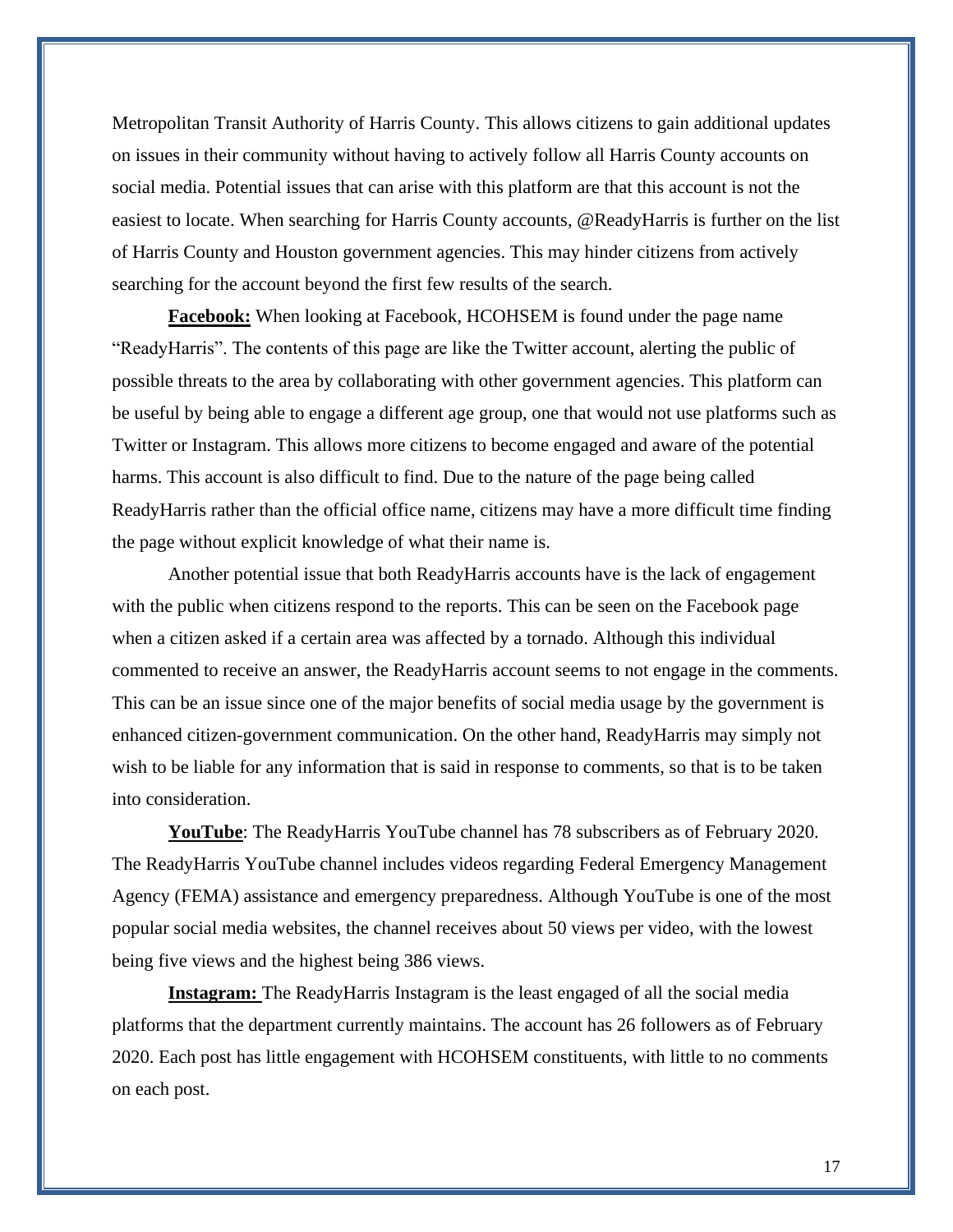#### *Traditional Mass Media*

Print and broadcast media also play an active role in the lives of the citizens of Harris County. HCOHSEM's newsroom disseminates press releases as one of the core communications tools between media outlets, emergency management leaders, and the public. The distribution of press releases are done traditionally through newspapers, but also through digital publications via the newsroom tab on the ReadyHarris website [\(https://www.readyharris.org\)](https://www.readyharris.org/). However, studies indicate the consumption of traditional forms of media has been on the decline due to the modern-day change of how people consume information (Twenge et al., 2019). A recent study of adolescent media use revealed the intake of printed media such as books, newspapers, and magazines has been in decline since 2008 (Twenge et al., 2019). Furthermore, the growth in technology is forcing traditional forms of media to transition into the digital age (Ahmad, 2020).

#### *Harris County Websites & App*

When a Google search for "Harris County Office of Emergency Management'' is conducted, the top result is the Harris County website domain: www.readyharris.org. Two results below ReadyHarris is the link to HCOHSEM's direct website: http://hcohsem.org/. The two websites, in tandem, are useful e-government resources for the public for preparedness, planning, and response information. A strength of both websites is the numerous language options available for the diverse constituency. In comparison to other Harris County e-government websites that adhere to only English and Spanish, ReadyHarris includes French, Vietnamese and Chinese and HCOHSEM uses the Google translate feature offering over 100 language options. Though multi-language communication requires more work on behalf of the website administrators to ensure correct translations, the reach can be greater for the diverse constituency in the long run (Sivaji et al., 2011). In addition to the website and social media accounts, HCOHSEM is associated with the ReadyHarris mobile web app. Unlike the ReadyHarris and HCOHSEM websites, the app is limited to English and Spanish. Like the websites, the app places emphasis on preparedness with resources on weather, available services, and emergency readiness plan guidelines.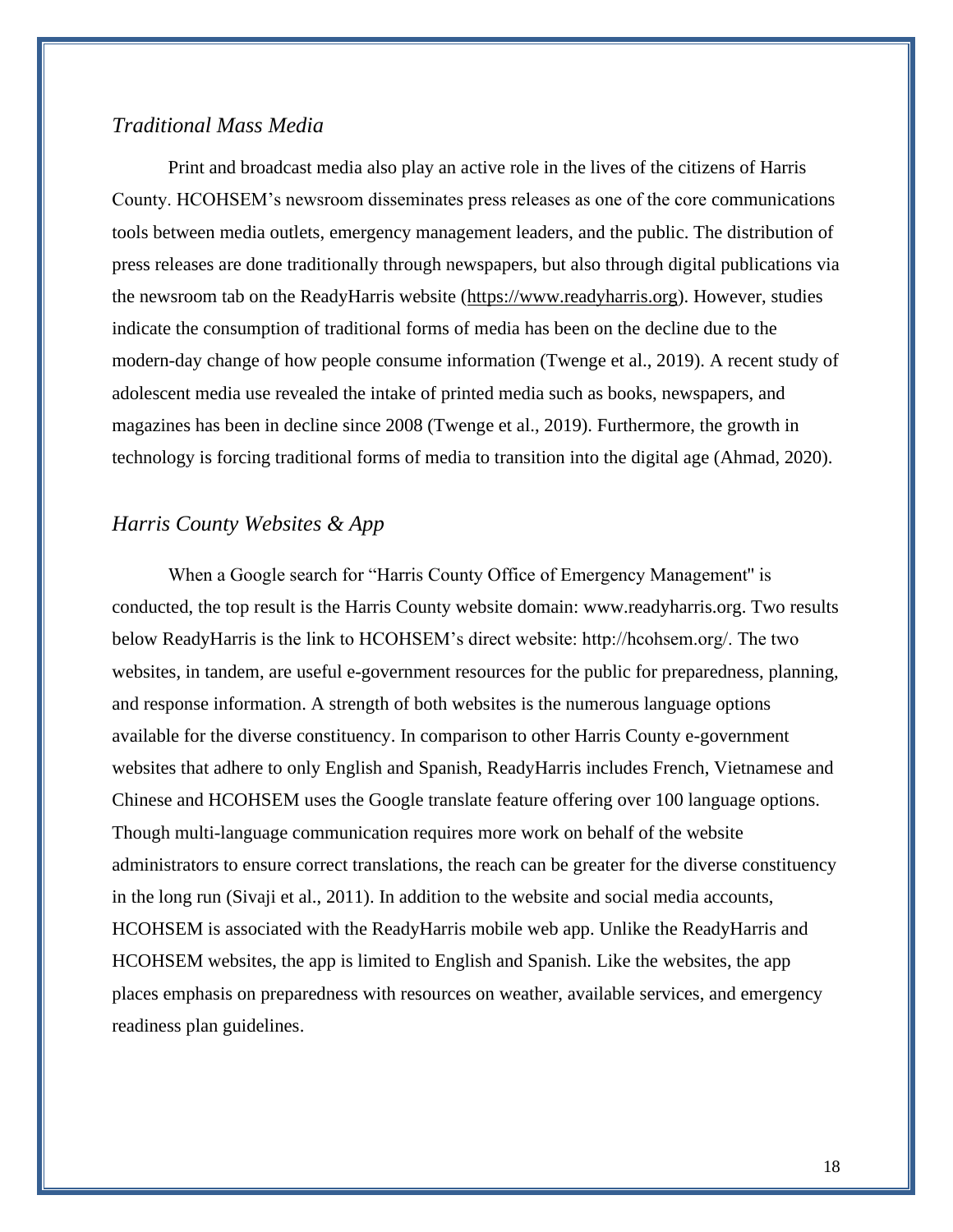#### *Alert System*

The emergency alert system used by Harris County is ReadyHarris and the Regional Emergency Notification System (RENS). As of February 2020, the ReadyHarris alerts had around 17,950 subscribers and RENS had 697 subscribers. With a population of around 4.5 million people, most Harris County residents are not subscribers to the alert system. The ReadyHarris website had 206,000 visits in 2019. These low website traffic numbers relative to the county population size could indicate that the public does know where to get emergency information or does not have a desire to acquire this information outside of an emergency. Often, the public only becomes concerned with safety once an emergency is at hand. The highest traffic the website incurred was during the month of March of 2019 with over 110,000 visits. This is most likely due to the Deer Park fire that occurred around the same month. This same phenomenon occurs during imminent hurricanes or large-scale terrorist attacks. As such in the event of a large-scale attack, it is possible for these alert systems to become overwhelmed.

#### <span id="page-18-0"></span>**Comparable Counties and Cities**

To better understand how information is currently being disseminated to the public, we researched five major cities located in counties like Harris County. We chose to look at New Orleans, Los Angeles, Chicago, Washington D.C., and New York.

#### *New Orleans*

The City of New Orleans' Department of Homeland Security has an emergency alert text message program that serves as the main method for disseminating emergency information directly to the individuals living in the City of New Orleans. NOLA Ready currently has two notification methods for which people can receive information: emergency alerts and seasonal info. Those who sign up for notifications will be alerted of "threats to life and property, such as severe weather or an active shooter" via phone calls, texts, and emails (NOLA Ready, 2020). City residents can register to receive emergency alerts through the city's website or by texting their zip code to 888777. When signing up to receive seasonal information, the city clarifies that those who sign up for this notification will be told: "preparedness information, such as how to get ready for hurricane season" (NOLA Ready, 2020). Individuals who sign up for these alerts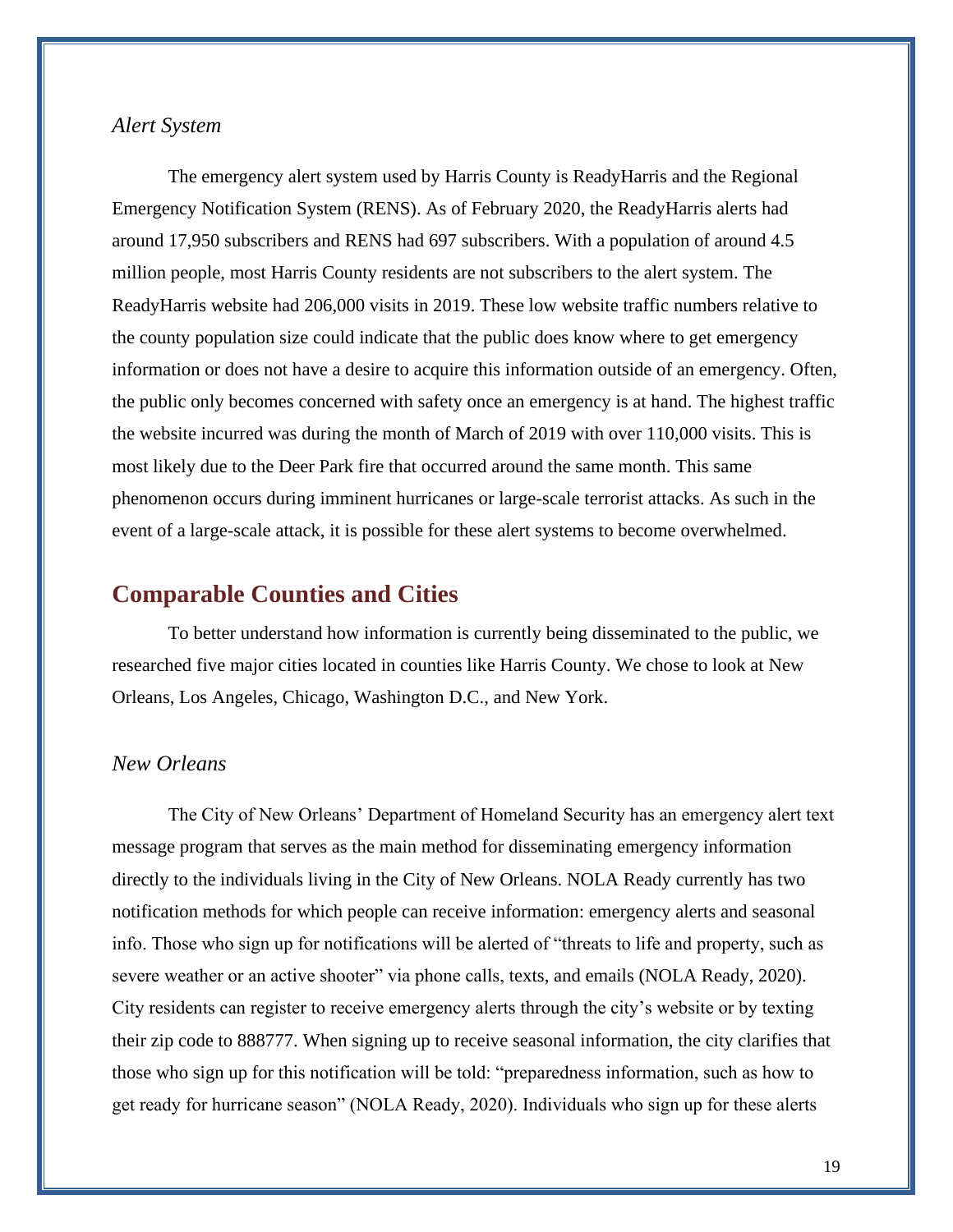will receive text messages and email notifications. The only way to sign up for these alerts is through the online signup application. NOLA Ready is also available through Twitter and Facebook accounts. The City of New Orleans sends tweet alerts about the department, such as training opportunities and recovery preparedness on the NOLA Ready Twitter account. NOLA Ready also retweets other collaborative departments, such as New Orleans Emergency Medical Services and Fire Department. This method of information dissemination may not be the best practice because some people do not have access to the internet of mobile devices.

#### *Los Angeles*

Like the City of New Orleans, the City of Los Angeles' Emergency Management Department (LAEMD) also manages an emergency alert text message program. LAEMD emphasizes the importance of having more than one way to reach out and alert their constituents in case of a disaster (LAEMD, 2020). The best way to receive these notifications is to opt into the Los Angeles alert system, Everbridge. Individuals signed up for notifications will receive prompt information on a variety of situations such as severe weather, fires, road closures, natural disasters, and evacuations of neighborhoods (LAEMD, 2020). Users can also choose multiple addresses for alerts and are able to set language preferences. Another system to opt into for alerts in the Greater Los Angeles area is Nixle. By texting your zip code to 888777 or by signing up online, you will be notified via text or voice messages with alerts from local law enforcement. The City of Los Angeles also encourages the use of two federal systems during emergencies. These systems do not require sign-up or registration. One of the systems is Wireless Emergency Alerts and the other is Emergency Alert System. The former sends out evacuation orders and other messages to any compatible mobile device based on your current location while the latter will interrupt local radio shows and Comcast television programming in the event of a largescale emergency (LAEMD, 2020). The LAEMD also distributes emergency alerts via their social media accounts on Twitter, Facebook, and Instagram. With all these methods in mind, the LAEMD's are likely to reach people from all over as long as they are aware of these notification opt-in systems.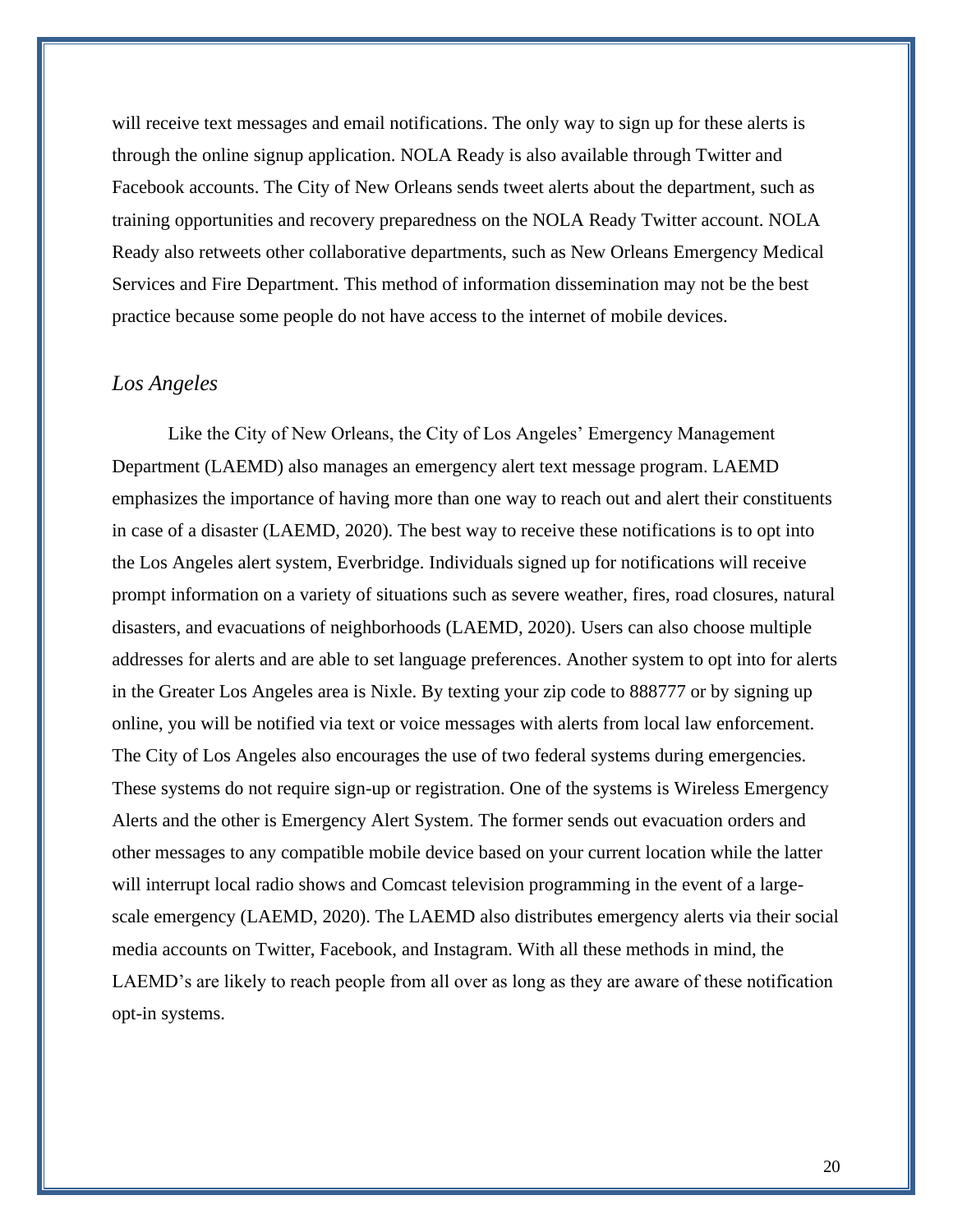#### *Chicago*

The City of Chicago's Emergency Management and Communication (COEMC) website pushes a program called "Notify Chicago". This is a city service that provides residents with text messages and or email alerts on various emergency and non-emergency situations taking place throughout the City of Chicago (COEMC, 2020). When individuals opt-in to this program, they will receive alerts on everything from weather-related emergencies to traffic alerts to the use of hazardous materials. This program is a service under the Smart911 system that the City of Chicago also leverages. Smart911 is a service that allows residents to create a free safety profile for their household that includes any information they want 911 and first responders to have in the event of an emergency. Then, when anyone in that household dials 911 from a phone associated with their profile, their profile is displayed to the 911 operator, providing additional information that can be used to facilitate the appropriate response to the proper location. At a time when seconds count, Smart 911 provides details that could impact response the second an emergency call is placed. The idea of this is that these details can save seconds or even minutes during an emergency (COEMC, 2020). Like Los Angeles, Chicago also uses the Everbridge System and Nixle to receive alerts from the local police department. Individuals can opt-in by texting their zip code to 888777. They will then receive alerts for severe weather, criminal activities, severe traffic, missing persons, and local events. CEMC's office also manages Twitter and Facebook pages that share community alerts with the public.

#### *Washington, D.C.*

Washington, D.C.'s Homeland Security and Emergency Management Agency (HSEMA) has an alert program called "AlertDC". This system is again by Everbridge and Nixle. Once residents make a profile, the system will enable the government to provide them with information in a variety of situations (AlertDC, 2020). When opting into alerts, residents can choose which alerts they want to receive. These alerts come directly from public safety officials and emergency managers. Residents can receive alerts either via text, email, cell, landline, or mobile app. Additionally, AlertDC will tell residents where to go, what to do, and how to stay informed during emergencies. HSEMA also has a Twitter, Facebook, Instagram, and LinkedIn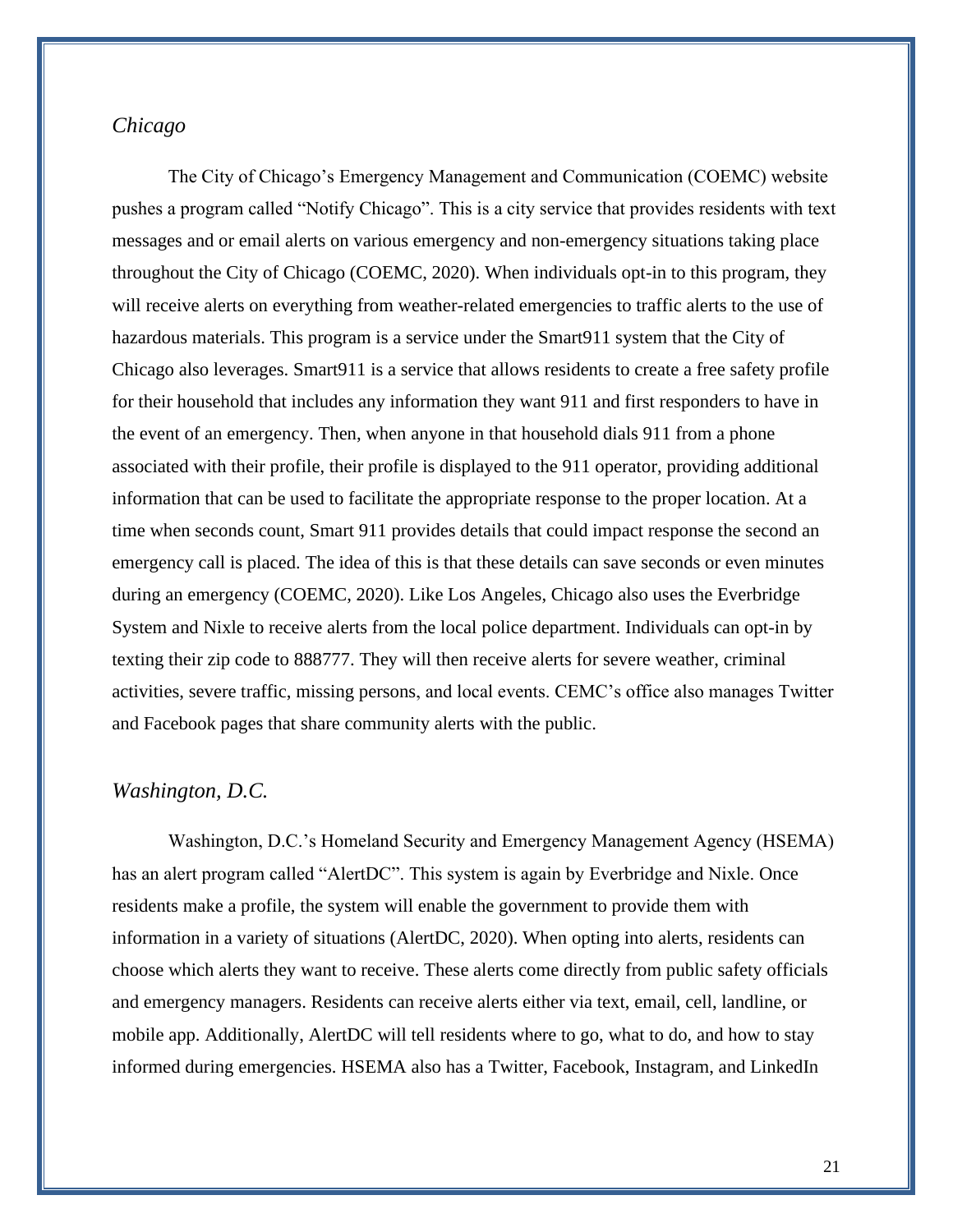account that encourages people to download the HSEMA app. Each of these accounts has thousands of followers and the handles on each of these pages vary from site to site.

#### *New York City*

The City of New York manages an application dedicated to sending out notifications to its residents called "Notify NYC". One can register for this program on the city's website or by calling 311. People can also enroll by downloading the mobile app or following the @NotifyNYC account on Twitter. This is the main option for receiving alerts in NYC. The emergency management department maintains social media accounts through Facebook, Instagram, Linked, Twitter, and YouTube to ensure people are always up to date on emergencies in the area. Each of these accounts has a couple of thousand followers, but the Twitter account has 60,000 followers - more than any other city mentioned. NYC also has a page dedicated to teaching the community about various hazards in the area and what to do if you believe you have run into this issue called "Plan for Hazards".

The cities of New Orleans, Los Angeles, Chicago, Washington D.C., and New York have various mechanisms in place to promptly disseminate emergency information to the public. With a mixture of opt-in text message and email programs, federal programs, social media, and the usage of downloadable city emergency apps, the way information is relayed to the public is not sparse. It should be noted that these five metropolitan cities have these emergency programs in place because of the huge population that lives in these areas. Similar to Houston, which also possesses a vast population, these emergency dissemination programs are in place to assist the public in a society where technology reigns supreme and those who are fortunate enough to have access to it, are safer than those who do not.

#### <span id="page-21-0"></span>**Public-Private Partnerships**

Creating a healthy relationship between the public and private sectors is of the utmost importance for establishing a vital communication network in Harris County. The private sector owns and manages most of the nation's critical infrastructure while the public sector regulates it. Public-private partnerships (PPP) support increased communication and awareness between the private and public sectors and can lead to more effective crisis management.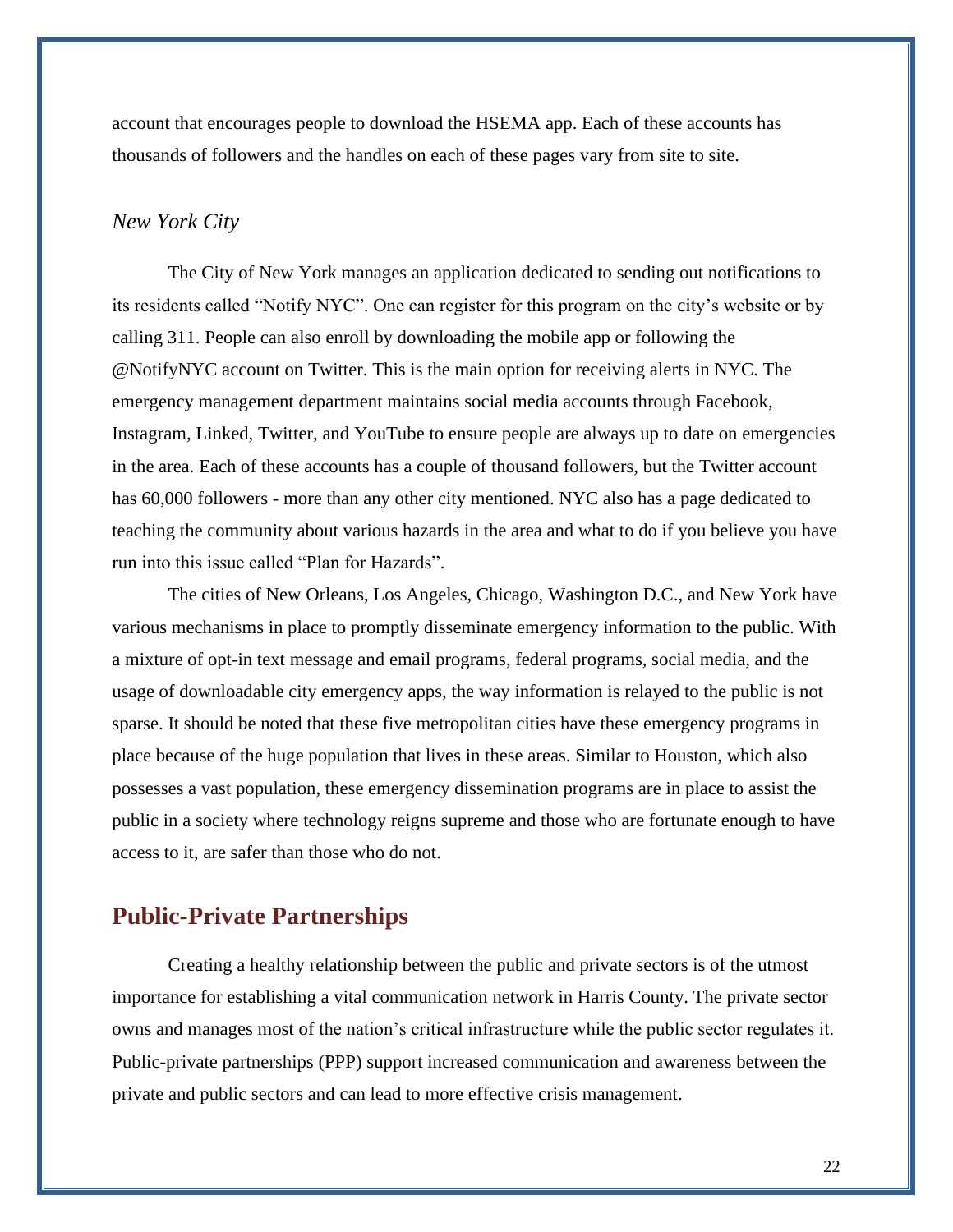There are various factors that should be considered when thinking about the role of private sector organizations in mitigation and emergency management activities (Bullock et al., 2016). Possible factors could include a business impact analysis, crisis communication planning, information technology and systems infrastructure redundancy planning, geographic location and backup sites, transportation planning, crisis leadership, and insurance (Bullock et al., 2016). Regarding communication, some private organizations have the capacity to provide employees with baseline awareness training or encourage investment in establishing a continuity of operations plan for individuals and organizations. Unfortunately, many private organizations choose to be reactive far more than they choose to be proactive. This then places the burden of proper training and education on the public sector. To assist private organizations in pursuing favorable processes, government organizations such as DHS, working through FEMA, have consolidated information, resources, checklists, and toolkits for private industry to consider when moving forward in developing better practices (FEMA, 2017).

PPPs should also include nonprofits, as this third sector has continuously proven to be a vital asset in all facets of a well-organized society—especially regarding national security and emergency management. The American Red Cross (ARC) received \$371,978 in 2002 for a program that would increase the number of volunteers in communities that have been deemed most vulnerable to terrorist attacks (Bullock et al., 2016). This grant provided for a yearlong program consisting of 30 Community Preparedness Corps (CPC) members working in 19 chapters (Bullock et al., 2016). These CPC members were given the task of working with community members—totaling some 27 million—to ensure that they all had a 'family disaster response plan' (Bullock et al., 2016). CPC members were able to provide tailored plans for atrisk communities (i.e. those with language barriers, disabilities, children, and the elderly) while also working to minimize intolerance across the country. CPC members were focused on educating the public by teaching community members international humanitarian law and the principles of the International Red Cross Movement (Bullock et al., 2016). CPC volunteers facilitated recruitment and training for an estimated 400 new members who in turn increased the availability of educational programs for vulnerable communities (Bullock et al., 2016).

The ultimate success of PPPs relies on two guiding principles—aligning interests and identifying shared outcomes (Bullock et al., 2016). If these sectors can synchronize continuity of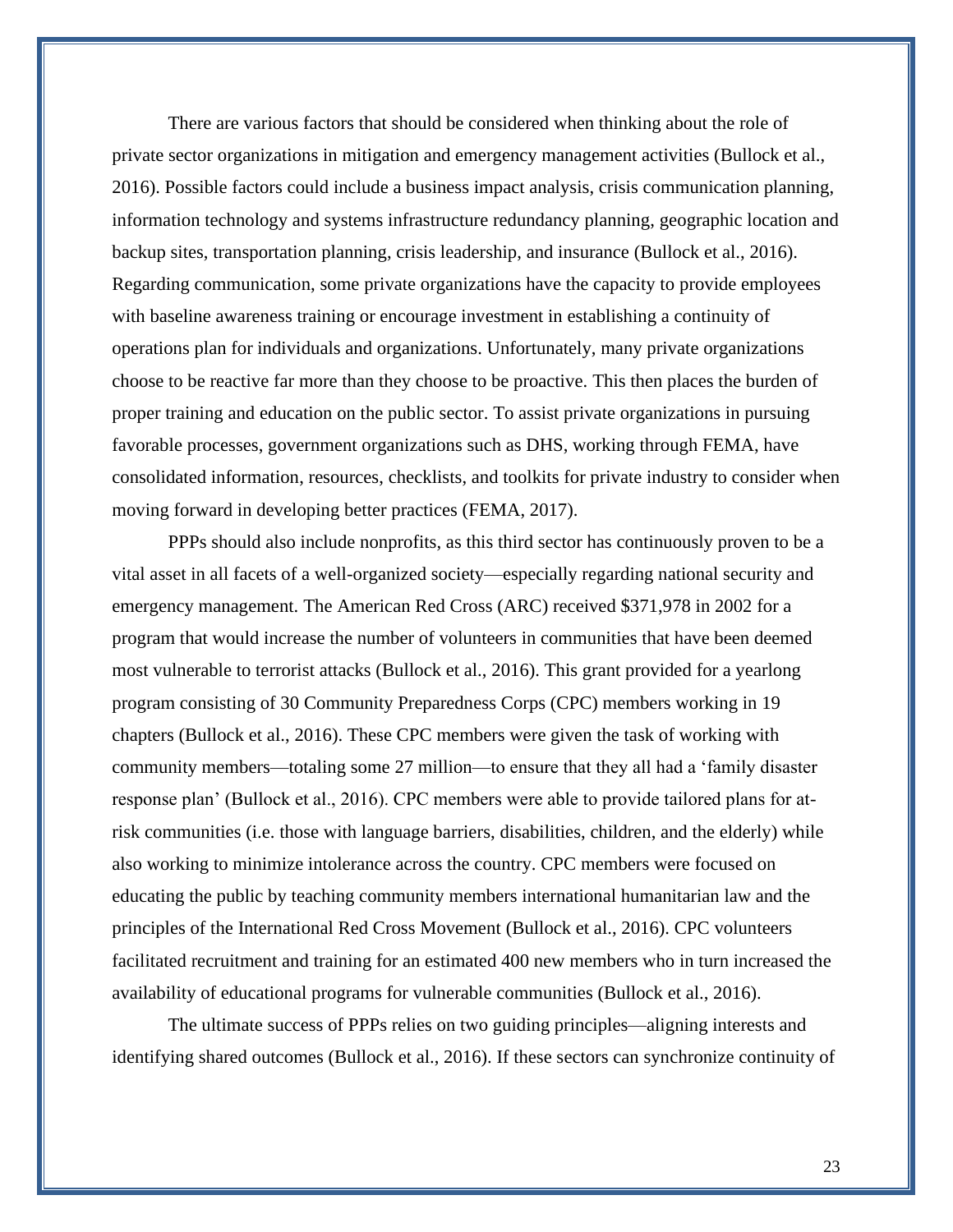operations plans that better coordinate communications and training, then mitigation, prevention, and preparedness are likely to be more effective.

#### <span id="page-23-0"></span>**Best Practices in Crisis Communication**

#### *Post-Emergency Communication*

Post emergency communication is vital to ensure that all people in an affected area are given the information that is necessary to help them survive. Specifically, after an act of terrorism or natural disaster, communication with the public is vital because of the mass panic that ensues. However, effective emergency response operations are often crippled by the lack of accessibility to critical information or emergency responders. Best practices for information sharing have developed overtime for public organizations trying to overcome hurdles in crisis communication.

A best practice of mitigating the failure of communication is that of pre-event planning (Seeger, 2006). Having a thorough plan in place serves as a constant reminder to be vigilant of potential problems and provide checkpoints for employees to follow in hopes of preventing a crisis. Such pre-planning can enhance overall mindfulness regarding threats (Seeger, 2006). It is also important to clarify the relationship between a crisis communication plan and a larger crisis response or emergency management plan. While the two are often in one document, duties are sometimes separated and associated with different departments or agencies. What is most vital to this lesson is that the communication process is essential to creating a fool-proof emergency management plan (Seeger, 2006). It is also worth mentioning that crisis communication should include structures that allow for regular updating and revision. This way, the plan can always be reassessed to accommodate new understandings about risk, new PPPs, and new response contingencies. For this reason, information-sharing networks are effective and efficient ways of obtaining new insights that can then be incorporated into the planning process (Seeger, 2006).

Partnering with the public is another best practice mentioned in emergency management literature. By accepting the public as a legitimate and equal partner, crisis communication can be significantly improved (Seeger, 2006). The public should be informed of what is happening, and federal and state organizations who manage the crisis have the responsibility to share this information to their constituents in an efficient and timely manner (Seeger, 2006; Tierney, 2003).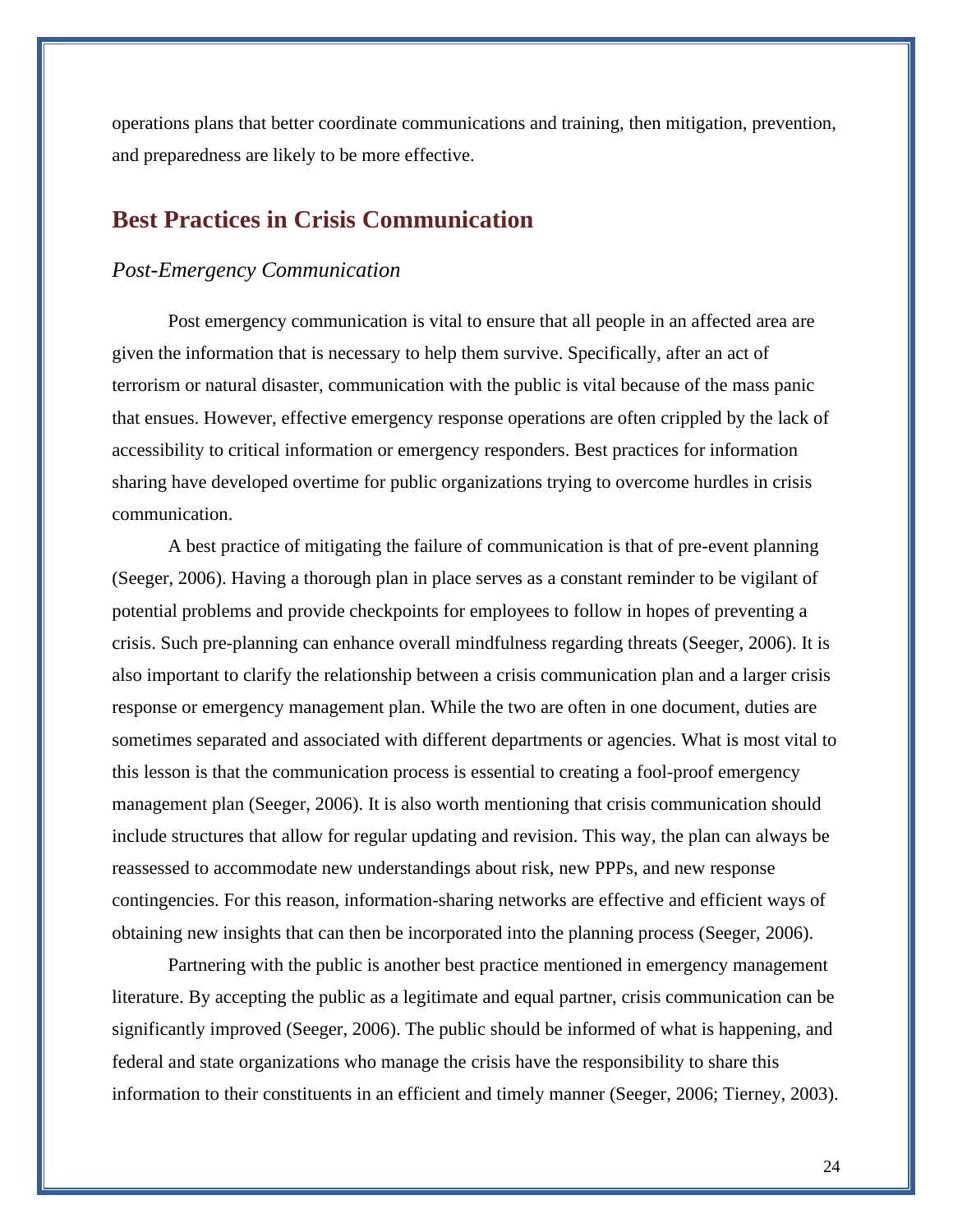When considering communication with the public, the government has various factors to consider, including legal ramifications. 5 U.S. Code § 552 establishes how the government handles public information, agency rules, opinions, orders, records, and proceedings. Under this law, an agency can withhold information under this section only if "the agency reasonably foresees that disclosure would harm an interest protected by an exemption described in this subsection" (5 U.S. Code § 552, 2012). Organizations that feel full disclosure of information can negatively affect the public's perception of their organization can apply this code to protect its image. Regarding Texas laws discussing terrorism, sections 418.176 through 418.182 of the Texas Homeland Security Act make certain information related to terrorism or related criminal activity confidential (Attorney General of Texas, 2020).

Crisis management is most effective when the public is viewed as a resource instead of a burden. Therefore, communication best practices would include a dialogic approach of listening to the public's concerns in order to mitigate future communication failure (Coombs, 1999; Ulmer, 2001). Organizations that fail to develop credible and trusting relationships prior to a crisis will have an exceptionally difficult time doing so post-crises. A lack of trustworthiness may enhance the probability of harm. If the public believes a risk exists, people can be expected to act according to their beliefs (Seeger, 2006). The best approach to increased dialogue with the public involves honesty and openness. Honesty should be promoted to build credibility and trust before, during, and after a crisis. Organizations being transparent about risks may promote an environment of risk sharing where the public and agencies mutually accept responsibility for managing risk (Seeger, 2006). If information about a crisis is not shared openly by the organization involved in the crisis, the public will likely obtain information from other sources. This could then hurt the organization's ability to manage the crisis message. Honesty helps foster credibility with both the media and the public and minimizes misinformation.

Developing a pre-crisis network is an effective way of collaborating with credible resources. In order to sustain these networks, planners and communicators should always seek to validate sources and develop relationships with relevant stakeholders (Seeger, 2006). Coordinating messages with partnering organizations can reduce public confusion. Furthermore, by aligning and working with other parties, disaster officials can facilitate an effective crisis response (Seeger, 2006). However, it should be noted that a major issue that comes into play when trying to collaborate is open and effective communication with the media. The media is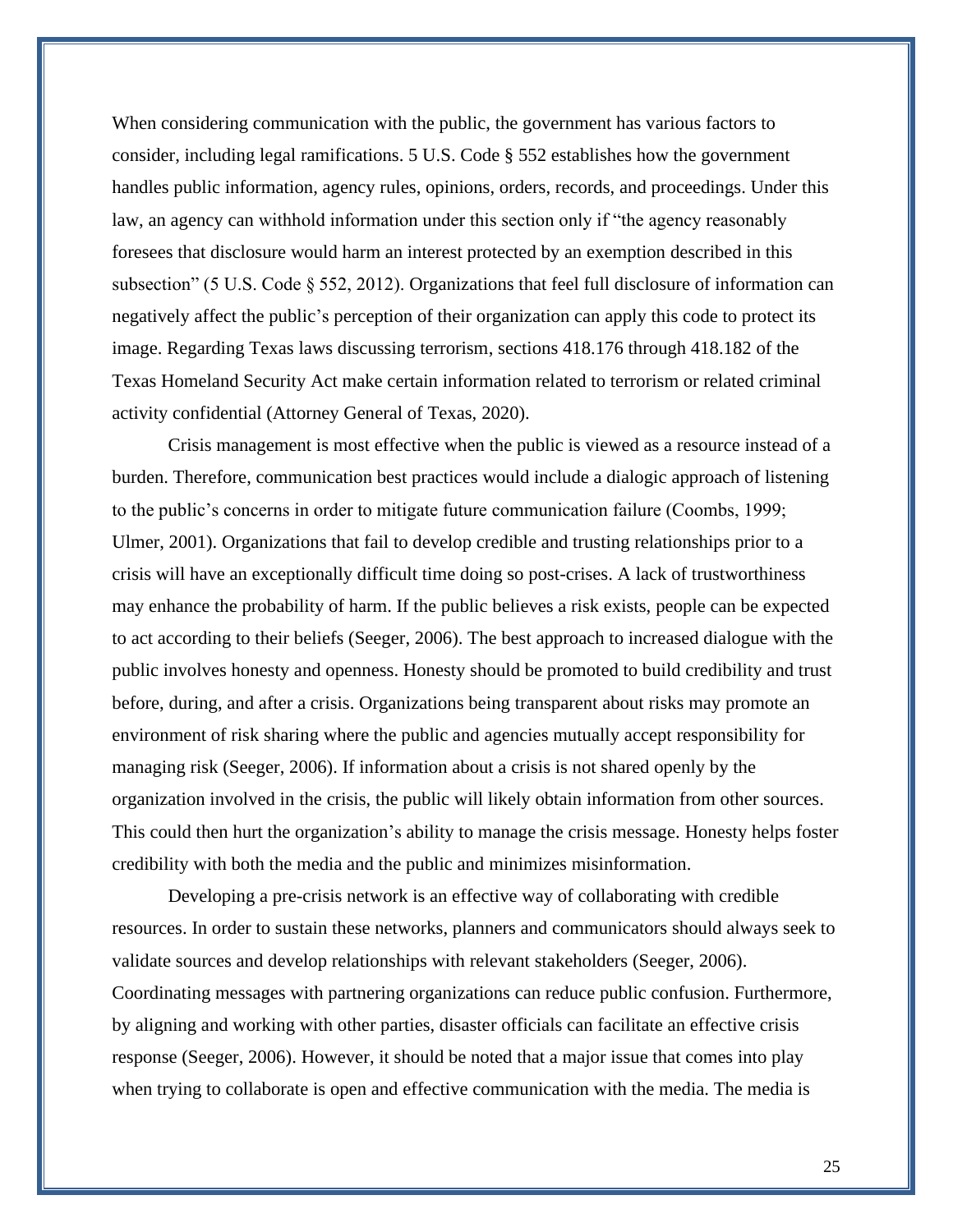often looked at as the primary outlet for disseminating information to the public and they should be allowed to report accurate and full information. However, this is not always the case. In order to establish an effective media partnership, government agencies should view the media as an entity to engage with continuously in order to maintain them as a reliable resource to aid in managing crisis, rather than a rogue liability (Seeger, 2006). When communicating with the media, departments should avoid offering overly reassuring messages. Public information officers should "demonstrate appropriate levels of compassion, concern, and empathy" to the public (Seeger, 2006, p. 241). In displaying these traits, the spokesperson can enhance the legitimacy of the media outlet both before and after an event. It has been found that the public tends to respond more positively to spokespersons who understand their concerns and show compassion for any harm that has resulted because of it (Seeger, 2006). Ultimately, the best methods for emergency management offices to utilize when communicating to the public after an event is through the implementation of pre-planned action plans, partnerships in collaboration with the public, and coordinating efficiently with media outlets to showcase trustworthiness and reliability, and through the training of public information officers who demonstrate professional levels of compassion and sympathy.

#### *Social Media*

People utilize various types of communication outlets and social media platforms during disasters and emergencies. However, many scholars believe social media has not been used to its fullest potential (Spence et al., 2016). The reason for this may be due to its recent popularity amongst the general population and the uncertainty of how to engage in its usefulness by emergency managers and other government agencies (Lin et al., 2016).

Integrating social media outlets into initial policy developments is critical for effective social media messaging (Lin et al., 2016). Since the public has increasingly relied on social media to share and receive information, it is easy to understand why emergency managers should consider leveraging social media outlets to disseminate information. A survey conducted by the Pew Research Center found 74 percent of Facebook, Snapchat, and Instagram users visit the websites daily (Perrin & Anderson, 2019). An example of integrating social media into communication planning is when FEMA developed a social media usage policy and provided training with regularly updated versions of social media tools, technologies, and strategies to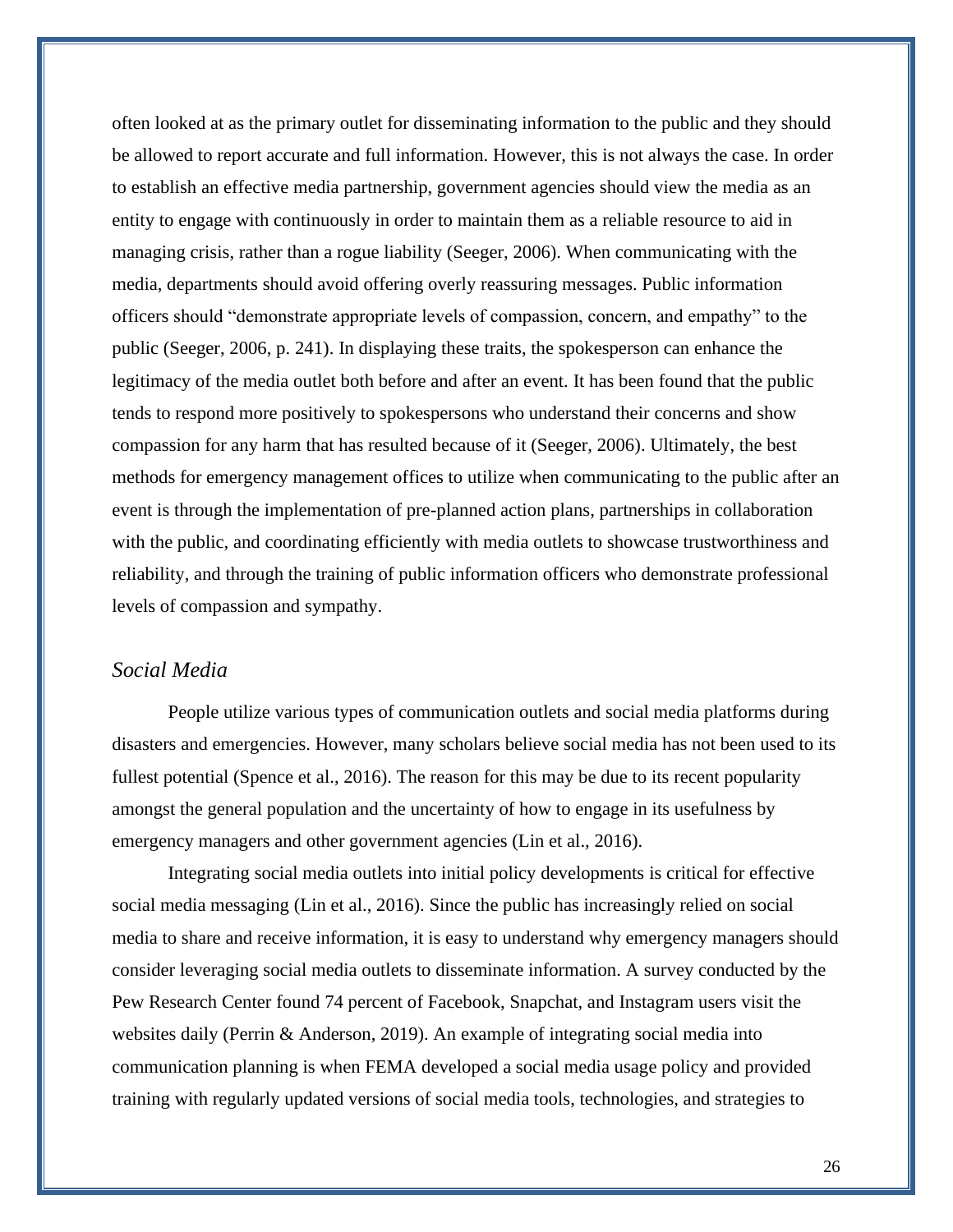further emergency response goals (Veil et al., 2011). Further, various levels of agencies are recommended to also integrate social media utilization into their policymaking in order to increase local information dissemination during an emergency.

Active participation of emergency managers in online dialogues on threats and emergencies is important for crisis communication (Lin et al. 2016). Crisis managers can engage in online conversations with the public using modern social media technology. This allows them to listen to constituents' concerns and reply to victims' questions (Lin et al., 2016). While social media might not have been created with emergency management offices in mind, it has become increasingly useful in diffusing information to aid in crisis response. Social media can be a useful tool for emergency managers. An example of an emergency when social media was not utilized to its full extent was during Hurricane Sandy when there were over 12.5 tweets sent per second using hashtags promoted by FEMA; however, only nine tweets from official governmental organizations included the hashtag (Lachlan et al., 2014a; Lachlan et al., 2014b). Posts on social media by residents can also provide useful information for emergency managers, first responders, and law enforcement officials (Waters & Williams, 2011). Therefore, emergency management officials should monitor online activity to stay informed (Lin et al., 2016).

Research has indicated that source credibility can reinforce the authority of information providers and improve public trustworthiness (Glik, 2007; Lin et al., 2016). Additionally, information that lacks credibility would likely hinder communication efforts and potentially make emergency situations worse. Citizens are more likely to share social media posts from government news sources and influential community figures (Starbird et al., 2010). Social media platforms can also create challenges for disseminating credible information during extreme events (Lin et al., 2016). The best way to combat misinformation is through creating social media accounts for government agencies to share accurate information with the public. Government organizations are recommended to build a team of members who can utilize official social media accounts to provide constant updates to the community.

Hashtags on social media play an important role in sharing information during emergencies. During the pre-crisis stage and after an event, emergency agencies should promote a specific hashtag to use for acquiring information. By organizations 'owning the hashtag', responses to their tweets may be able to directly lead audiences to actionable information, while reliance on the public's choice of hashtags may lead audiences to misinformation, spam, and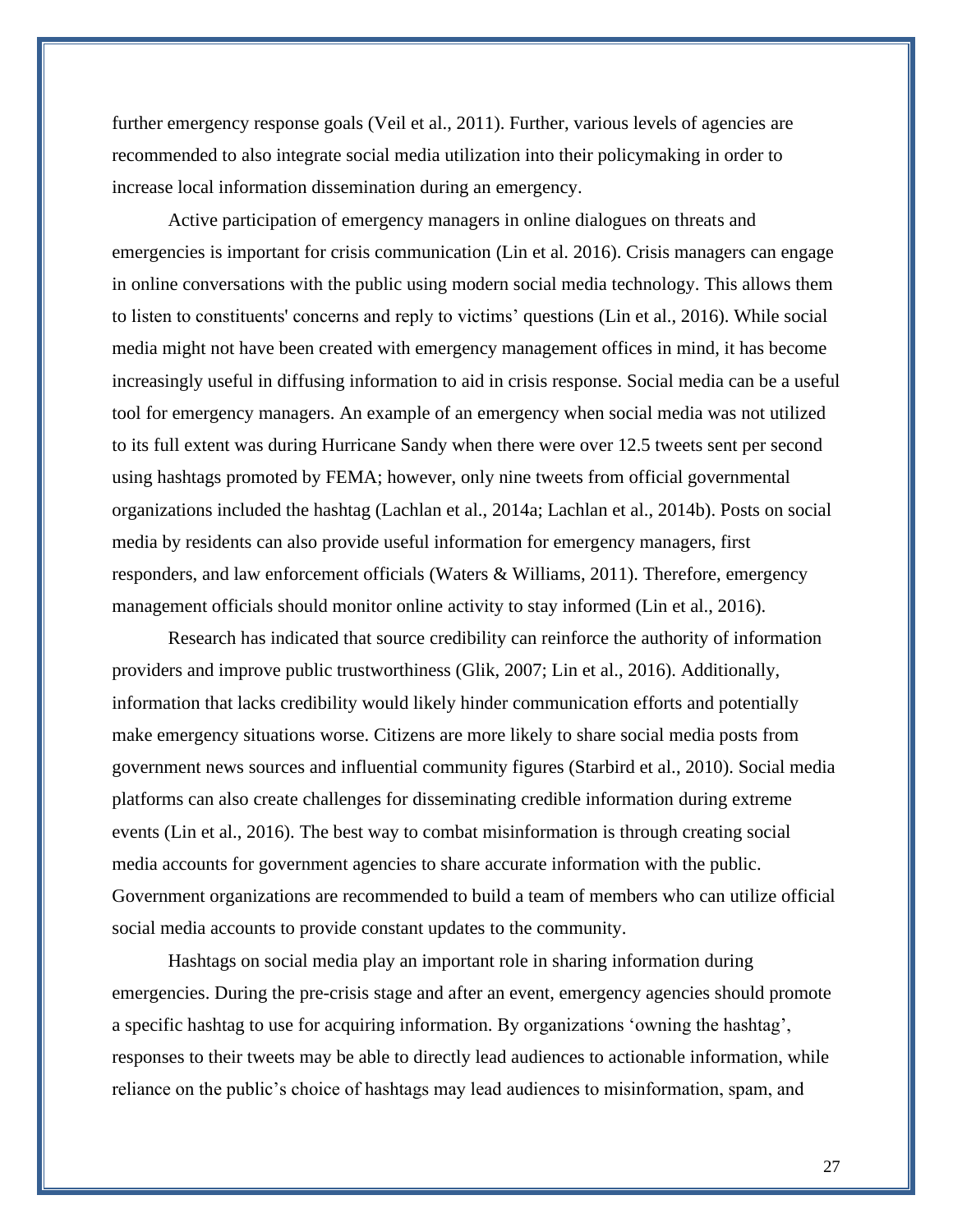other less than ideal advice (Lin et al., 2016). If an organization promotes a hashtag, that organization needs to police the hashtag during an emergency to ensure only useful information is available to the public. It is important to begin marketing the hashtag prior to expected emergencies as a tool for informing people of how to respond to disasters after they occur. This kind of planning will assist with the emergency mitigation process and messages associated with the hashtag prior to the event will continue to be observable during and after a crisis (Lin et al., 2016). Organizations should continue to promote preparedness messages and hashtags throughout a crisis so community residents can find breaking news and information from official resources.

One issue with over reliance on social media is the spreading of rumors (Lin et al., 2016). Rumors may be intentional or the product of the absence of information from traditional sources. When trusted sources are unable to provide the desired information, members of the public are more likely to generate rumors which then can be quickly disseminated (Lin et al., 2016). Social media platforms present government agencies, emergency managers, and first responders with a variety of new opportunities for reaching, informing, and motivating individuals who experience a disastrous event. Social media, while it may still not be considered as a legitimate news outlet, should be integrated, and employed by emergency officials as another effective method for disseminating information to the public.

#### *Communicating with Vulnerable Populations*

What might be considered as best practices in crisis communication for connecting with one segment of the population might not be effective for other groups. Vulnerable groups of people often have limitations in receiving, processing, and deciphering messages from the government and other entities about risks or disaster preparedness. Vulnerable groups are identified as those who do not have adequate access to information and resources necessary for survival in an emergency. This vulnerability arises due to age, socioeconomic, language, cultural, and psychological factors. Proper training and strategic planning can minimize this gap (Georgescu et al., 2012).

The vulnerable groups that are most affected during crises are minorities, low-income people, elderly people, children, and women. Lower economic status and scarcity of resources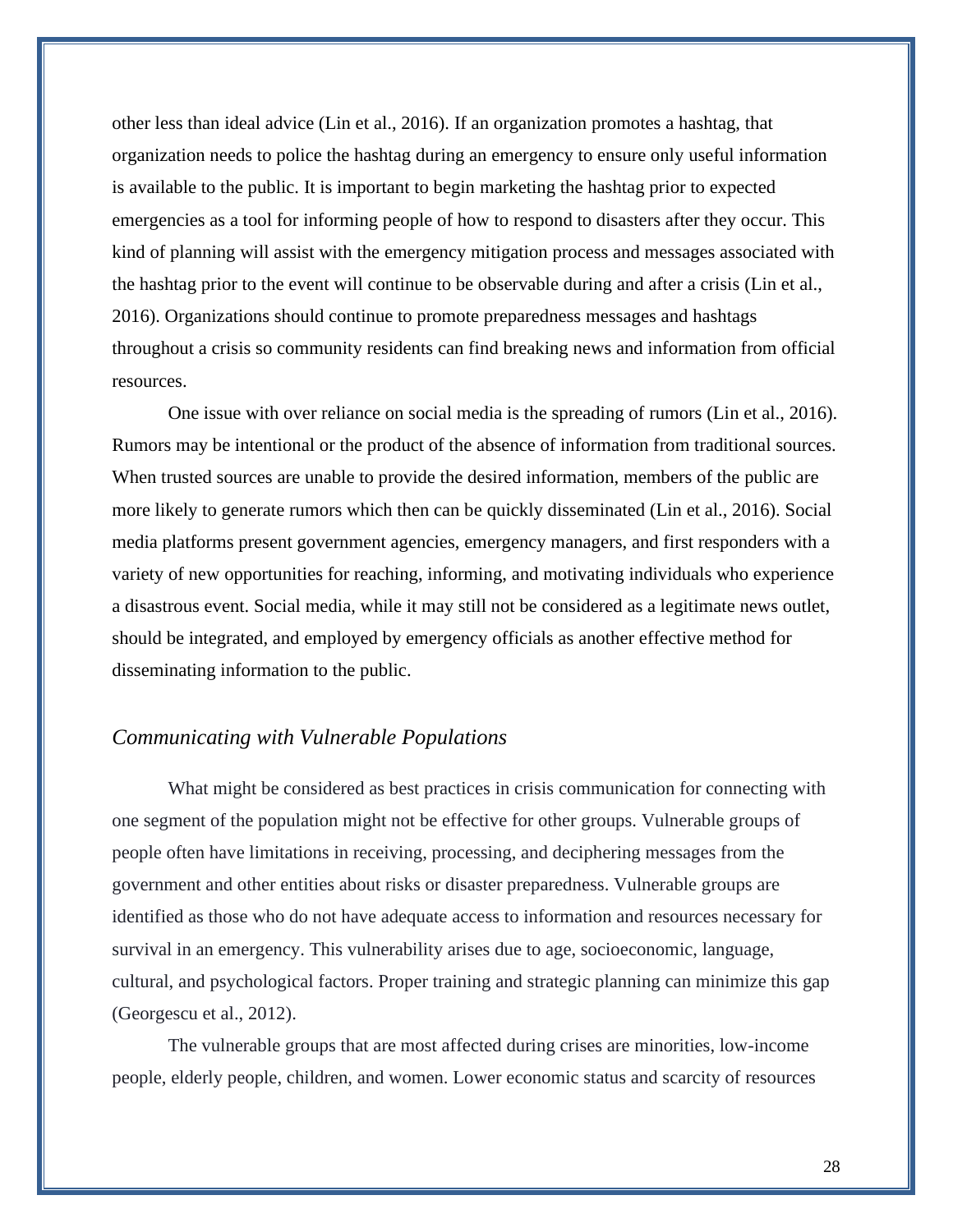has become a hindrance to these groups receiving timely information about emergencies. Minority communities are less likely to get appropriate information and are more likely to be victims of any risk situation, including terrorist attacks (Eisenman et al., 2007). Racial isolation and bias, ethnic insensitivity, and cultural ignorance play a role in the hindrance of effective communication practices. Also, for emergency managers, the process of communication can become more difficult when attempting to convey messages to people who lack proficient literacy and those without a basic understanding of science (Fischhoff, 2002). Community residents need to be literate if warning messages are to be conveyed in a written manner. Illiterate people will suffer disproportionately as they cannot understand emergency messages. Moreover, to grasp certain types of messages, the reader should have some basic scientific knowledge - which a lot of people are lacking. These factors, regarding disaster or risk awareness, need special attention in strengthening community preparedness. Strategic communication and proper planning can help overcome these problems (Eisenman et al., 2007).

Economic, sociocultural, psychological, and health factors can also hinder or help communication that certain groups require to combat threats (Vaughn & Tinker, 2009). Each vulnerable group may interpret messages differently with various levels of seriousness (Vaughan & Tinker, 2009). Dissemination of information from government bodies cannot always inform, instruct, and motivate people. Lack of trust and the transmission of rumors also confuses people causing vulnerable groups to become more at risk. Rural people are more vulnerable in terms of getting timely information, they are more difficult to reach, and are often victims of rumors. Preparedness strategies and methods of disseminating information should consider vulnerable groups and their inadequate access to proper communication regarding imminent hazards (Vaughan & Tinker, 2009).

Risk perception comes from the source of information. When people get information from the same sources, they are more likely to pay attention to the threat; however, frequent news coverage of threats leads the public to information overload. Information overload leads the public to decreased cognitive power; thus, they pay less heed to the threat that is broadcasted in the news media frequently (Aldoory & Van Dyke, 2006). As society becomes more dangerous due to terrorist threats, government organizations must develop new information-sharing systems that are appropriate and effective for all members of Harris County.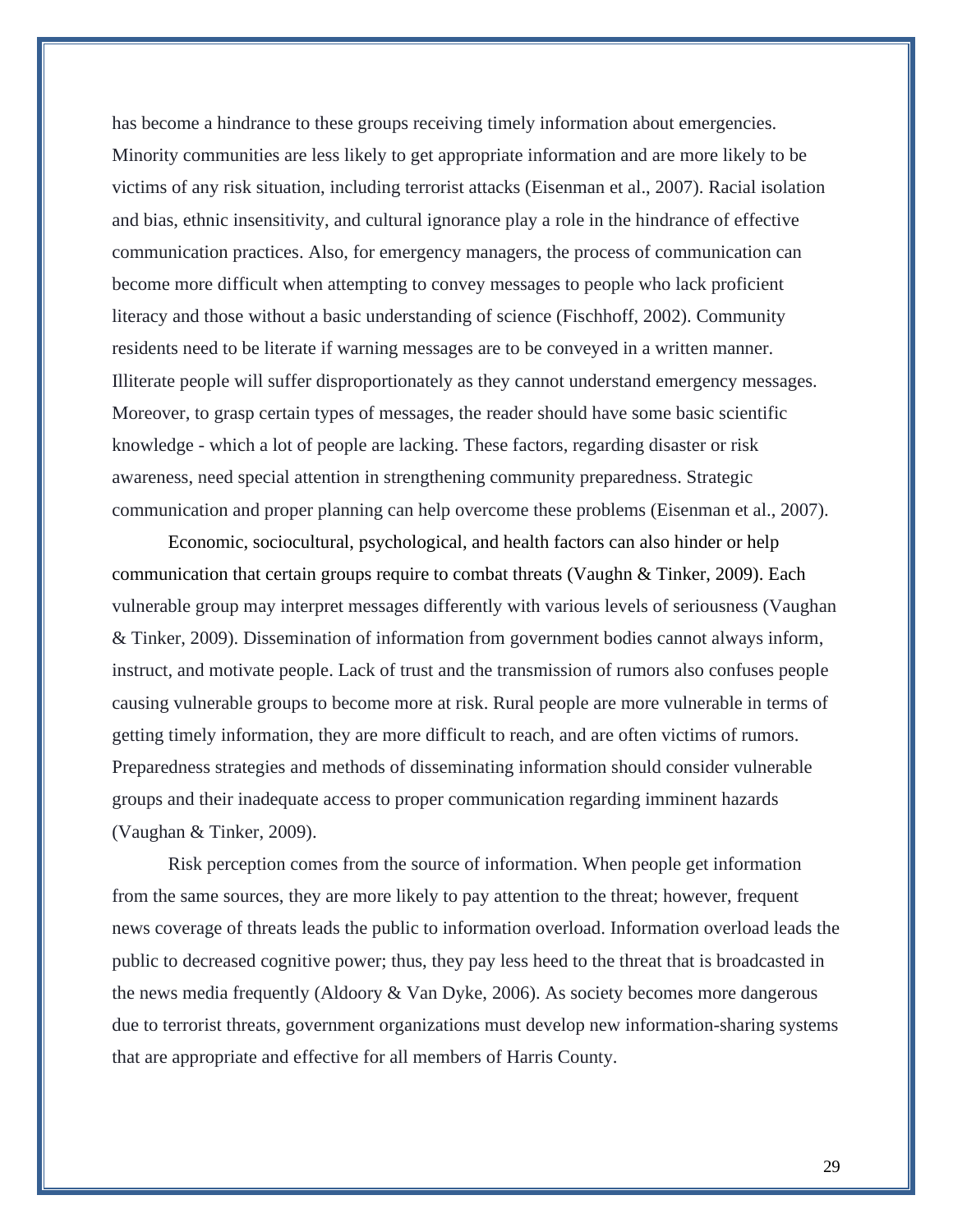# **Section IV**

## <span id="page-29-1"></span><span id="page-29-0"></span>**Community Preparedness**

Creating awareness, preparedness, and understanding of threats in a community should be of paramount concern to government and community leaders alike. Threats have inspired various government public awareness campaigns throughout U.S. history. An example of an awareness campaign conducted by the U.S. government is the "Bert the Turtle" cartoon—a cold war era animated film shown in schools with the intent of teaching children how to duck and cover in the event of a nuclear attack (Pruitt, 2019). Although there is little a duck and cover response can do in the event of a nuclear disaster, this campaign proved to be a useful tool for the government in promoting a more aware society. Today, the DHS promotes the "if you see something, say something" campaign to raise awareness in communities across the country (DHS, 2019b). This DHS campaign aims to increase reporting on suspicious activities and promote public participation to threat reduction. However, there are various barriers in getting a message to a community.

Money is often poured into developing awareness campaigns when a new threat or concern is identified. However, in order to be effective, these campaigns must incorporate multiple factors into their planning — such as age, race, population density, income, and disability status. According to FEMA, workplaces, schools, and volunteer organizations have proven to be effective channels for outreach regarding preparedness, safety, and emergency response and have provided for a "positive relationship to preparedness behaviors" (FEMA, 2014, p. 2).

Knowing your target audience and developing a clear and compelling message with a call to action is fundamental to developing a successful public awareness campaign (Christiano & Neimand, 2017). An example of a call to action campaign is Nancy Reagan's "Just Say No" to drugs campaign. Although the campaign was based around using disinformation and fear to combat drug use as a tactic of influencing action, it was successful, and it influenced other campaigns such as DARE. Another key point to consider when developing a message for target audiences is finding something that is trendy and fun.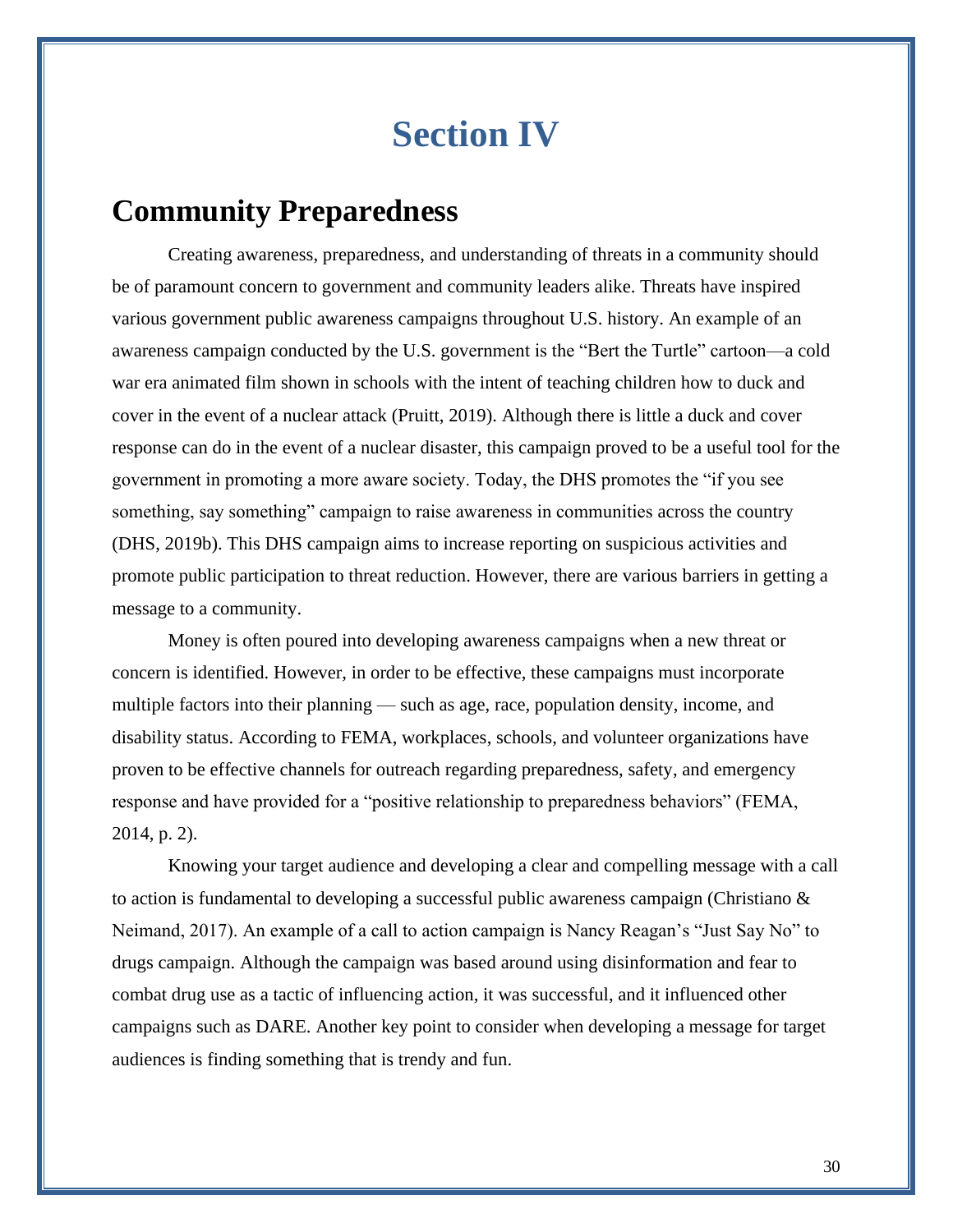In 2011, Dave Daigle, a Centers for Disease Control and Prevention (CDC) communications specialist, was frustrated with the lack of response to a CDC awareness campaign that aimed to raise public awareness about preparedness for disasters (Christiano & Neimand, 2017). Daigle decided to tap into a pop-culture fascination that was prominent around 2011—a zombie apocalypse. Riding the wave left by shows such as *The Walking Dead*, Daigle created a CDC public awareness campaign around a zombie apocalypse scenario. In this scenario, Daigle incorporated all the things necessary to survive real-world threats such as fires and earthquakes but spun them in a way to accommodate a zombie apocalypse. Within minutes of the campaign website going live, over 30,000 people tried accessing the article causing the CDC's website to crash and news organizations such as *The Wallstreet Journal* and *CNN* to pick up the story (Christiano & Neimand, 2017, p. 36).

Another major factor to consider when developing a public awareness campaign is the target audience's understanding or lack of understanding of a topic. The general public in the U.S. has a short memory span. This general lack of memory can be explained in the book *Homeland Security* by former Secretary of Homeland Security Michael Chertoff where he discusses how costly it can be when a "society fails to learn lessons from previous disasters" resulting in an "emergence of a disturbing cycle" (2009, p. 125). According to Secretary Chertoff (2009, p. 125), once an incident occurs, all finances are dedicated towards mitigation as a way to lessen the effects of another disaster. However, as time passes so do the memories of the major incident causing society to back away from their original commitment to reducing risk, thus increasing the likelihood of another disaster. Gaps and overlaps in the intelligence community were evaluated and addressed after September 11, 2001, DHS was created, and military campaigns were waged against Al Qaeda, along with countless other efforts. However, as time passed, and people became further separated from the events of 9/11, people began to question if strategies and postures were still relevant. Some even "proclaim[ed] the threat to ha[d] passed" and urged the relaxation of risk management positions and attitudes (Chertoff, 2009, p. 125).

#### <span id="page-30-0"></span>**Understanding Risk**

To better understand how to prepare the community for potential terrorist threats, there is a need to comprehend how constituents perceive and communicate risks, as well as interact with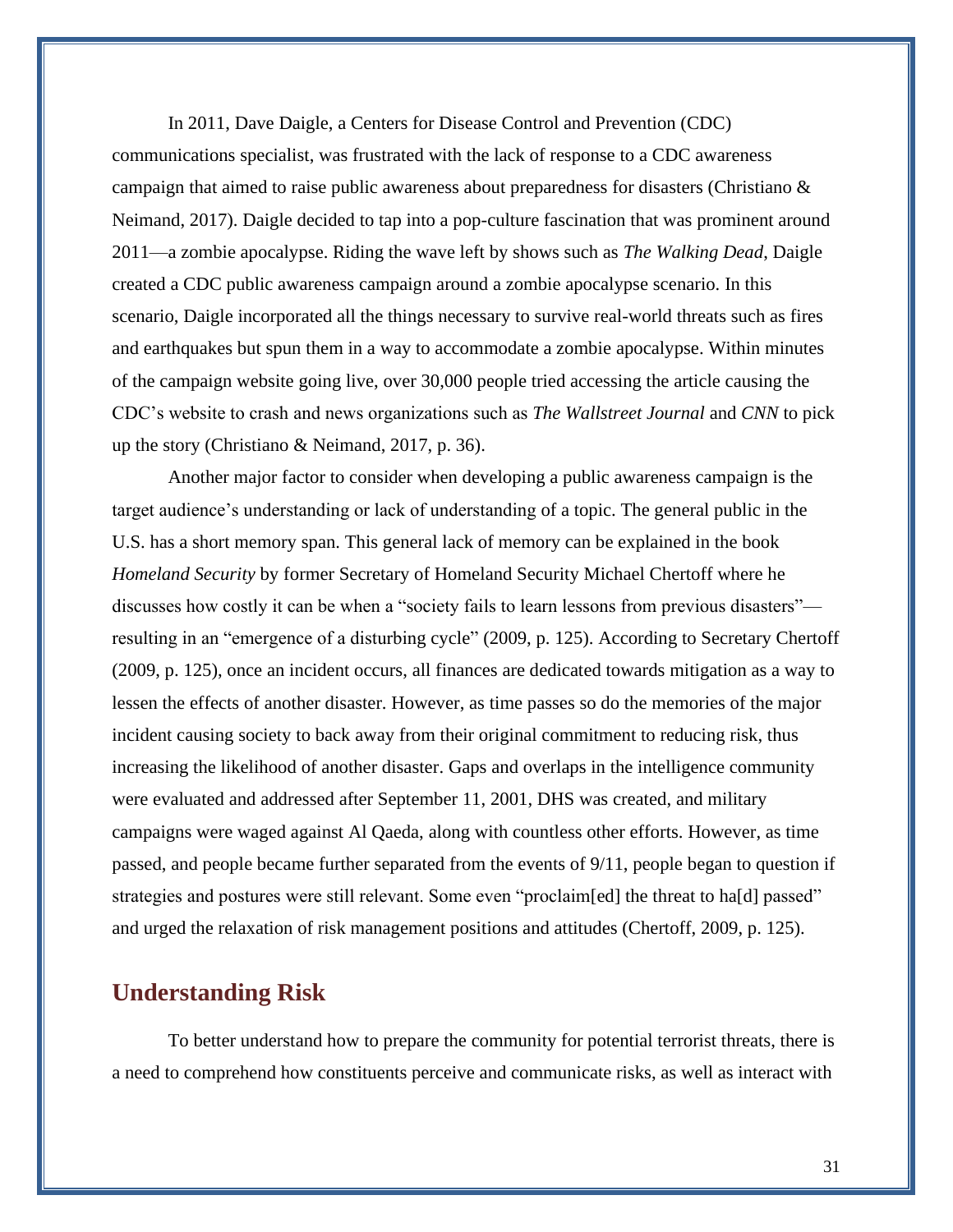one another. In the case of Harris County, minority communities and PPPs are salient factors to building a competent emergency preparedness communication plan.

 Risk is calculated by multiplying the probability of an incident occurring by the magnitude of the consequences after said event occurs (Kasperson et al., 1988). The formula assigns a value to a specified risk allowing emergency managers and politicians to allocate resources where they are needed most. However, the average citizen outside of the intelligence community (IC) perceives risk in a less calculated way. Risks may be positive or negative depending on the possibility of social, financial, and physical harm or loss (Rohrmann, 2008). The separate points-of-view can also be defined as sociotropic fear, or the estimated impact a threat may have on a person's well-being (Breckenridge & Zimbardo, 2007). For the IC to serve the public, there must be a holistic understanding of different interpretations individuals have based on their experiences, beliefs, and cultures.

Perception of risks is personal and depends on an individual's interpretation of the world (Rohrmann, 2008). For example, partaking in a financial bet may be beneficial if it pays off generously in a few years' time. On the other hand, when risks are assumed to have increased negative connotations, reactions can turn into public panic, like a terrorist or cyber-attack. The communication of such risks can cause panic under the right conditions (Kasperson et al., 1988). When a risk is perceived or a disaster takes place, the facts such as time, place, and location, begin to go through communication channels with signals (Kasperson et al., 1988). The signals differ depending on where an individual gets their news from. For instance, signals will differ if the news is received from a local newscast versus a peer (Kasperson et al., 1988). The separate communication channels have the possibility to either amplify or minimize public response to the threat.

One way to overcome individual risk perception is through the construction and utilization of social capital. According to Mathbor (2007), there are three phases to build up social capital: bonding, bridging, and linking. At the most basic level, individuals begin to bond through interactions at religious, political, economic, or business gatherings (Mathbor, 2007). Once a bond has been established, links with other communities can be bridged enabling shared interests (Mathbor, 2007). Social capital comes to fruition when the coalition of individuals and communities acquire a link to public or private organizations (Mathbor, 2007). The final partnership gives legitimacy to the causes and beliefs held through the social group. For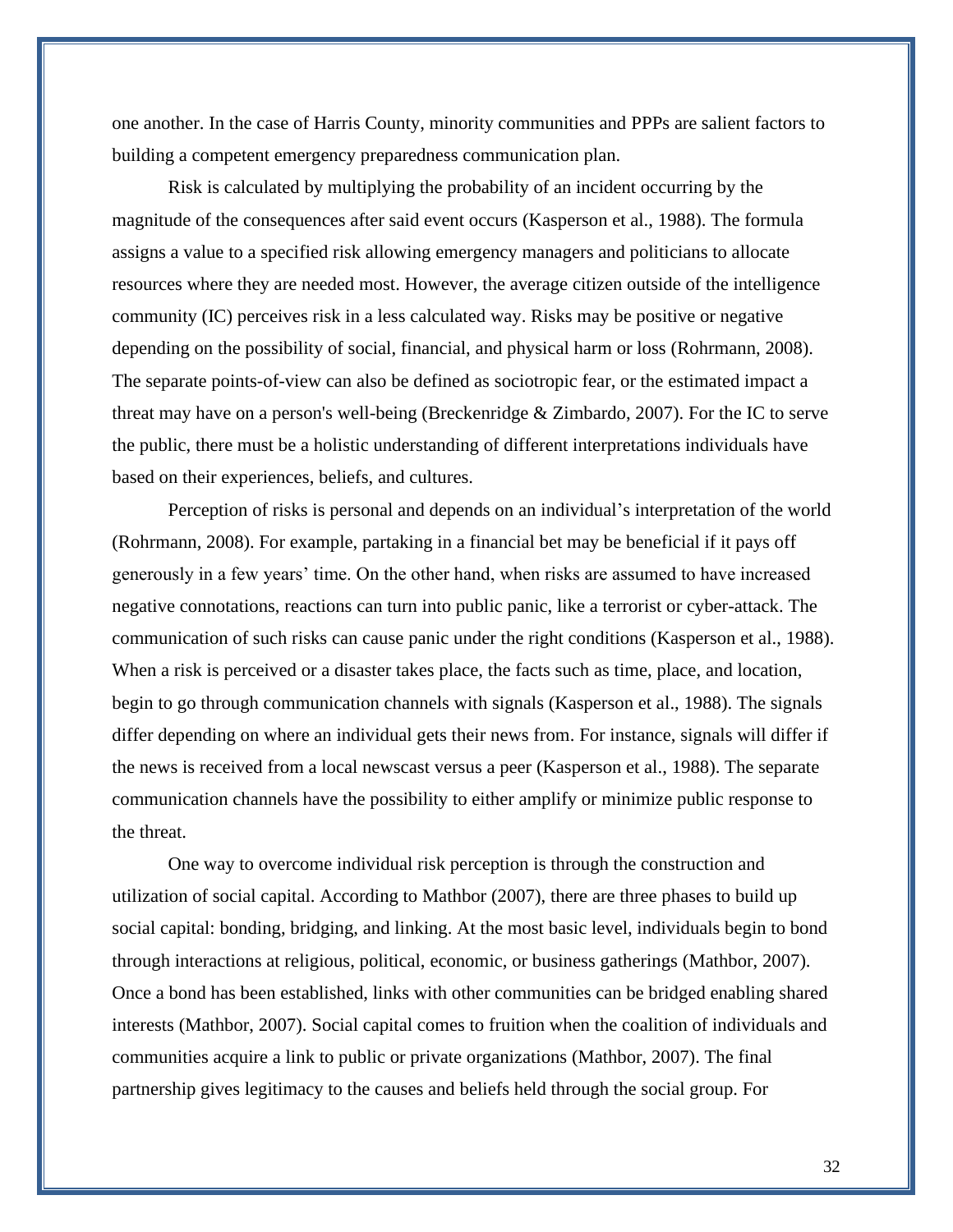example, a study completed by the USDA over a wildlife preparedness education program showed increased social capital correlated to individuals engaging in preparedness prevention (Agrawal & Monroe, 2006). Despite varying perceptions of risk, social capital creates a basis involving individuals in community preparedness.

The risk terrorism poses is unique and varies by the form in which an attack could occur. In the immediate aftermath of the 9/11 terrorist attacks, organizations at all levels of government began reorganizing and planning for another potential terrorist attack. Even 20 years after 9/11, terrorism is still prevalent in the world. However, the degree to which individuals and their respective communities prepare for man-made hazards differs. Many constituents now suffer from optimism bias (Caponecchia, 2012). Optimism bias is the impression that an individual or group will less likely suffer from, in the scope of this paper's research, a potential terrorist attack (Caponecchia, 2012). This poses a risk to the community if the optimism bias of one powerful individual within a community or family could potentially influence others' views toward preparedness.

In order to combat optimism bias to increase community preparedness, mental health and behavioral elements will need to be considered when communicating with the public. In practice, awareness of behavior would include communicating with and through religious groups, schools, hospitals, and other public health organizations (Reissman et al., 2005). The American Psychological Association has issued numerous pieces of advice on how to cope with the threat of terrorism. The advice is readily available to be incorporated into local and county preparedness plans (Romano & Thomley, 2020). In addition, further research has recommended Critical Incident Stress Debriefings, to limit the stress of individuals and communities through the communication of the risk in times of heightened threats (Polatin et al., 2005; Simon, 1997).

#### <span id="page-32-0"></span>**Preparing Vulnerable and Minority Populations**

Community preparedness in minority communities is something that should be of concern to emergency managers. Minority groups have different responses to emergency information based upon their perception of how severe the disaster is in alignment with their past experiences (Carter-Pokras et al., 2007). Disparities in risk perceptions among minority groups can be seen in emergency evacuation situations where they typically take longer to move than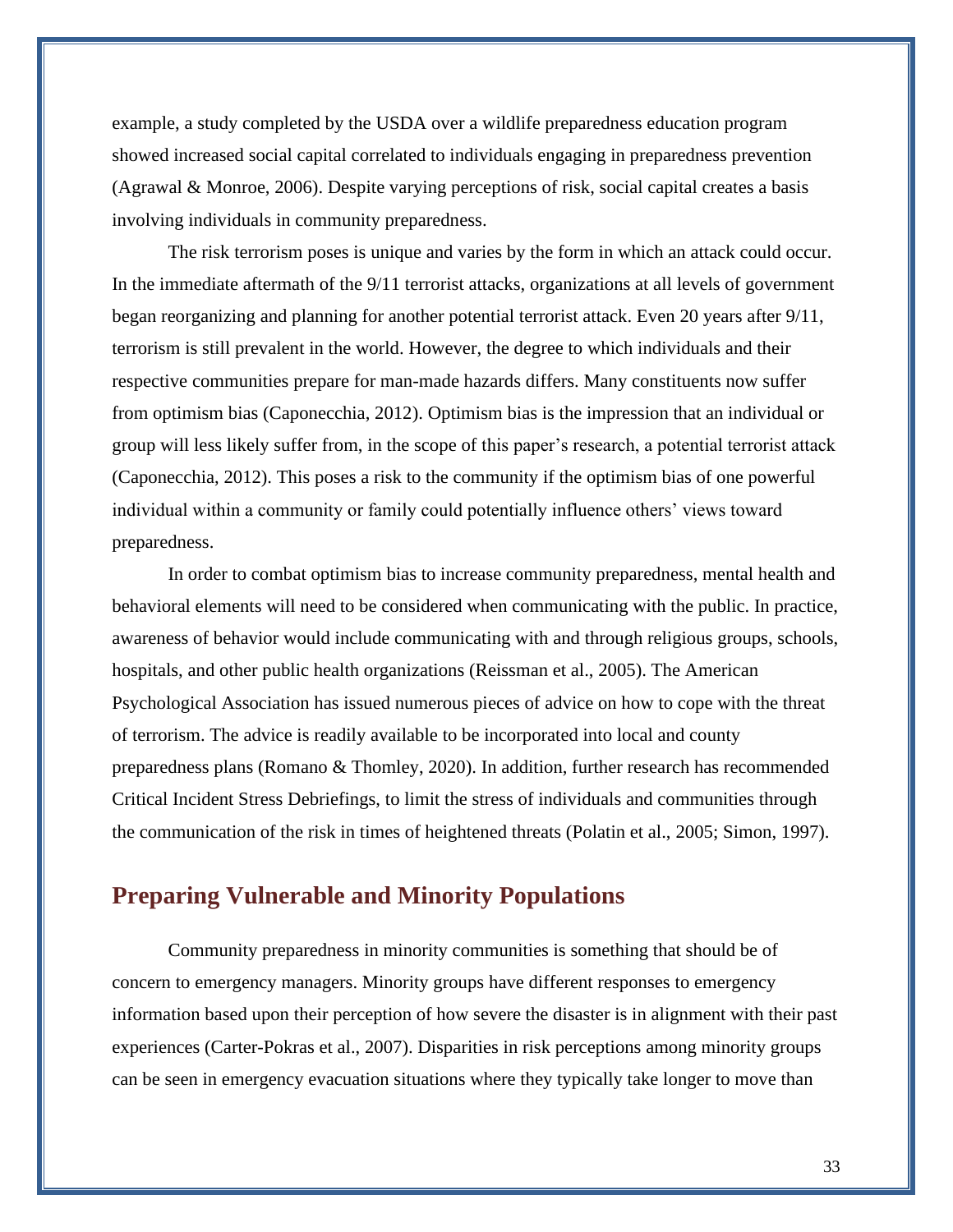most in the community (Miller, 2012). It is important everyone in the community is properly informed of emergency best practices to reduce the number of people at risk in emergencies. The key to changing risk perception for these communities is working with community leaders of these subgroups. These community leaders can be found within religious temples, schools, community clubs, as well as health care providers for those communities.

The growing digital age has allowed community preparedness to be more widespread and accessible to minority communities. The affordance of translators for the Harris County website has allowed the immigrant population within Harris County to gain access to information instead of relying on others to explain to them how to be best prepared for a disaster or emergency, or not get the information all together. As it stands, ReadyHarris allows translation of the website to Spanish, Mandarin, French, and Vietnamese. This is critical when considering the demographics of the Harris County population. 28 percent of the Houston residents are foreign-born (Capps et al., 2015). Additionally, the top five languages spoken in Houston, excluding English, are Spanish, Vietnamese, Mandarin, Arabic, and French (City of Houston, 2014).

Although the use of both social and mass media has allowed minority communities to access proactive preparedness materials, there is more to consider when assuring that these communities are properly prepared. Since there is an estimated 400,000 undocumented immigrant population within the City of Houston alone, it can be difficult to reach out to these individuals using traditional more 'hands-on' methods (Capps et al., 2015). Minority lead organizations and community leaders sometimes provide the information that is needed in a nonthreatening way that resonates better with minority communities on a cultural level (Carter-Pokras et al., 2007). Furthermore, although translation capabilities are critical to spreading information to different communities, it is also important to ensure that information translated in a way that will resonate with its target audience; this can be in the form of using culture-specific vernacular that will better explain to these communities the severity of the situation.

Strained finances and poverty can also make someone more vulnerable to harm in emergencies. According to FEMA (2014, p. 2), "people with low incomes perceived much greater barriers to preparedness." FEMA (2014, p.3) also states that critical differences in preparedness were found in: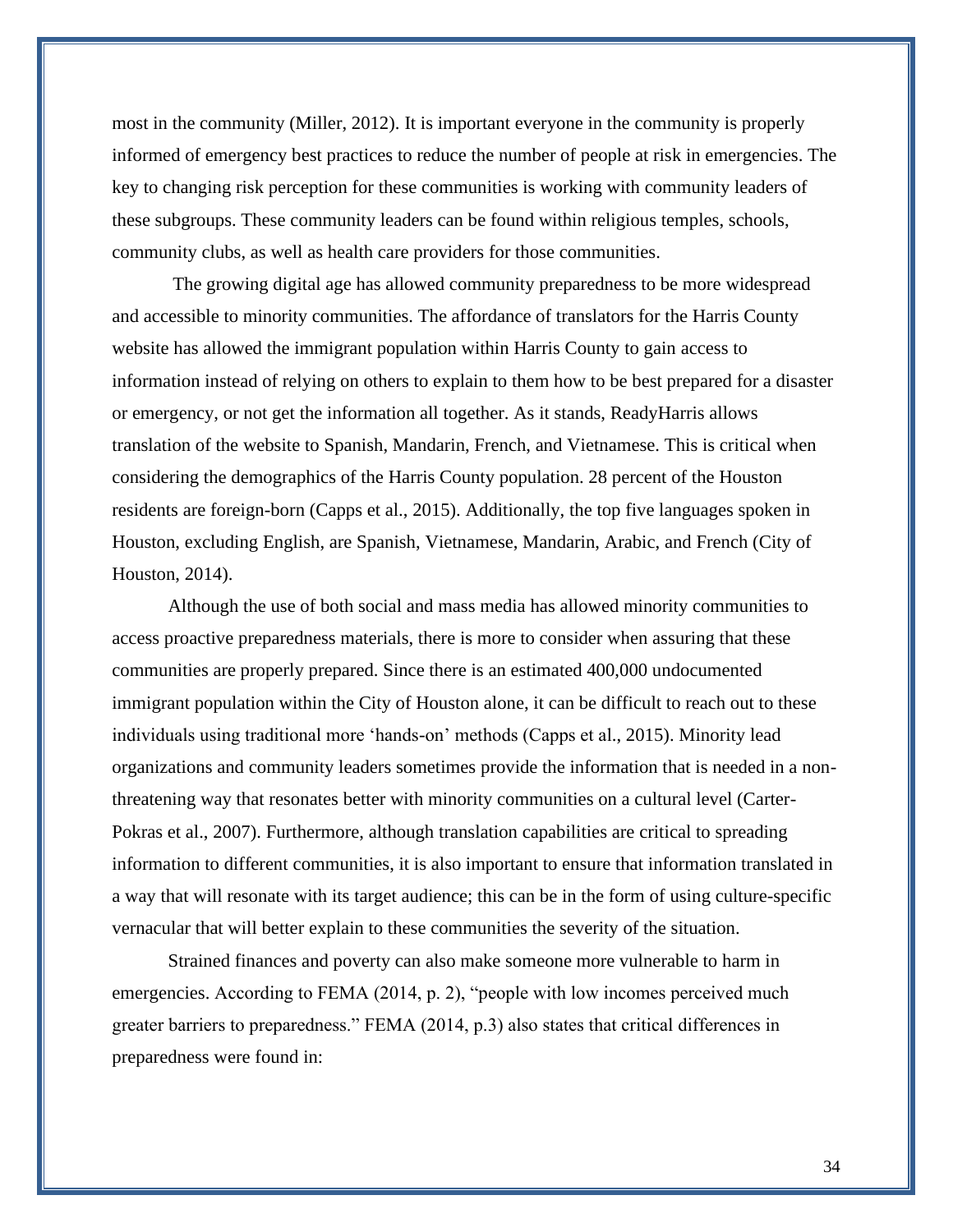- "People in high population density areas were more likely to rely on public transportation to evacuate the area in the event of a disaster.
- Volunteering in disaster preparedness/response was mostly done by people with average to high incomes.
- Retirement-aged people (75+ category) participated in disaster training much less than people in other age categories.
- People who are Hispanic were half as likely to have signed up for community alerts and warning systems as people who are White.
- People who are caregivers for individuals with a disability were more likely to have a household plan or participate in preparedness training and drills than others."

When it comes to being prepared for a disaster, threat, or attack there is an individual financial aspect that needs to be considered. Taking steps to invest in life-saving emergency supplies and being financially prepared for a disaster or attack, can be the difference between life or death. In a 2018 U.S. household survey conducted by FEMA, it was found that "67 percent of adults have set aside some money for an emergency, although most have set aside less than \$500" (FEMA, 2019). Having less than \$500 set aside for an emergency can put people at greater risk of being affected by a targeted attack. FEMA recommends having the following prepared for an emergency: at least a three-day supply of food and water per person, multiple flashlights with spare batteries, a radio to listen to emergency broadcasts, a first aid kit, spare clothes and bedding, and money for miscellaneous emergency expenses (FEMA, 2014). Investing in these measures can help reduce life-threatening risks and property loss in the event of a disaster or attack. A small investment upfront can make a significant difference in wellbeing during and after an emergency or attack.

#### <span id="page-34-0"></span>**Comparable Cities and Counties**

Levels of community preparedness varies by county. Weld County, Colorado, has developed community preparation guidelines that explain how families should be prepared for any emergency. The county government came out with this plan by combining information from NOAA, FEMA guidelines, the Office of Emergency Management in Weld County and the ARC. The most common preparation practiced for emergency management is creating and storing tool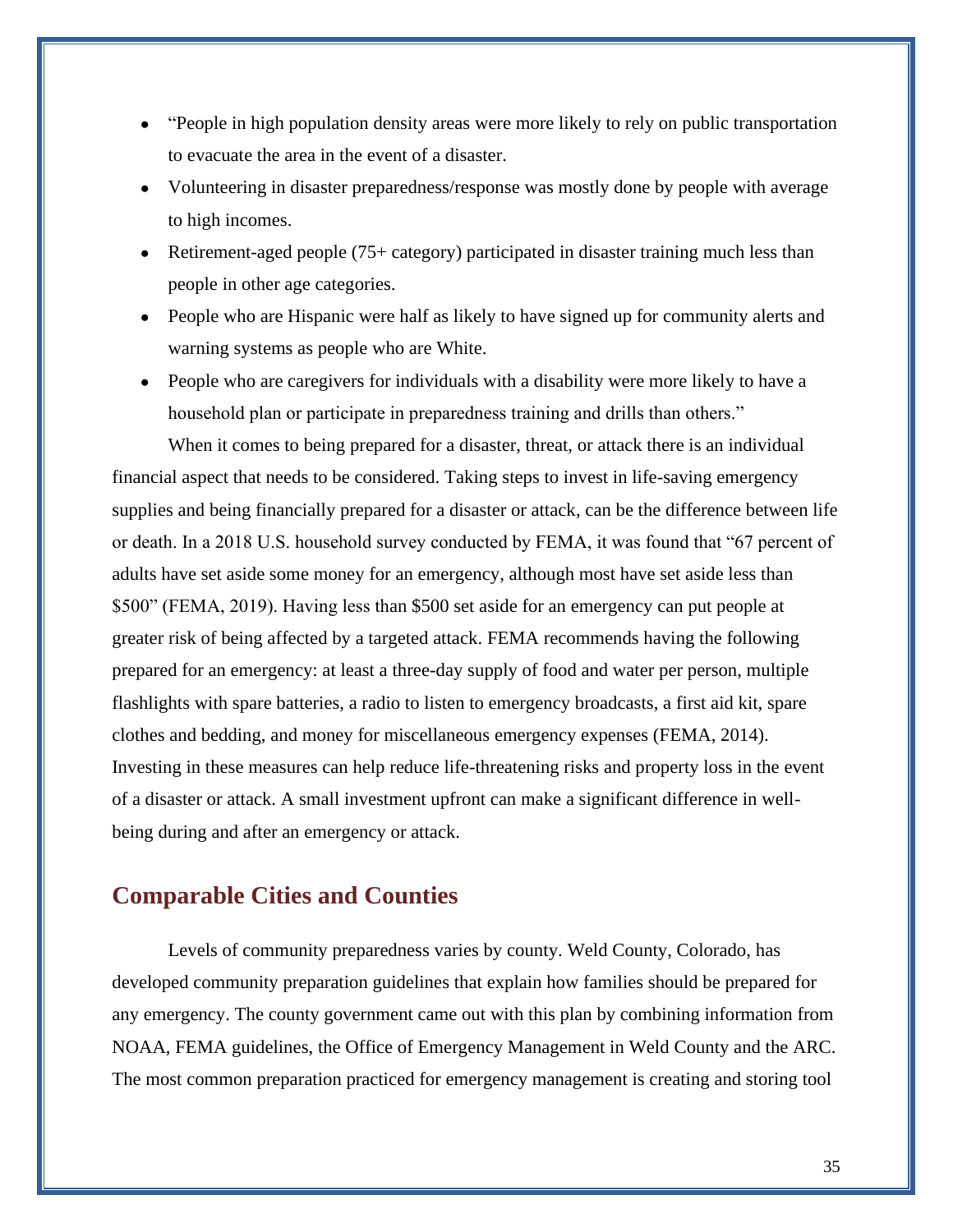kits for that time or incident. These guidelines also suggest different emergency kits for vehicles, pets, and for important family documents (Office of the Emergency Management, 2020).

To counter terrorism and crimes in the county, the Miami-Dade County Sheriff's Office developed continuously updated crime mapping for the media and county residents. This map provides daily information on crime incidents, so citizens are well prepared in the future. Recent history and daily activities are incorporated into the map to facilitate an up to date record for citizens. The LexisNexis Community Crime map also provides alerts and notifications on incidents. This technology enables the residents to get an idea about offenses, crashes, and other activity in their community. This data management system came as a result of the partnership between the county and the community by utilizing the latest technology and ensuring transparency (Sheriff Office Miami-Dade County, 2020).

The New York City Police Department (NYPD) is responsible for defending the citizens and businesses in the most populous city in the U.S. New York has been a target for many terrorist attacks, including the attacks on the World Trade Center in 1993 and 2001, among others. In response to the perpetual threat of violence against the people of New York, the NYPD has established a PPP called NYPD SHIELD that is based on the premise of open communication and information sharing between local law enforcement agencies and businesses that might have information that can be useful for protecting NYC from potential terrorist attacks (NYPD, 2011). In addition to NYPD SHIELD, the police department also operates the NYPD Operation Nexus, which is a nationwide network of over 25,000 businesses working together to prevent potential terrorist events by reporting suspicious business encounters to local law officials. Both the NYPD's SHIELD and Operation Nexus programs seek to leverage business transactions and community interactions to monitor suspicious behavior and collect intelligence on potentially terroristic behavior.

#### <span id="page-35-0"></span>**Public-Private Partnerships**

Culture bonds between individuals have a strong influence in emplacing people into society. Leveraging communities, and what makes them different, can tailor a response package to aid in the aftermath of a catastrophe. Normally these include unions of community members to institutions within that same community. PPPs have shown greater situational awareness through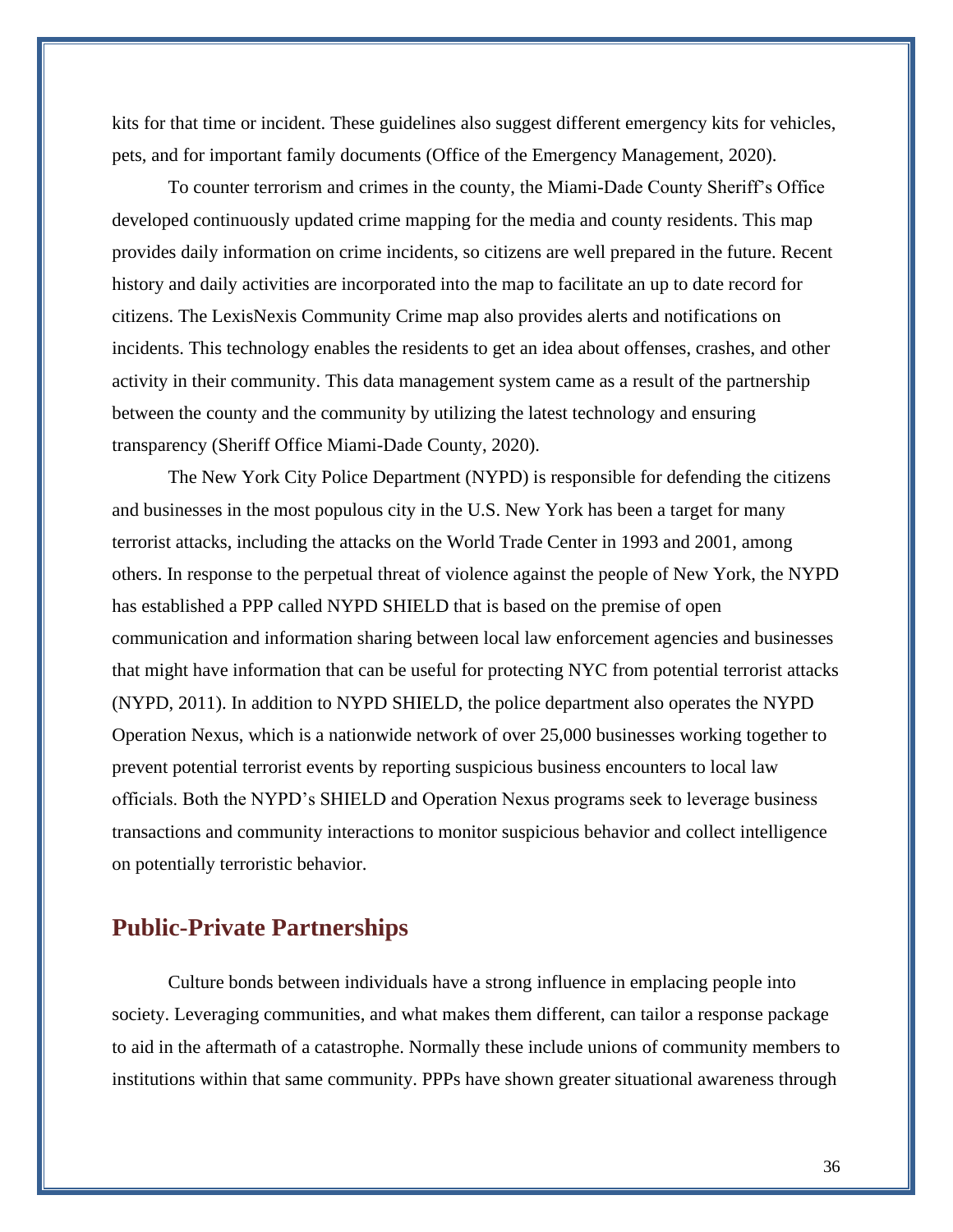information sharing (FEMA, 2013). PPPs play a large role in preparing local communities for disasters and emergencies. In response to Hurricane Harvey in 2017, 80 percent of those impacted by the storm did not have flood insurance (Condon & Sweet, 2017). However, PPPs supported Harris County residents that did not have flood insurance nor the financial capabilities to recover from the storm. This response from PPPs was due to social capital and relationships established between people in the community.

Government agencies also rely on PPPs to combat terrorism and other threats. Local businesses and nonprofits engage with members of the community on a regular basis, and often provide important resources to law enforcement officials about questionable occurrences. Some municipalities have made it a priority to establish PPPs with private organizations that leverage the mutual benefit of information sharing between government and business. Local government officials seek information and tips from store owners and employees in order to better detect potential crimes and threats. In turn, companies in their partnership with the government often receive extra protection from law enforcement agencies and are better connected to the officials that run these organizations. However, there are some factors hindering the quality and frequency of information being shared between the public and private sectors that must be addressed to ensure the optimal function of a PPP for preventing terrorism. Government institutions and private enterprises have different objectives that often conflict with one another. Companies seek to maximize shareholder value by maximizing profits and maintaining a competitive status in the market while the government is responsible for protecting its constituents (Givens & Busch, 2013). Several decades of declining trust in the government has strained this relationship and made businesses increasingly reluctant to collaborate with the public sector (Givens & Busch, 2013). As mentioned earlier, businesses seek to maintain a competitive position within the markets they operate in. If they are going to give information to the government about security threats related to their facility or submit proprietary details about their business operations, they are going to be concerned that someone in the government might leak that information and damage their competitiveness in the market (Givens & Busch, 2013). On the other side, government officials can hold critical security information that might hold a certain classified status and might not be legal or appropriate for the general public to know about. Government officials might be concerned that sharing such information with the public might compromise the integrity of classified information processes and weaken their ability to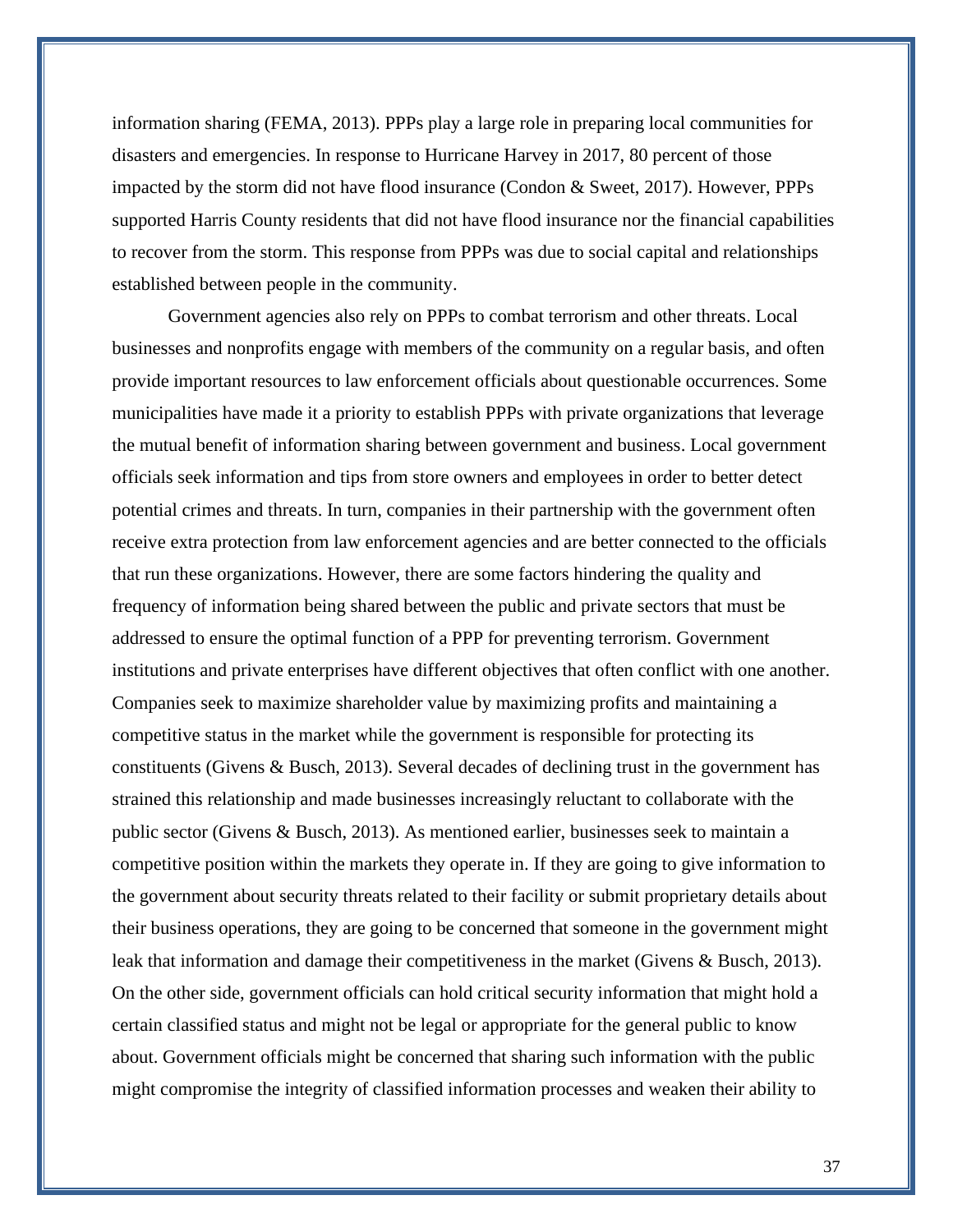protect the public (Givens & Busch, 2013). Each sector's reluctance to share information with one another leads to poor quality information being transmitted between one another and oftentimes at a lower frequency as decision makers in government and enterprises spend more time determining which information is appropriate to share (Givens & Busch, 2013). It is important government officials and leaders in the business sector work to improve trust between each sector in order to promote the greater safety of the public from terrorism.

There are a variety of other programs that have been instituted across the country after the attack on the World Trade Center in 2001 that leverage the frequent interactions certain industries have with the general public to collect information for public safety officials. These partnerships often rely on an informal level of deputization, or the recruitment of third parties to serve as quasi-governmental detectives for law enforcement officials (Michaels, 2010). This "deputization" is often sought out intentionally by government officials seeking to establish formal connections with private corporations or citizens, with the persuasive argument that businesses would be patriotic for helping the government in homeland security efforts (Michaels, 2010). There can also be instances of unwarranted deputization where a band of citizens coordinate to create an informal network dedicated to a cause perceived to be benefiting national and homeland security (Michaels, 2010). An example of this is unsanctioned militias formed along the U.S.-Mexico border with the intention of defending the border from illegal immigration (Michaels, 2010). Whether formal or informal, these deputized informants serve as extensions of law enforcement agencies and can influence the way the community perceives the role of the government in their community. Informal deputization and PPPs can provide emergency management officials with new information on threats in their community that can repurposed to support preparedness programs.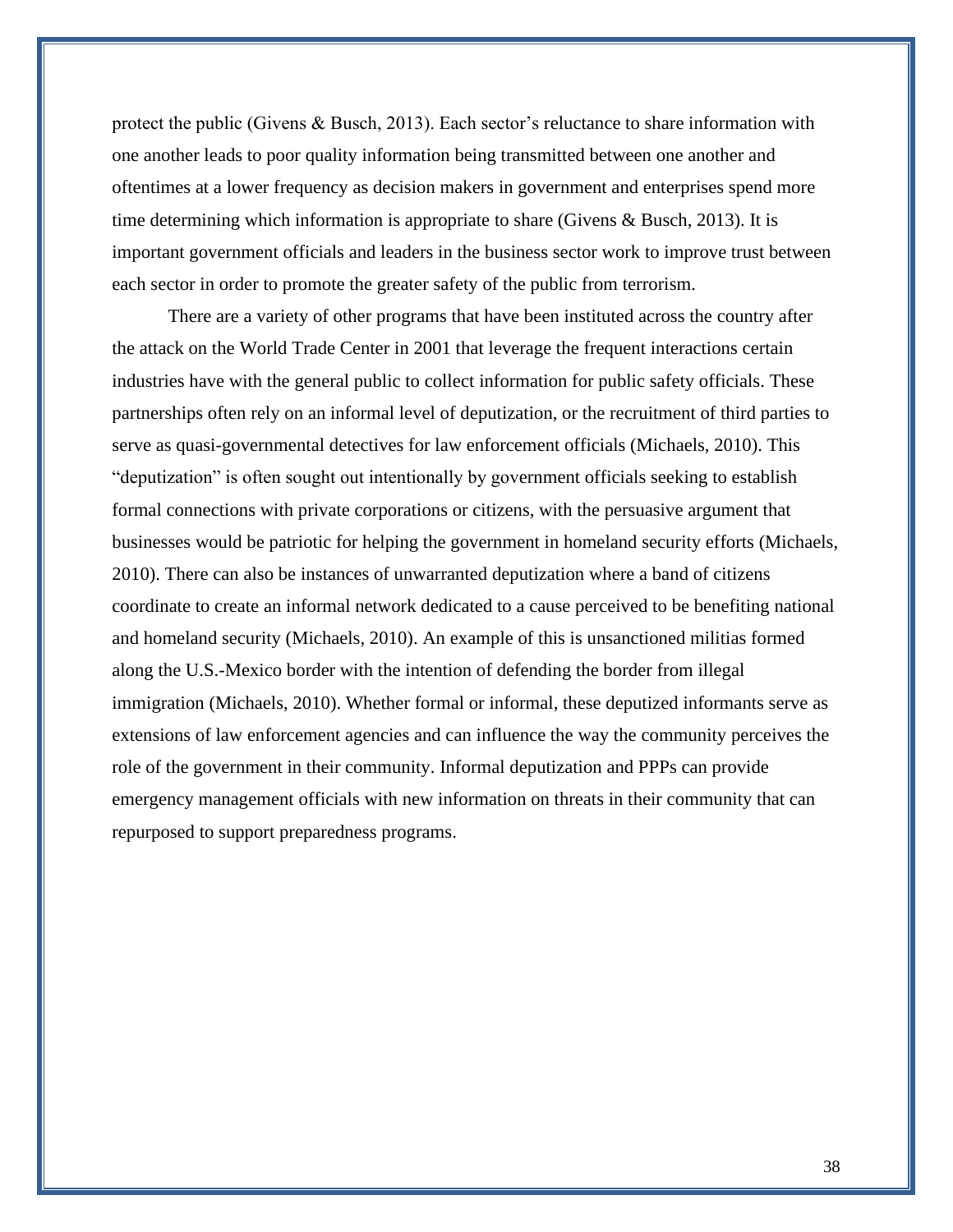# **Section V**

# <span id="page-38-1"></span><span id="page-38-0"></span>**Recommendations**

Based on our research on terrorism, Harris County demographics, and best practices on strengthening community preparedness and the government's ability to communicate with the public, we propose 10 recommendations for HCOHSEM that can be broadly categorized into three groups:



Focus on *improving community outreach programs and campaigns to better prepare communities for emergencies* while enhancing relations with the public. Recognizing Harris County is a diverse region of unique communities implies the necessity to address community outreach gaps.



Leverage *local and regional public-private partnerships in developing a unified methodology for communicating* within the region during emergencies. Research shows declining trust in government complicates relationship between public entities and constituents.



Seek *professional consultation on rebranding social media accounts* for distributing emergency information. Many residents in Harris County and the Greater Houston Metropolitan Area have internet access but interactions on mainstream social media platforms and ReadyHarris.org are low.

### <span id="page-38-2"></span>**Community Outreach**

Recognizing Harris County is a diverse community makes it critical that county leaders and emergency management professionals are keen on best practices for communicating with people from different cultural and socioeconomic backgrounds. Although HCOHSEM has community outreach programs in place, the following recommendations are aimed at raising local awareness to potential threats. By focusing on improving community outreach programs and campaigns, HCOHSEM will be able to better prepare communities for emergencies while improving relations with their constituents.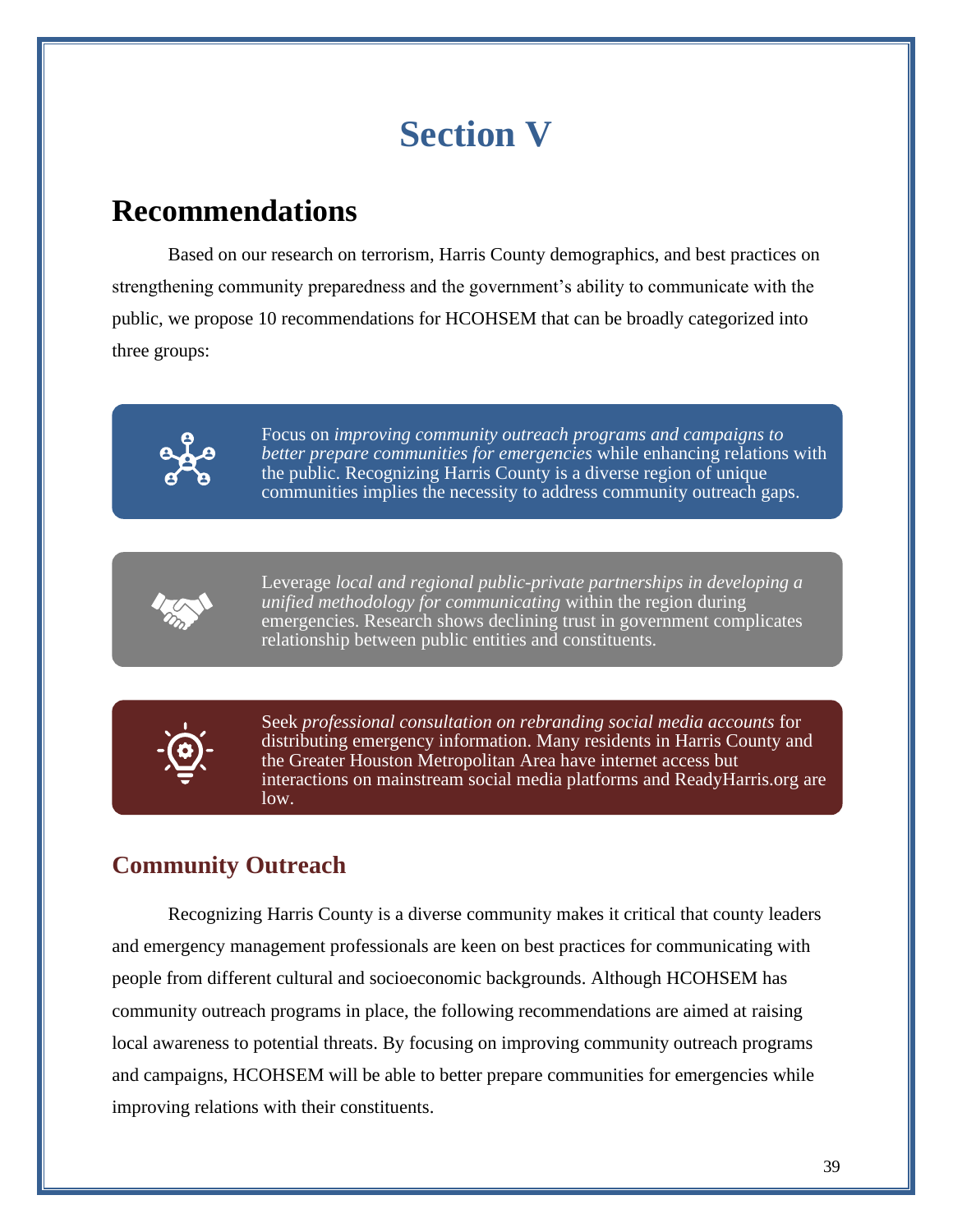*Recommendation 1: Reinforce to the community that HCOHSEM is not DHS's law enforcement agency, U.S. Immigration Customs Enforcement, through social media campaigns and in-person communication.*

The term "homeland security" is often associated with ICE. In today's political climate, ICE often has negative connotations within minority and immigrant communities. This could have a negative impact on HCOHSEM's ability to connect with all residents in the county. Hence, it is necessary for HCOHSEM to acknowledge potential stigmas associated with the phrase "homeland security" within the office's name. A lack of trust and decreased cooperation can come from homeland security-related school presentations because children of immigrants often suffer from high levels of stress due to fear of their parents being deported (McLeigh, 2010). A parent's trust in a school as a public institution might be negatively influenced as well if their children tell them there were homeland security officials at their campus (Hagan, Castro & Rodriguez, 2020). In order to preemptively combat possible negative connotations, HCOHSEM should emphasize the office's emergency management duties to the public to separate themselves from DHS and ICE operations.

#### *Recommendation 2: Introduce the Arabic language into written preparedness publications and official social media platforms.*

According to the Arab American Institute (2020), the top five populous Arab American communities in Texas are in Harris County, Tarrant County, Travis County, Dallas County, and Collin County. Arabic is one of the most spoken languages in Harris County (City of Houston, 2014). Incorporating Arabic, like the way Harris County employs Spanish publications, could create a more welcoming environment to further integrate Arab Americans communities into community preparedness efforts. Research on these communities emphasizes how challenging it can be to assimilate in certain social circumstances (Marsella, 2008). HCOHSEM should advocate for the inclusion of Arabic on the ReadyHarris website and develop shortened Arabic publications on preparedness to combat potential language barriers.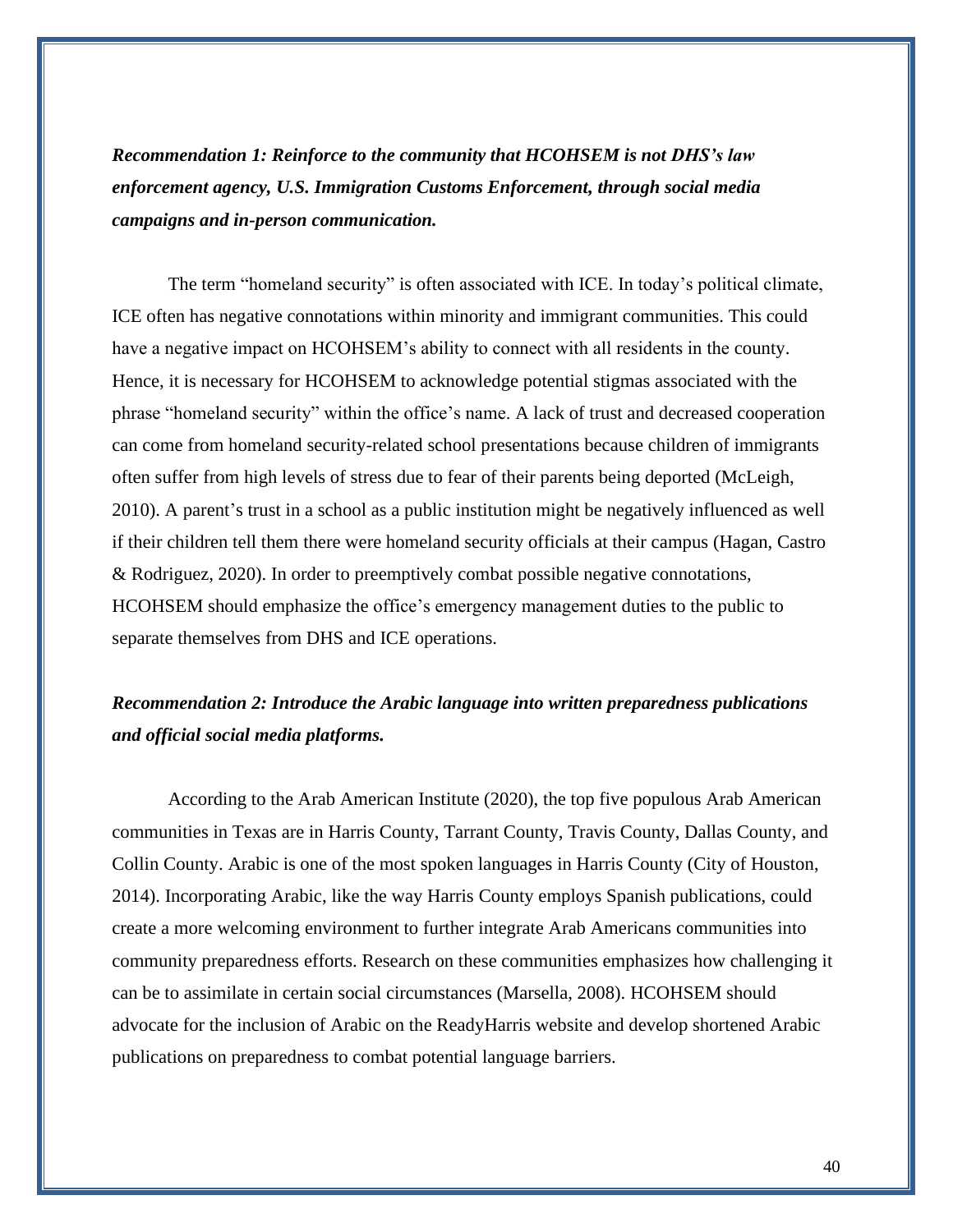#### *Recommendation 3: Recruit community leaders to assist in communicating with the public.*

As mentioned previously in this report, partnerships are essential to developing a prepared and resilient community. Partnering with local community leaders, heroes, and icons that are well recognized by the public can be a major asset in outreach efforts and further promote preparedness information campaigns (FEMA, 2011). Harris County has its fair share of public leaders that carry great influence in their community. It is recommended that HCOHSEM invest in community leaders who can help facilitate community participation in preparedness efforts. These representatives can hold both formal and informal leadership roles in their respective community. HCOHSEM should consider leaders who have a strong social media presence, a powerful voice in at risk communities, and can leverage resources in the entertainment industries. HCOHSEM should develop a diverse list of potential community partners that can amplify existing emergency information to hard to reach groups within Harris County. Relying on a diverse mix of community leaders to help improve community preparedness in Harris County will give HCOHSEM a better perspective on how certain populations within the county communicate and will ultimately lead to a more comprehensive outreach campaign (FEMA, 2011).

#### *Recommendation 4: Focus efforts and resources on informing young adults and teenagers on emergency preparedness.*

We believe focusing on informing high school-aged residents or young adults in Harris County on emergency preparedness techniques will lead to better community response to emergencies in the long run. Targeting young adults in preparedness education campaigns will make them better informed on threats and how to prepare for emergencies as they enter the workforce and play a larger role in Harris County. As the number of people exposed to these preparedness campaigns increases, one should expect the county to be generally more prepared as well. Potential methods for informing young adults of best practices in emergency communication and emergency preparedness are:

**High School Elective Course(s):** High schools offer elective courses geared towards skills like firefighting, law enforcement, auto-tech, and woodshop; a possible addition to elective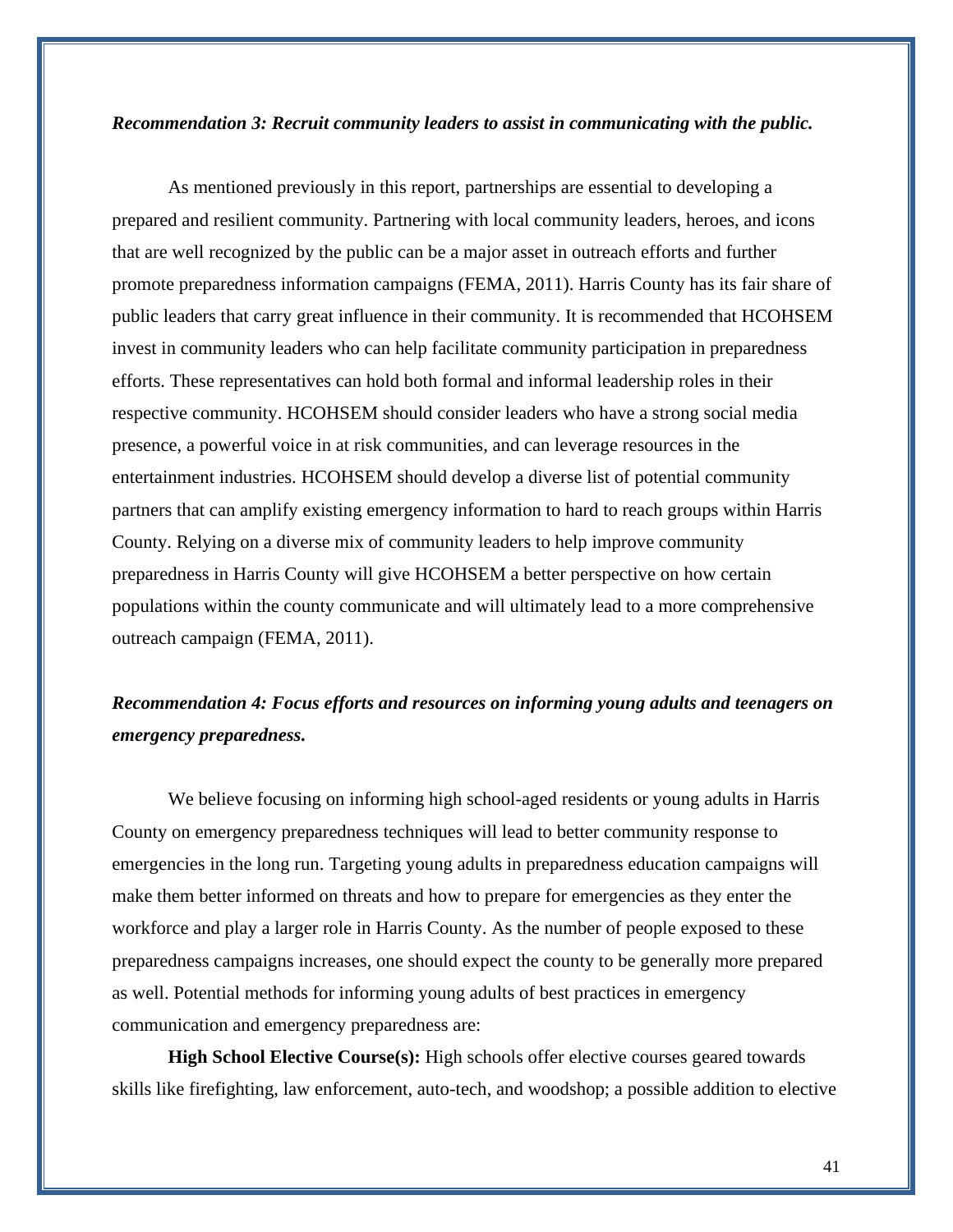course options in Harris County schools could be emergency preparedness and communication. High school emergency management courses could discuss issues including, but not limited to, emergency preparedness and crisis communication.

**High School Group Speaker:** Having a guest speaker that engages with a high school class would be a good way to inform teenagers of threats and preparedness practices. A speaker could talk to an audience or class of students on emergency management and demonstrate practical preparedness exercises to engage students in the discussion. These interactions might inspire more students to take emergency preparedness more seriously in the future.

**Co-op/Internship Program:** HCOHSEM could implement a co-op or internship program that provides high school students with experience in emergency management. Not only would such an opportunity develop emergency preparedness and communication skills in young adults, but it would also begin to train the next generation of emergency managers.

#### <span id="page-41-0"></span>**Public-Private Partnerships**

Building relationships with community partners, both private and nonprofit sectors alike, is a highly successful technique to ensure the involvement of a wide range of local community members (FEMA, 2011). Local businesses and nonprofit organizations engage with members of the community on a regular basis and are often trusted more by members of the community (FEMA, 2011). In order to better reach the diverse residents of Harris County and improve communication with the public for community preparedness reasons, we provide three specific recommendations on how to leverage private and nonprofit organizations and create publicprivate partnerships.

#### *Recommendation 5: Create an "open table" coalition focused on bringing business and local leaders of Harris County together to improve community preparedness and communication.*

In order to facilitate involvement in strengthening community preparedness, we recommend creating a coalition composed of community leaders from a variety of different business and nonprofit sector organizations. This coalition should meet frequently and be made up of stakeholders from various communities that HCOHSEM serves. Partners to consider engaging include: members of community councils, volunteer organizations, faith-based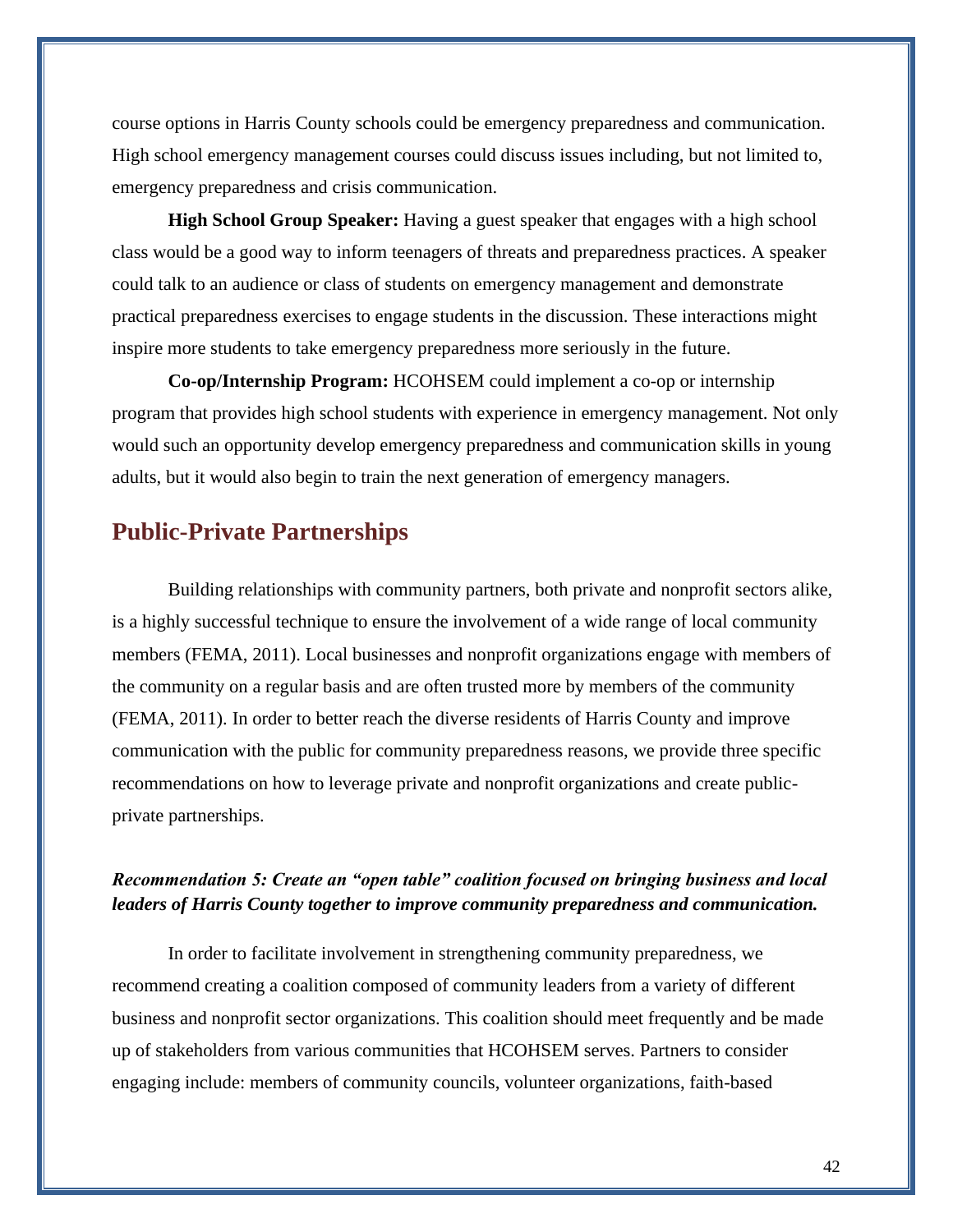organizations, citizens that are public figures, disability services, schools, higher education officials, business owners, medical professionals, nonprofit organizations, advocacy groups, media outlets, and transportation providers (FEMA, 2011). Each of these partners will bring a unique perspective and play a key role in building community resilience. This "open table" coalition is most important during the planning stages. Involving various members will not only help communities feel like their voices are heard, but cooperation will also identify the strengths and weaknesses of each community regarding homeland security and emergency management. Once there is a shared understanding of actual needs, HCOHSEM in partnership with various members from the community can address existing or anticipated needs that may arise in a terrorist attack or emergency. Not all needs require the personal attention of HCOHSEM; therefore, it is important to also identify collective capabilities in communities to be able to address their own needs. Although the planning phase might be the most important time to facilitate an open table, it is important to engage the coalition in all aspects of the emergency management process. When members from the community are helping make decisions on policies that affect them, there will be greater community participation in preparedness planning and trust between private and public sector organizations.

#### *Recommendation 6: Create industry-specific toolkits for identifying threats.*

Information collected for homeland security purposes might not apply to every sector of the economy. We recommend Harris County create a commission or executive committee of the recommended "open table" concept where organizations can create industry-specific toolkits highlighting how new and existing businesses in Harris County can prepare for threats and report pertinent information on emergencies to relevant authorities in the area. An example of this would be organizations within the finance industry creating a toolkit tailored to suspicious signs new and existing banks in Harris County should look out for in normal day operations and how to report information to the proper authorities. Potential threats to the finance industry might look much different than the threats facing healthcare businesses, the oil and gas industry, and many other sectors of the economy. Tailoring toolkits to industry-specific threats would help protect Harris County's economy in addition to its residents.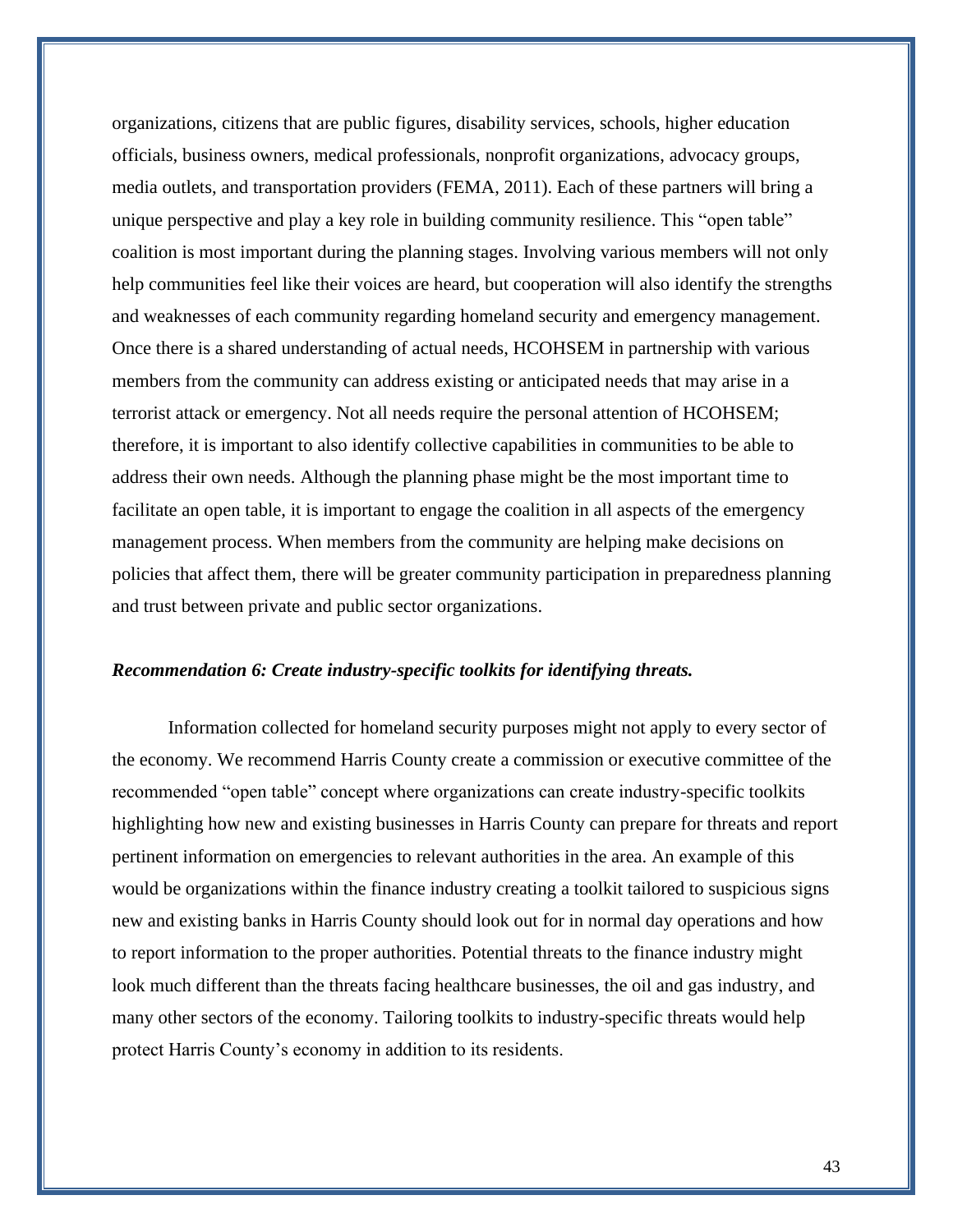Municipalities across the U.S. look to Harris County for best practices in emergency management and developing toolkits would be another way to share best practices with members of the emergency management community. The City of Houston created toolkits showing how other municipalities can replicate the success Houston was seeing in their new ways of responding to human trafficking (City of Houston Anti-Human Trafficking Commission, 2017). Since the toolkits were developed, they have been downloaded in over 300 cities, states, and countries around the world (City of Houston Anti-Human Trafficking Commission, 2017). Developing best practice toolkits for strengthening community preparedness for terrorism could impact HCOHSEM's image and reputation as a national leader in emergency management while making the county safer and more resilient to future threats.

#### *Recommendation 7: Implement a version of NYPD's SHIELD program within Harris County.*

 One of the benefits of implementing an "open-table" information sharing environment is that the HCOHSEM would have multiple avenues of networking with private and nonprofit organizations that regularly interact with thousands of people every day. We recommend HCOHSEM leverage this attribute of businesses and nonprofits by developing a platform like that of NYPD's SHIELD program where private businesses and nonprofit organizations can submit tips of suspicious or illegal activity in their area to HCOHSEM. If managed by HCOHSEM and a group of organizations from the open table, the reports can then be distributed to other member organizations and relevant public offices (i.e. Sheriff's Office, local authorities). This information-sharing framework between HCOHSEM and private sector organizations would provide the community at large with a centralized platform for collecting and reporting information, thus making Harris County safer for its over four million residents.

#### <span id="page-43-0"></span>**Rebranding Online Presence**

As mentioned earlier in this report, social media is one of the newest tools government agencies are using in recruitment efforts, innovative campaigns, and marketing public programs. According to a study done by Sprout Social, social media was ranked people's top choice for customer communication (Jackson, 2017). While the private and nonprofit sectors have turned to social media for public engagement, government agencies often lack the popularity that most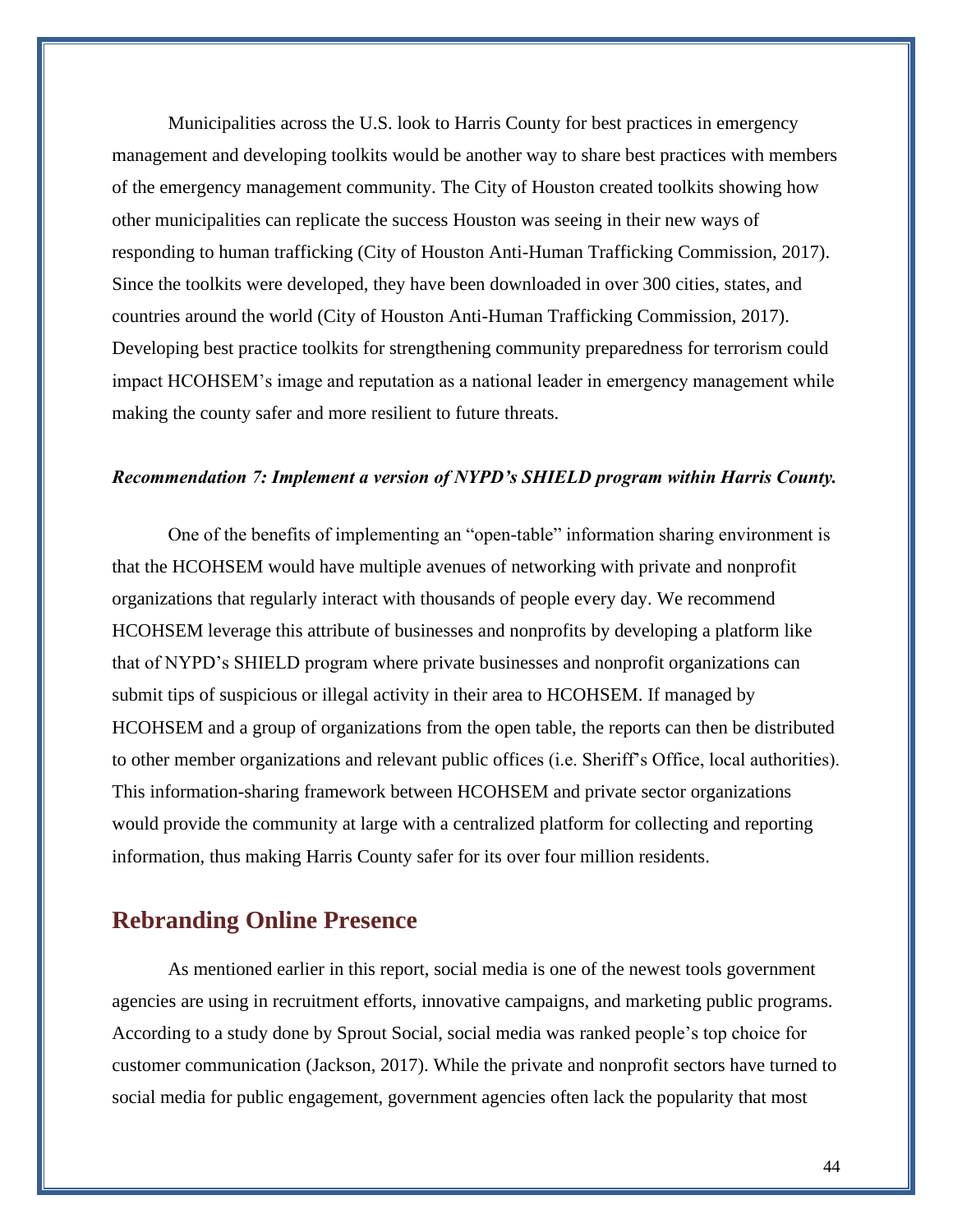private sector accounts have. This is interesting considering that one of the biggest benefits to Twitter, Facebook, and Instagram is the ease of communication. Social media makes it easier for citizens to share their opinions, and for the government to hear them (Jackson, 2017). Whether it is a city updating its citizens about a delay they should be aware of or the U.S. Department of State using YouTube to share press briefings, social media has made communication between constituents and government much easier and more applicable. For these reasons, we offer three recommendations on the role of social media in future HCOHSEM communications with the public:

#### *Recommendation 8: Make the dissemination of information via social media platforms a priority when sharing information with the public.*

Social media plays an important role in the lives of many Americans. For this reason, we recommend making dissemination of information through social media a priority when communicating with the public and sharing emergency information. One way to maximize the benefits that social media has to offer is through utilizing the 'stories' function on various social media apps. These stories, made popular by Snapchat, Instagram, and Facebook, are growing 15 times faster than feed-based sharing (DHS, 2012, p. 11; Shibu, 2019). Stories are often seen as more spontaneous and personal than their simple text-based counterparts, which some agencies may not be used to. It should also be noted that this video content is often more popular the shorter it is in length. Shibu (2019) states that there is a growing appetite among audiences for 'snackable' video content that is consistent and personal. Another way to maximize the benefits of social media is by partnering with local influencers to encourage citizens to follow government social media handles. In doing this and earning followers, the government organization can build credibility on social media by debunking false information and relaying the correct narrative before a crisis escalates (Shibu, 2019). A final way to increase the benefits that come with social media is to foster communication on social media by actively responding and providing feedback to those being critical and helpful online. By responding with empathy and professionalism to citizen complaints, government entities improve their trust with their constituents (DHS, 2012; Shibu, 2019). These are just some minor recommendations on how to make social media a priority in your organization for information sharing purposes.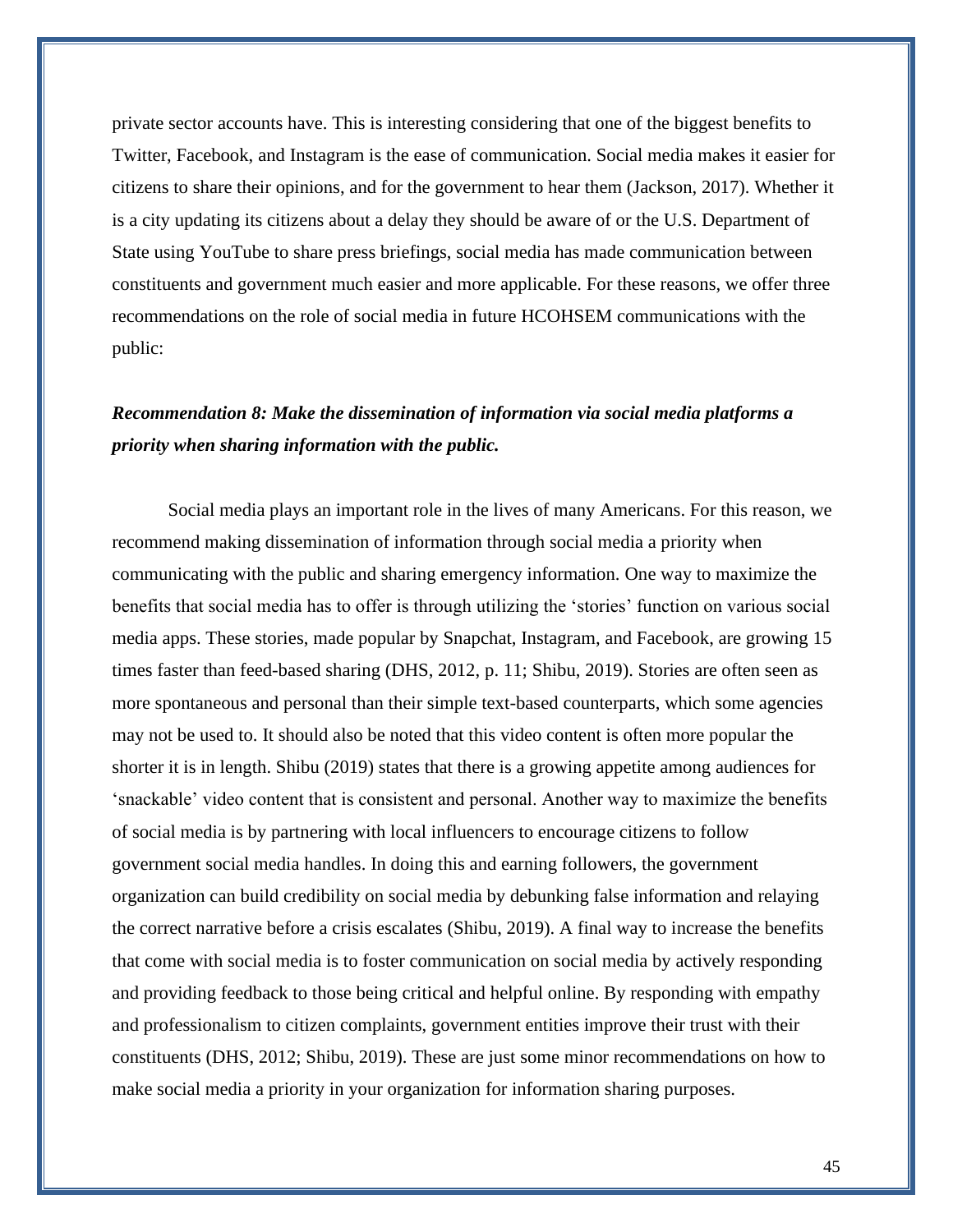*Recommendation 9: Maintain a universal design across all social media accounts to ensure availability and accessibility to all users.*

Because Harris County has a diverse population, we recommend that HCOHSEM maintain a universal design across all related social media and public outreach accounts. Maintaining universal design promotes inclusion, which will become more important as Harris County continues to grow and becomes more diverse. Posts that are made available in multiple languages while keeping the same meaning and urgency help keep different populations informed during a crisis. As part of universal design, if posts are made in different languages, the sense of urgency within a message needs to be there regardless of what language it is posted in. As mentioned earlier in this report, people of various backgrounds interpret threats differently; therefore, it might be necessary to tailor emergency messages to specific audiences. Implementation of universal design could potentially save lives by expanding outreach efforts to at risk communities and facilitate community participation in emergency preparedness.

#### *Recommendation 10: Seek professional consultation to improve social media presence and outreach.*

To ensure that the processes and procedures HCOHSEM relies on for communicating with county residents are effective, we believe consideration should be given to hiring a social media consultant. A social media or marketing consultant would be able to better inform the HCOHSEM staff about the intricacies of posting on social media. A consultant could provide specific expertise on topics including proper graphic design aesthetics that will engage the public, advice on when to post content to maximize constituent interaction, as well as information on how to properly develop content that is clear and concise. In the same vein as issues raised in our first recommendation, a marketing consultant can also support HCOHSEM in developing and managing a larger brand strategy on how the office wants to be perceived in the community.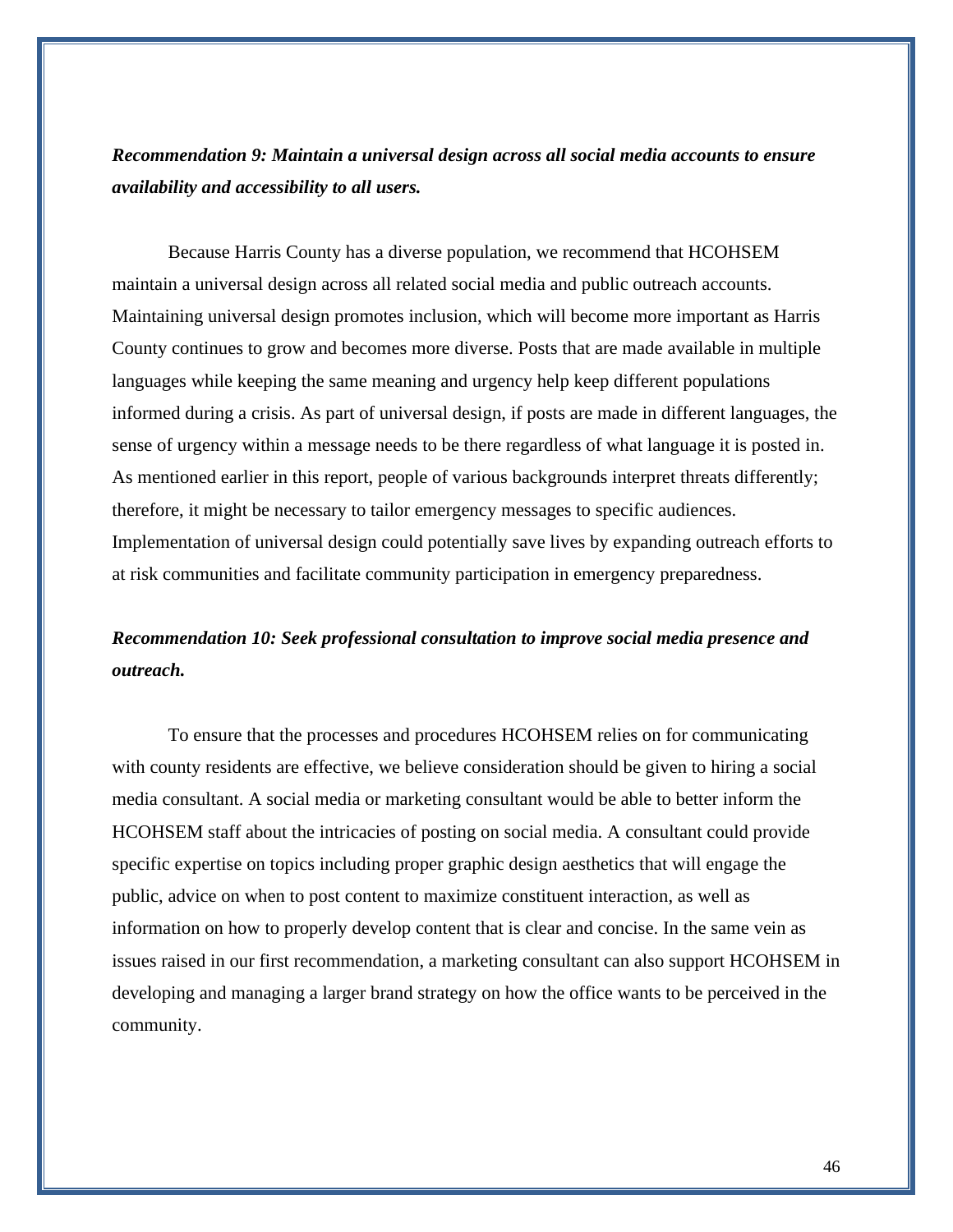## <span id="page-46-0"></span>**Conclusion**

Harris County plays a consequential role in the U.S. economy due to its stake in the energy, aerospace, and chemical industries; it is home to one of the largest medical centers in the country; it has many high-profile concert venues and professional sports arenas; and houses several offices of Fortune 500 companies. All these high-profile locations for an attack make Harris County a potential target for agroterrorism, cyberterrorism, chemical and biological terrorism, domestic terrorism, and targeted acts of violence. Each of these forms of aggression provide attackers multiple avenues of disrupting Harris County's economy and negatively impacting the lives of its nearly 4.5 million residents. Based on research into best practices for communicating emergency information to the public and developing community preparedness, we propose 10 recommendations for the Harris County Office of Homeland Security and Emergency Management that can be sorted into three general areas: community outreach, publicprivate partnerships, and rebranding of HCOHSEM social media accounts. The recommendations and best practices mentioned in this report are framed in the lens of terrorism, but can be translated to a variety of emergencies and disasters including, but not limited to, pandemics like COVID-19, economic recessions and depressions, and natural disasters.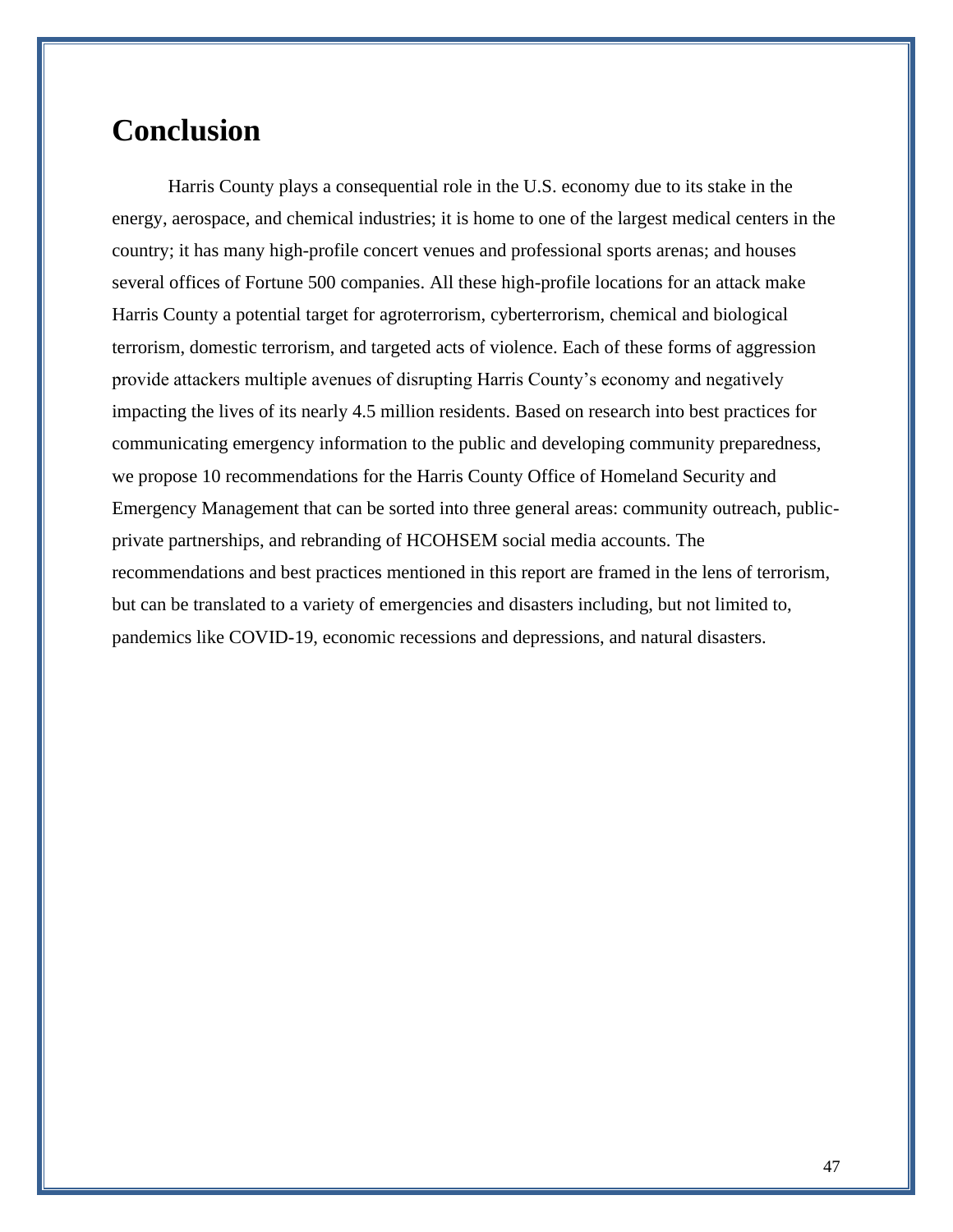# **Acronym List**

<span id="page-47-0"></span>

| <b>ARC</b>     | <b>American Red Cross</b>                                          |
|----------------|--------------------------------------------------------------------|
| <b>CDC</b>     | <b>Centers for Disease Control and Prevention</b>                  |
| <b>COEMC</b>   | Chicago Office of Emergency Management and Communication           |
| <b>CPC</b>     | <b>Community Preparedness Corps</b>                                |
| D.C.           | District of Columbia                                               |
| <b>DARE</b>    | Drug Abuse Resistance Education                                    |
| <b>DHS</b>     | U.S. Department of Homeland Security                               |
| <b>FBI</b>     | Federal Bureau of Investigation                                    |
| <b>FEMA</b>    | Federal Emergency Management Agency                                |
| <b>GHMA</b>    | Greater Houston Metropolitan Area                                  |
| <b>HCOHSEM</b> | Harris County Office of Homeland Security and Emergency Management |
| <b>HLSR</b>    | <b>Houston Livestock Show and Rodeo</b>                            |
| <b>HSEMA</b>   | Homeland Security and Emergency Management Agency                  |
| IC             | <b>Intelligence Community</b>                                      |
| <b>ICE</b>     | U.S. Immigration Customs Enforcement                               |
| <b>LAEMD</b>   | Los Angeles Emergency Management Department                        |
| <b>NOAA</b>    | National Oceanic and Atmospheric Administration                    |
| <b>NYC</b>     | New York City                                                      |
| <b>NYPD</b>    | New York Police Department                                         |
| <b>PPP</b>     | <b>Public-Private Partnerships</b>                                 |
| <b>RENS</b>    | <b>Regional Emergency Notification System</b>                      |
| U.S.           | <b>United States</b>                                               |
| <b>USDA</b>    | U.S. Department of Agriculture                                     |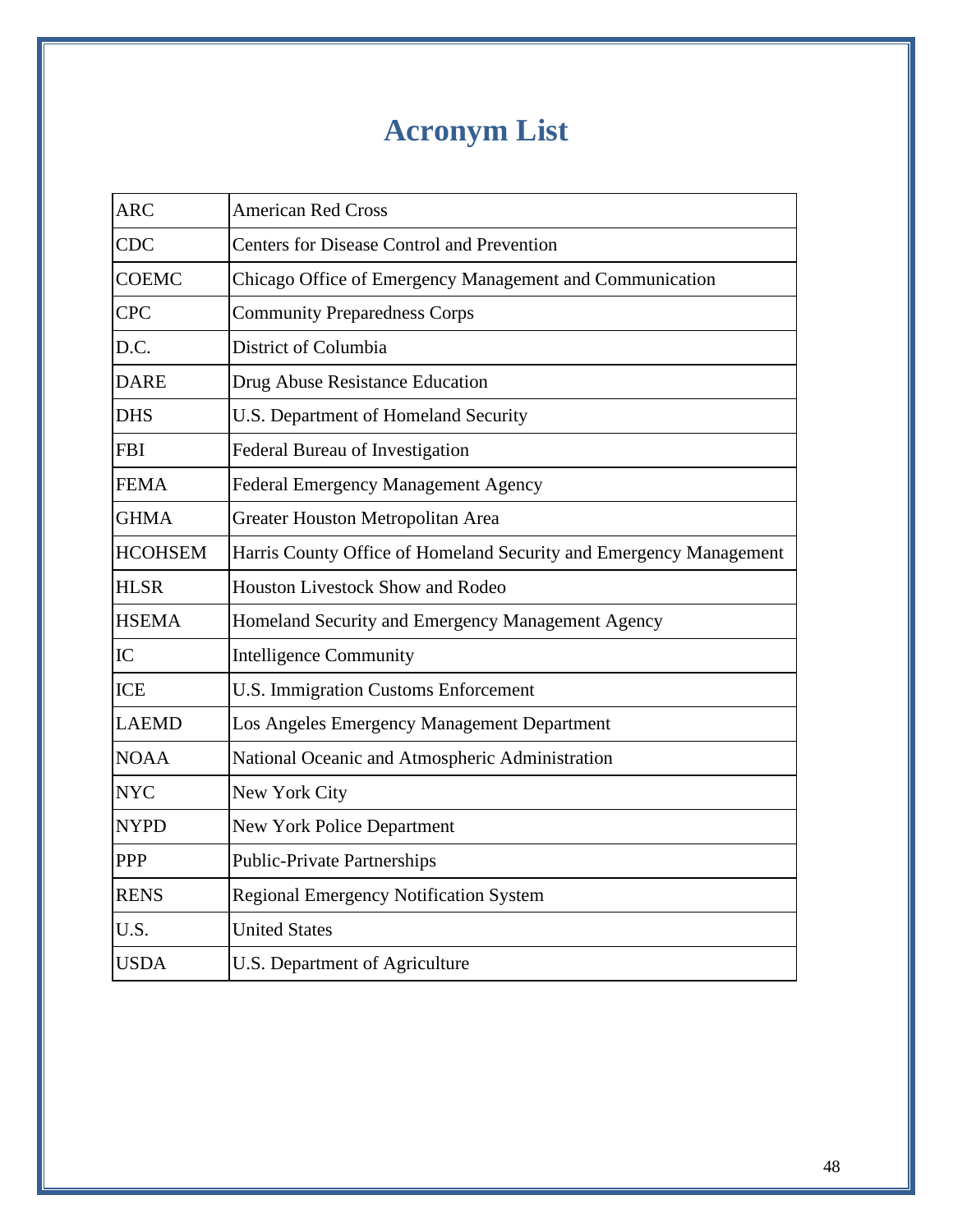## **References**

- <span id="page-48-0"></span>Agrawal, S., & Monroe, M. C. (2006). Using and improving social capital to increase community preparedness for wildfire. In: McCaffrey, SM, tech. Ed. The public and wildland fire management: social science findings for managers. Gen. Tech. Rep. NRS-1. Newtown Square PA: US Department of Agriculture, Forest Service, Northern Research Station: 163-167.
- Ahmad, N. (2020). *The decline of conventional news media and challenges of immersing in new technology*. *25*, 12.
- Aldoory, L., & Van Dyke, M. (2006). The roles of perceived "shared" involvement and information overload in understanding how audiences make meaning of news about bioterrorism. *Journalism & Mass Communication Quarterly, 83*(2), 346-361.

AlertDC. (2020). "ABOUT US." *readyDC*. Retrieved from [https://ready.dc.gov/aboutus.](https://ready.dc.gov/aboutus)

- Arab American Institute. (2020). A Yalla Vote 2016 State Voter Guide. *A Yalla Vote 2016 State Voter Guide*.
- Blum, J. (2016). Regulators approve new nuclear reactors near Houston. *The Houston Chronicle.*  Retrieved from [https://www.houstonchronicle.com/business/energy/article/Regulators](https://www.houstonchronicle.com/business/energy/article/Regulators-approve-new-nuclear-reactors-near-6819187.php)[approve-new-nuclear-reactors-near-6819187.php.](https://www.houstonchronicle.com/business/energy/article/Regulators-approve-new-nuclear-reactors-near-6819187.php)
- Breckenridge, J. N., & Zimbardo, P. G. (2007). The strategy of terrorism and the psychology of mass-mediated fear. *Psychology of Terrorism*, 116-133.
- Bullock, J. A, Haddow, G., & Coppola, D. (2016). *Introduction to Homeland Security: Principles of All-Hazards Risk Management.*(Fifth Edition). Elsevier/Butterworth-Heinemann.
- Caponecchia, C. (2012). Relative Risk Perception for Terrorism: Implications for Preparedness and Risk Communication. Risk Analysis, 32(9), 1524–1534.
- Capps, R., Fix, M., & Nwosu, C. (2015). A Profile of Immigrants in Houston, the Nation's Most Diverse Metropolitan Area. Migration Policy Institute.
- Carter-Pokras, O., Zambrana, R. E., Mora, S. E., & Aaby, K. A. (2007). Emergency Preparedness: Knowledge and Perceptions of Latin American Immigrants. *Journal of Health Care for the Poor and Underserved*.
- Chertoff, Michael. (2009). *Homeland Security: Assessing the First Five Years.* Philadelphia, PA: University of Pennsylvania Press.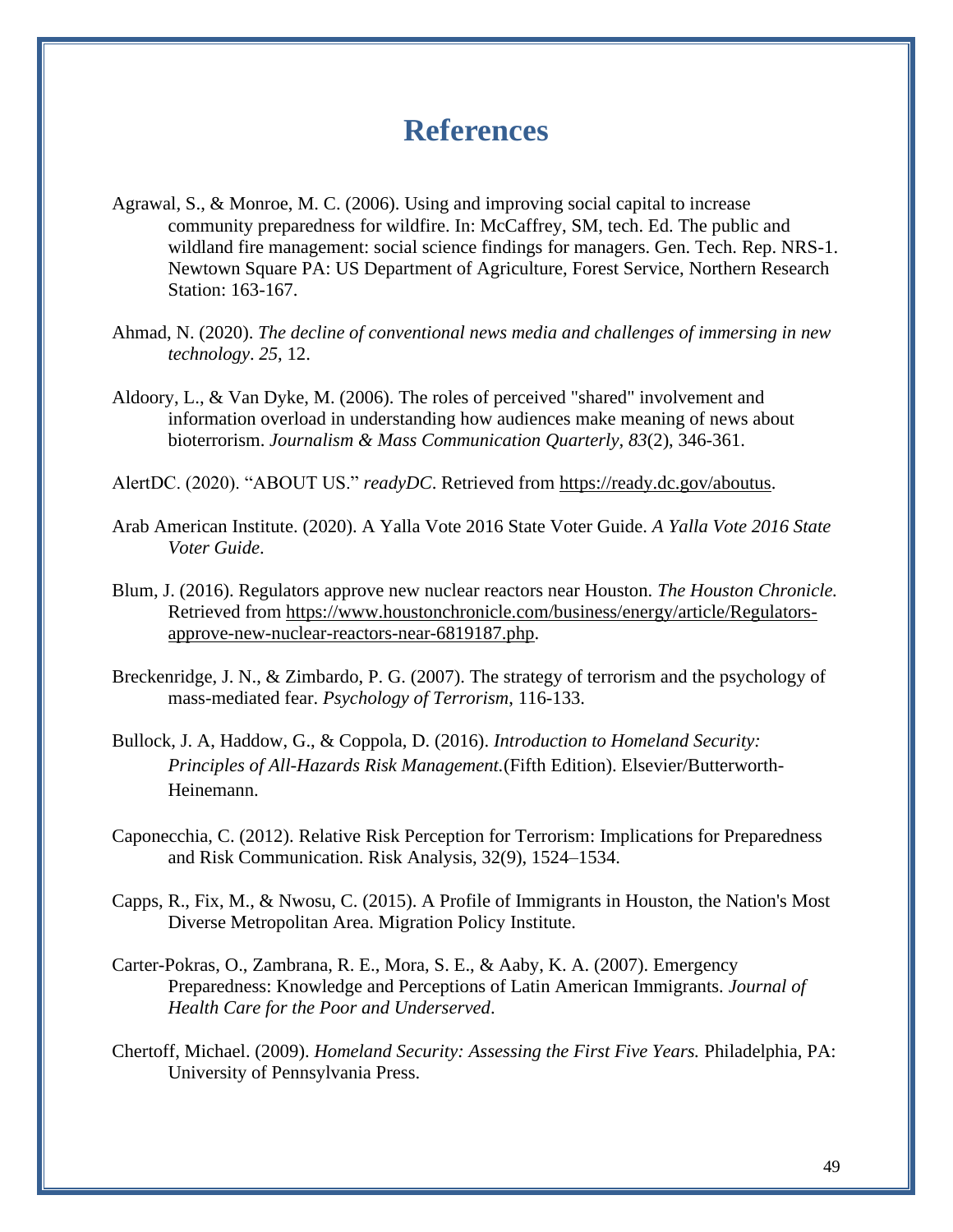- Christiano A. & Neimand, A. (2017). "Stop Raising Awareness Already."Stanford Social Innovation Review. Retrieved from [https://ssir.org/articles/entry/stop\\_raising\\_awareness\\_already#.](https://ssir.org/articles/entry/stop_raising_awareness_already)
- City of Chicago Emergency Management and Communication. (2020). "Alert Chicago Emergency Preparedness." *City of Chicago: Alert Chicago - Emergency Preparedness*. Retrieved from https://www.chicago.gov/city/en/depts/oem/provdrs/alertchicago.html
- City of Houston. (2014). Top 25 Languages Spoken in Houston. Retrieved from https://www.houstontx.gov/ispeakhouston/top25HoustonLanguages2014.pdf
- City of Houston Anti-Human Trafficking Commission. (2017). Anti-Human Trafficking Toolkits. Retrieved from<https://humantraffickinghouston.org/toolkits/>
- City of Los Angeles' Emergency Management Department. (2020). "Emergency Management Department." *Social Media Policy | Emergency Management Department*. Retrieved from [https://emergency.lacity.org/social-media-policy#.](https://emergency.lacity.org/social-media-policy)
- Condon, B., Sweet, K. (2017). "About 80% of Hurricane Harvey victims do not have flood insurance, face big bills" *The Associated Press, USA Today*. Retrieved from [https://www.usatoday.com/story/money/2017/08/29/hurricane-harvey-houston-flood](https://www.usatoday.com/story/money/2017/08/29/hurricane-harvey-houston-flood-insurance-damages-claims/611910001/)[insurance-damages-claims/611910001/](https://www.usatoday.com/story/money/2017/08/29/hurricane-harvey-houston-flood-insurance-damages-claims/611910001/)

Coombs, W. T. (1999). *Ongoing crisis communication*. Thousand Oaks, CA: Sage.

- Crime Stoppers. (2020). Counter Terrorism Safety Tips. Retrieved fro[m](https://crime-stoppers.org/wp-content/uploads/2019/09/CrimeStoppers_Counter-Terrorism-2019.pdf) [https://crime](https://crime-stoppers.org/wp-content/uploads/2019/09/CrimeStoppers_Counter-Terrorism-2019.pdf)[stoppers.org/wp-content/uploads/2019/09/CrimeStoppers\\_Counter-Terrorism-2019.pdf](https://crime-stoppers.org/wp-content/uploads/2019/09/CrimeStoppers_Counter-Terrorism-2019.pdf)
- District of Columbia Metropolitan Police Department. (2020). Emergency Preparedness and Homeland Security, Metropolitan Police Department, 2020. Retrieved from <https://mpdc.dc.gov/page/emergency-preparedness-and-homeland-security-Original>
- Duffin, E. (2019). Forecasted Gross Metropolitan Product (GMP) of the United States in 2020, by metropolitan area. *Statista*. [Retrieved from](https://www.statista.com/statistics/183808/gmp-of-the-20-biggest-metro-areas/)  <https://www.statista.com/statistics/183808/gmp-of-the-20-biggest-metro-areas/>
- Eisenman, D. P., Cordasco, K. M., Asch, S., Golden, J. F., & Glik, D. (2007). Disaster Planning and Risk Communication With Vulnerable Communities: Lessons From Hurricane Katrina. *American Journal of Public Health*. Retrieved from <https://ajph.aphapublications.org/doi/full/10.2105/AJPH.2005.084335>
- Federal Bureau of Investigation. (2001). Testimony, Bioterrorism. Retrieved 2019, from Federal Bureau of Investigation. Retrieved From https://archives.fbi.gov/archives/news/testimony/bioterrorism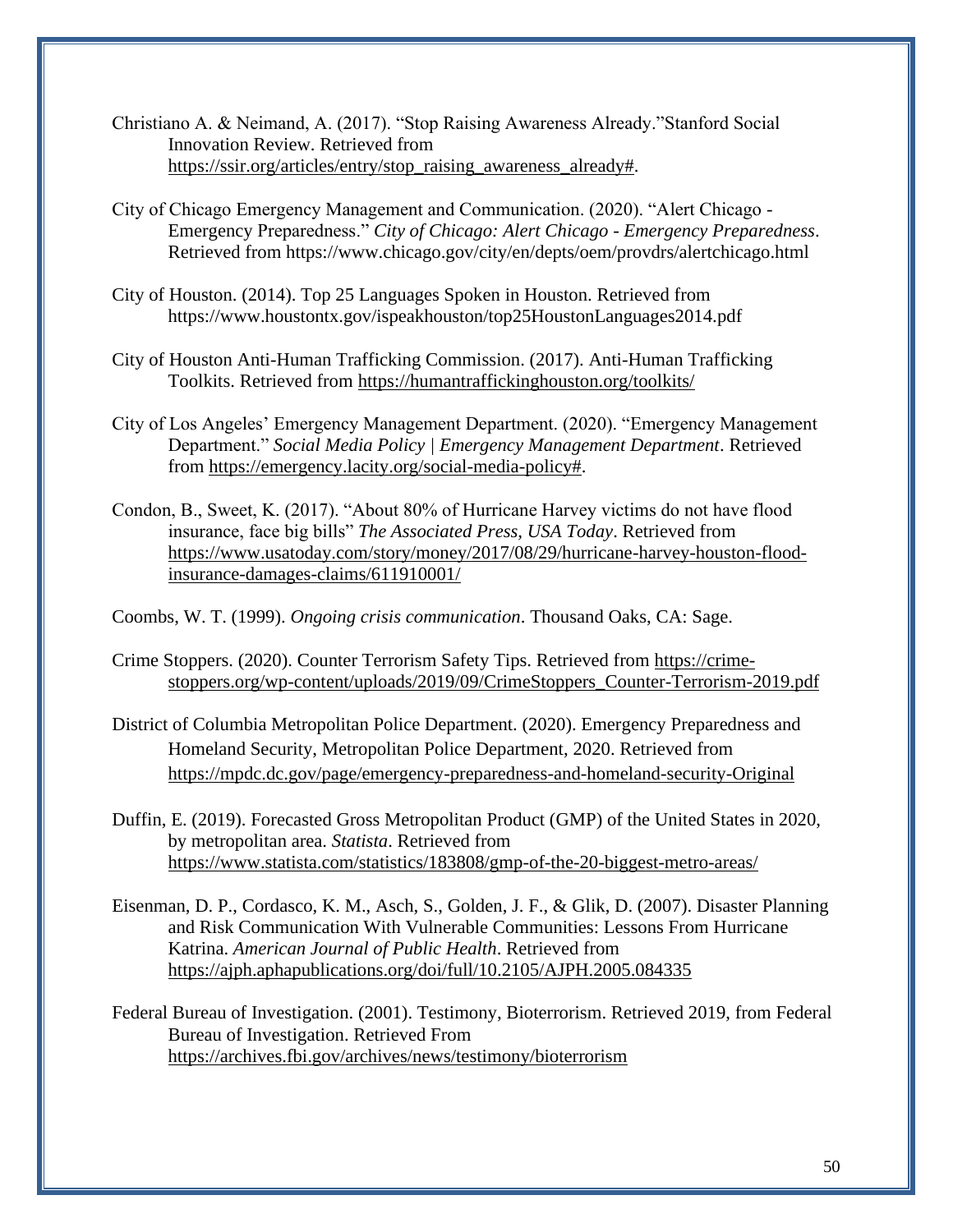- Federal Emergency Management Agency. (2011). "A Whole Community Approach to Emergency Management: Principles, Themes, and Pathways for Action." Retrieved from Rhttps://www.fema.gov/media-library-data/20130726-1813- 250453330/whole\_community\_dec2011\_\_2\_.pdf
- Federal Emergency Management Agency. (2014). Preparedness in America: Research Insights to Increase Individual, Organizational, and Community Action. *United States Department of Homeland Security.* Retrieved from [https://www.fema.gov/media-library](https://www.fema.gov/media-library-data/1409000888026-1e8abc820153a6c8cde24ce42c16e857/20140825_Preparedness_in_America_August_2014_Update_508.pdf)[data/1409000888026-](https://www.fema.gov/media-library-data/1409000888026-1e8abc820153a6c8cde24ce42c16e857/20140825_Preparedness_in_America_August_2014_Update_508.pdf) [1e8abc820153a6c8cde24ce42c16e857/20140825\\_Preparedness\\_in\\_America\\_August\\_20](https://www.fema.gov/media-library-data/1409000888026-1e8abc820153a6c8cde24ce42c16e857/20140825_Preparedness_in_America_August_2014_Update_508.pdf) [14\\_Update\\_508.pdf.](https://www.fema.gov/media-library-data/1409000888026-1e8abc820153a6c8cde24ce42c16e857/20140825_Preparedness_in_America_August_2014_Update_508.pdf)
- Federal Emergency Management Agency. (2013) Building Better Resiliency-Together, FEMA, *Department of Homeland Security*. Retrieved fro[mhttps://www.fema.gov/media-library](https://www.fema.gov/media-library-data/1383654912681-508c2ec178c9741b3eb78ddddf106428/Public_Private_Partnerships.pdf)[data/1383654912681-](https://www.fema.gov/media-library-data/1383654912681-508c2ec178c9741b3eb78ddddf106428/Public_Private_Partnerships.pdf) [508c2ec178c9741b3eb78ddddf106428/Public\\_Private\\_Partnerships.pdf](https://www.fema.gov/media-library-data/1383654912681-508c2ec178c9741b3eb78ddddf106428/Public_Private_Partnerships.pdf)
- Federal Emergency Management Agency. (2019). FEMA Releases 2018 National Household Survey Results on Individual and Community Preparedness. *Department of Homeland Security.* Retrieved from [https://community.fema.gov/story/FEMA-Releases-2018-](https://community.fema.gov/story/FEMA-Releases-2018-National-Household-Survey-Results-on-Individual-and-Community-Preparedness?lang=en_US) [National-Household-Survey-Results-on-Individual-and-Community-](https://community.fema.gov/story/FEMA-Releases-2018-National-Household-Survey-Results-on-Individual-and-Community-Preparedness?lang=en_US)[Preparedness?lang=en\\_US.](https://community.fema.gov/story/FEMA-Releases-2018-National-Household-Survey-Results-on-Individual-and-Community-Preparedness?lang=en_US)
- Fischhoff, B. (2002). Assessing and Communicating the Risks of Terrorism. *Colloquium on Science and Technology Policy, 11*, 12.
- Georgescu, E.-S., Dobre, D., & Dragomir, C.-S. (2012). Life protection and earthquake preparedness in urban and rural settlements. *Scientific Papers. Series E. Land Reclamation, Earth Observation & Surveying, Environmental Engineering, 1*, 61-68.
- Glik, D. C. (2007). Risk communication for public health emergencies. *Annual Review of Public Health, 28*(1), 33-54. http://dx.doi.org/10.1146/annurev.publhealth.28.021406.144123.
- Givens, A.D. & Busch, N.E. (2013). Information Sharing and Public-Private Partnerships: The Impact on Homeland Security. *The Homeland Security Review*, 7(2), 123-150.
- Hagan, J., Castro, B., & Rodriguez, N. (2020). The Effects of U.S. Deportation Policies on Immigrant Families and Communities: Cross-Border Perspectives. *NORTH CAROLINA LAW REVIEW*, *88*, 27.
- Harris County Office of Economic Development. (2018). At a Glance. Retrieved from [http://hcoed.harriscountytx.gov/docs/HarrisCounty\\_AtaGlance.pdf.](http://hcoed.harriscountytx.gov/docs/HarrisCounty_AtaGlance.pdf)
- Houston Livestock Show and Rodeo. (2019). 2019 Houston Livestock Show and Rodeo Economic Impact Study. Retrieved from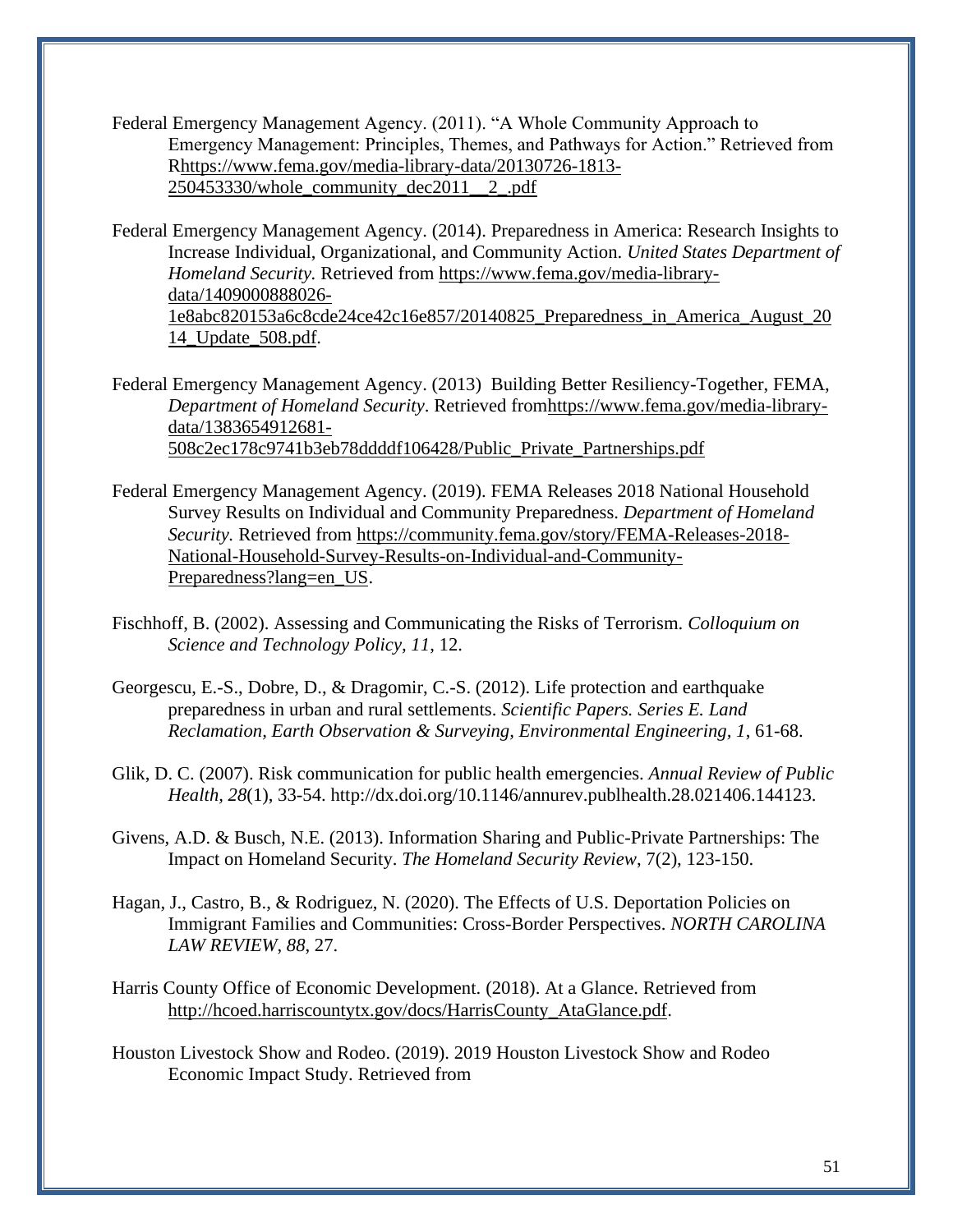https://www.rodeohouston.com/Portals/0/Content/AboutUs/WhoWeAre/Economic%20I mpact/2019-EconomicImpact-Summary.pdf.

- H-GAC. (2018). H-GAC Regional Growth Forecast; Harris County. Retrieved from <https://datalab.h-gac.com/rgf2018/>
- Hua, J., & Bapna, S. (2013). The economic impact of cyber terrorism. *Journal of Strategic Information Systems*, 22, 175-186.
- Jackson, D. (2017). Harris County Officials Detail Communications Impacts of Unprecedented Flooding in Aftermath of Hurricane Harvey. *IWCE Urgent Communications Magazine.*  Retrieved from [https://urgentcomm.com/collections/harris-county-officials-detail](https://urgentcomm.com/collections/harris-county-officials-detail-communications-impacts-of-unprecedented-flooding-in-aftermath-of-hurricane-harvey/)[communications-impacts-of-unprecedented-flooding-in-aftermath-of-hurricane-harvey/.](https://urgentcomm.com/collections/harris-county-officials-detail-communications-impacts-of-unprecedented-flooding-in-aftermath-of-hurricane-harvey/)
- Jackson, D. (2017, March 27). Social Media & Government: Cutting Red Tape for Increased Citizen Engagement. Retrieved from [https://sproutsocial.com/insights/social-media-and](https://sproutsocial.com/insights/social-media-and-government/)[government/](https://sproutsocial.com/insights/social-media-and-government/)
- Jetter, M. (2014). Terrorism and the Media. *IZA Discussion Paper No. 8497*. Retrieved fro[m](https://ssrn.com/abstract=2505359) <https://ssrn.com/abstract=2505359>
- Kasperson, R. E., Renn, O., Slovic, P., Brown, H. S., Emel, J., Goble, R., ... & Ratick, S. (1988). The social amplification of risk: A conceptual framework. Risk analysis, 8(2), 177-187.
- Kinder Institute. (2019). Kinder Houston Area Survey: 2019 Results. *Rice University*. Retrieved from [https://kinder.rice.edu/houstonsurvey2019.](https://kinder.rice.edu/houstonsurvey2019)
- Lachlan, K. A., Spence, P. R., Lin, X., & Del Greco, M. (2014a). Screaming into the wind: examining the volume and content of tweets associated with Hurricane Sandy. *Communication Studies, 65*(5), 500-518.
- Lachlan, K. A., Spence, P. R., & Lin, X. (2014b). Expressions of risk awareness and concern through Twitter: On the utility of using the medium as an indication of audience needs. *Computers in Human Behavior, 35*, 554-559.
- Lachlin, K. A., Spence, P. R., Lin, X., Najarian, K. M., & Greco, M. (2014c). Twitter use during a weather event: comparing content associated with localized and non localized hashtags. *Communication Studies, 65*(5), 519-534. http://dx.doi.org/10.1080/10510974.2014.956940.
- Lin, X., Spence, P. R., Sellnow, T. L., & Lachlan, K. A. (2016). Crisis communication, learning and responding: Best practices in social media. Computers in Human Behavior, 65, 601- 605.
- Marsella, A. J. (Ed.). (2008). *Ethnocultural perspectives on disasters and trauma: Foundations, issues, and applications*. Springer.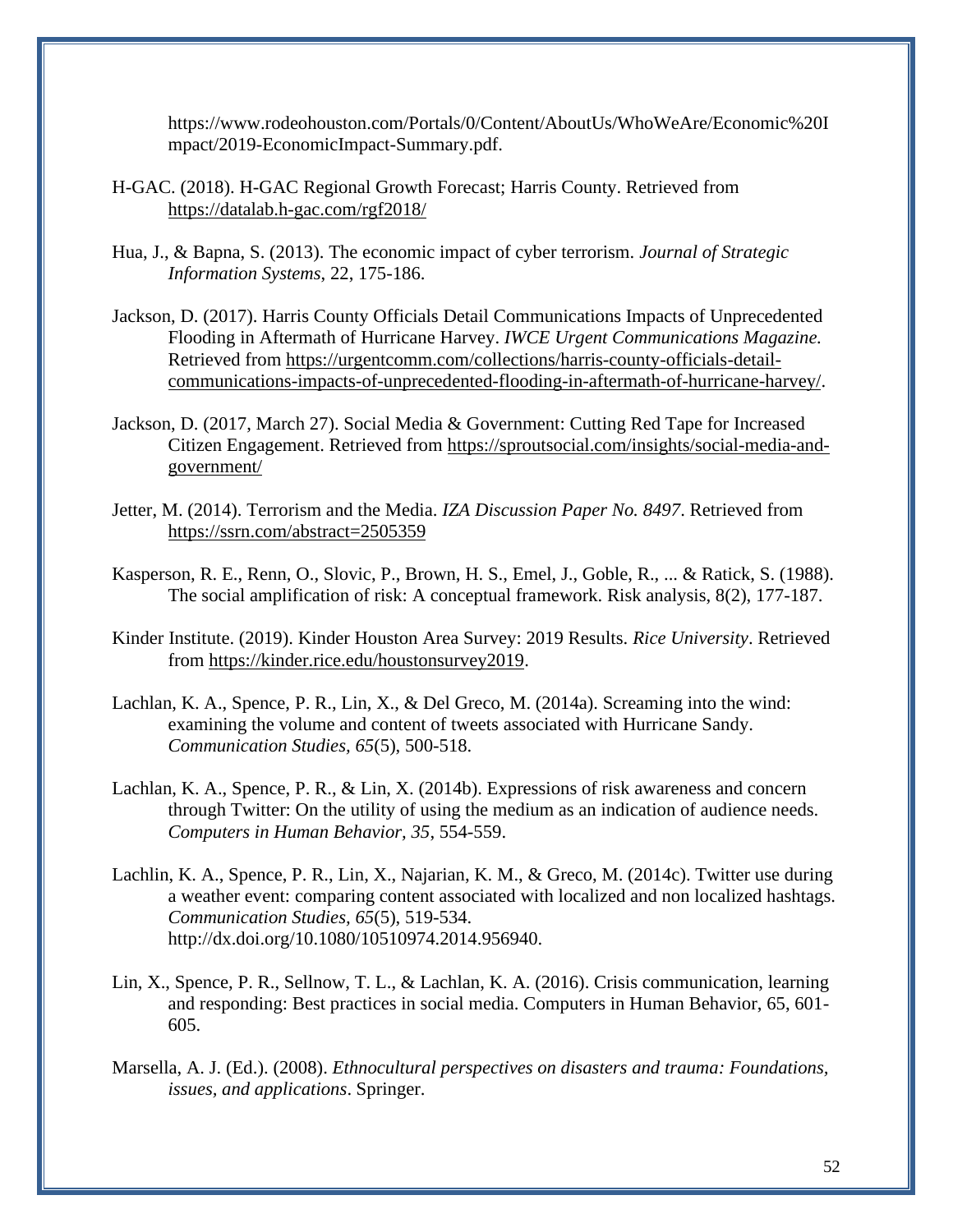- Mathbor, G. M. (2007). Enhancement of community preparedness for natural disasters: The role of social work in building social capital for sustainable disaster relief and management. International Social Work, 50(3), 357-369.
- McLeigh, J. D. (2010). How Do Immigration and Customs Enforcement (ICE) Practices Affect the Mental Health of Children? *American Journal of Orthopsychiatry*, *80*(1), 96–100[.](https://doi.org/10.1111/j.1939-0025.2010.01011.x) [Retrieved from https://doi.org/10.1111/j.1939-0025.2010.01011.x](https://doi.org/10.1111/j.1939-0025.2010.01011.x)
- Mejia, B. (2017). How Houston has become the most diverse place in America. *Los Angeles Times.* Retrieved from [https://www.latimes.com/nation/la-na-houston-diversity-2017](https://www.latimes.com/nation/la-na-houston-diversity-2017-htmlstory.html) [htmlstory.html](https://www.latimes.com/nation/la-na-houston-diversity-2017-htmlstory.html)
- Michaels, J.D. (2010). Deputizing Homeland Security. *Texas Law Review*, 88(10), 1435-1473.
- Miller, P. L. (2012). Preparing Minority Population For Emergencies: Connecting To Building a More Resilient Community.
- Monke, J. (2006). Agroterrorism: Threats and preparedness. *Congressional Research Service.*  Library of Congress, Washington, D.C. Retrieved from <https://fas.org/sgp/crs/terror/RL32521.pdf>
- New York Police Department. (2011). About. *NYPD SHIELD*. Retrieved from <http://www.nypdshield.org/public/about.aspx>
- NOLA Ready. (2020). "Stay Connected." *Emergency Alerts - NOLA Ready*. Retrieved from [https://ready.nola.gov/stay-connected/emergency-alerts/.](https://ready.nola.gov/stay-connected/emergency-alerts/)
- Office of the Emergency Management. (2020). *Emergency Prepared Guide.* Colorado: Weld County, Colorado. Retrieved 2020, from [https://www.weldgov.com/UserFiles/Servers/Server\\_6/File/Departments/OEM/English-](https://www.weldgov.com/UserFiles/Servers/Server_6/File/Departments/OEM/English-OEM%20Emergency%20Preparedness%20Guide.pdf)[OEM%20Emergency%20Preparedness%20Guide.pdf](https://www.weldgov.com/UserFiles/Servers/Server_6/File/Departments/OEM/English-OEM%20Emergency%20Preparedness%20Guide.pdf)
- Office of the Attorney General of Texas. (2020). Public Information Act Handbook 2020. Retrieved from [https://www.texasattorneygeneral.gov/sites/default/files/files/divisions/open](https://www.texasattorneygeneral.gov/sites/default/files/files/divisions/open-government/publicinfo_hb.pdf)[government/publicinfo\\_hb.pdf](https://www.texasattorneygeneral.gov/sites/default/files/files/divisions/open-government/publicinfo_hb.pdf)
- Sheriff Office Miami County . (2020). *Miami County , Ohio* . Retrieved from Sheriff Miami County:<https://www.miamicountyohio.gov/888/Sheriff>
- Perrin, A., & Anderson, M. (2019). Share of U.S. adults using social media, including Facebook, is mostly unchanged since 2018. Retrieved from [https://www.pewresearch.org/fact](https://www.pewresearch.org/fact-tank/2019/04/10/share-of-u-s-adults-using-social-media-including-facebook-is-mostly-unchanged-since-2018/)[tank/2019/04/10/share-of-u-s-adults-using-social-media-including-facebook-is-mostly](https://www.pewresearch.org/fact-tank/2019/04/10/share-of-u-s-adults-using-social-media-including-facebook-is-mostly-unchanged-since-2018/)[unchanged-since-2018/](https://www.pewresearch.org/fact-tank/2019/04/10/share-of-u-s-adults-using-social-media-including-facebook-is-mostly-unchanged-since-2018/)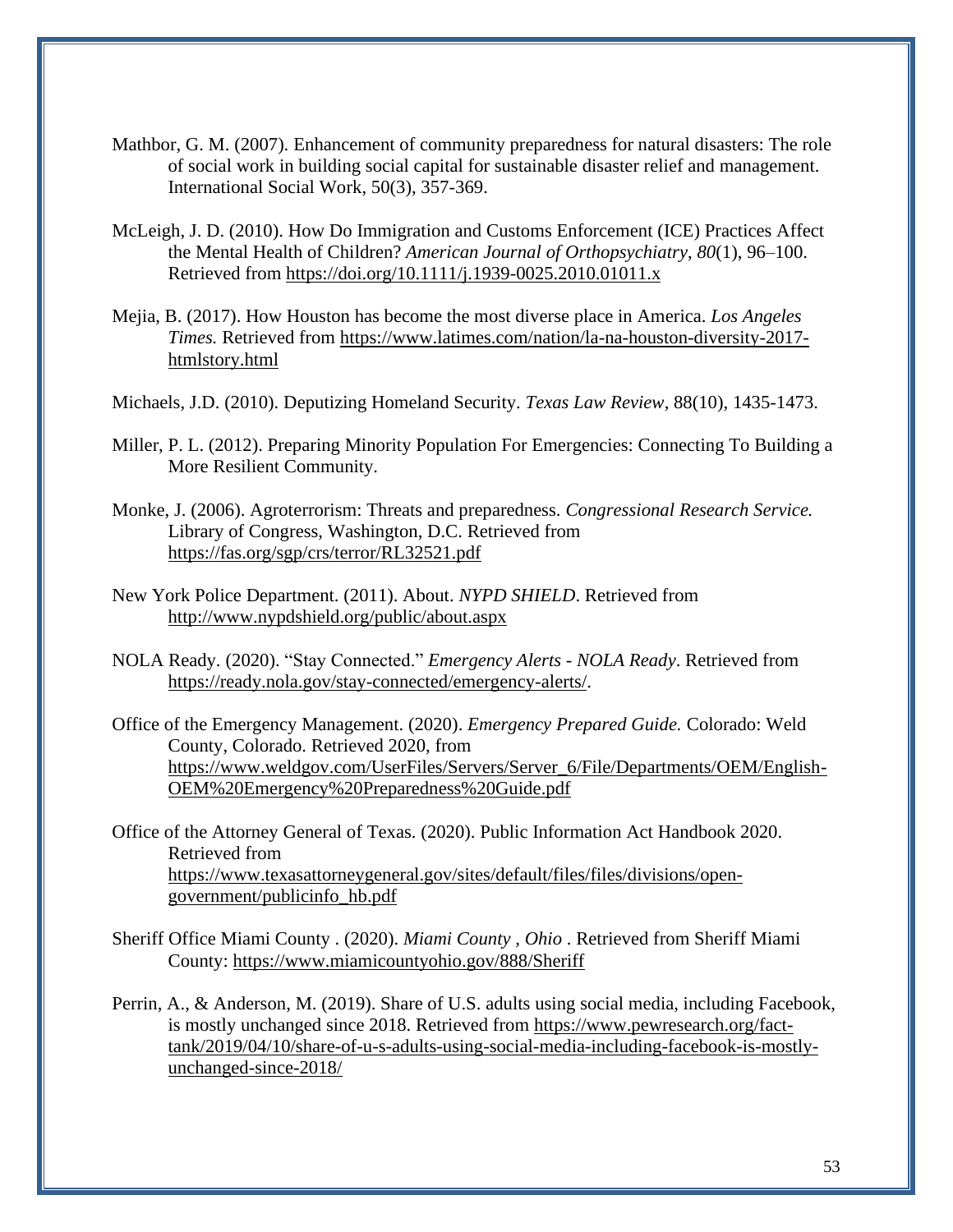- Polatin, P. B., Young, M., Mayer, M., & Gatchel, R. (2005). Bioterrorism, stress, and pain: the importance of an anticipatory community preparedness intervention. Journal of psychosomatic research, 58(4), 311-316.
- Post, M. (2018). Harris County, Texas: Comprehensive Annual Financial Report. Retrieved from [https://auditor.harriscountytx.gov/Pages/CAFR.aspx.](https://auditor.harriscountytx.gov/Pages/CAFR.aspx)
- Pruitt, S. (2019). How 'Duck-and-Cover' Drills Channeled America's Cold War Anxiety. History.com. Retrieved from [https://www.history.com/news/duck-cover-drills-cold-war](https://www.history.com/news/duck-cover-drills-cold-war-arms-race)[arms-race.](https://www.history.com/news/duck-cover-drills-cold-war-arms-race)

5 U.S. Code § 552.Public information; agency rules, opinions, orders, records, and proceedings. (2012). Retrieved from<https://www.law.cornell.edu/uscode/text/5/552>

- Reissman, D. B., Spencer, S., Tanielian, T. L., & Stein, B. D. (2005). Integrating behavioral aspects into community preparedness and response systems. Journal of aggression, maltreatment & trauma, 10(3-4), 707-720.
- Rohrmann, B. (2008, June). Risk perception, risk attitude, risk communication, risk management: A conceptual appraisal. In 15th International Emergency Management Society (TIEMS) Annual Conference.
- Romano, D. & Thomley, R. (2020). Building resilience to manage indirect exposure to terror. American Psychological Association. Retrieved from <https://www.apa.org/helpcenter/terror-exposure>
- Schmid, A.P. (2007). Terrorism and the Media: The Ethics of Publicity. *Terrorism and Political Violence.* Vol I, Issue 4. December 21, 2007. Retrieved from [https://www.tandfonline.com/doi/abs/10.1080/09546558908427042.](https://www.tandfonline.com/doi/abs/10.1080/09546558908427042)
- Seeger, M. W. (2006). Best practices in crisis communication: An expert panel process. *Journal of Applied Communication Research*, *34*(3), 232-244.
- Sheppard, B., Rubin, G. J., Wardman, J. K., & Wessely, S. (2006). Terrorism and dispelling the myth of a panic prone public. Journal of Public Health Policy, 27(3), 219-245.
- Shibu, S. (2019). How You Can Better Use Social Media in Government. Retrieved from <https://www.govloop.com/how-you-can-better-use-social-media-in-government/>

Simon, J. D. (1997). Biological terrorism: preparing to meet the threat. Jama, 278(5), 428-430.

Sivaji, A., Downe, A. G., Muhammad Fahmi Mazlan, Soo, S.-T., & Abdullah, A. (2011). Importance of incorporating fundamental usability with social trust elements for E-Commerce websites. *2011 International Conference on Business, Engineering and Industrial Applications*, 221–226. [Retrieved from](https://doi.org/10.1109/ICBEIA.2011.5994248)  <https://doi.org/10.1109/ICBEIA.2011.5994248>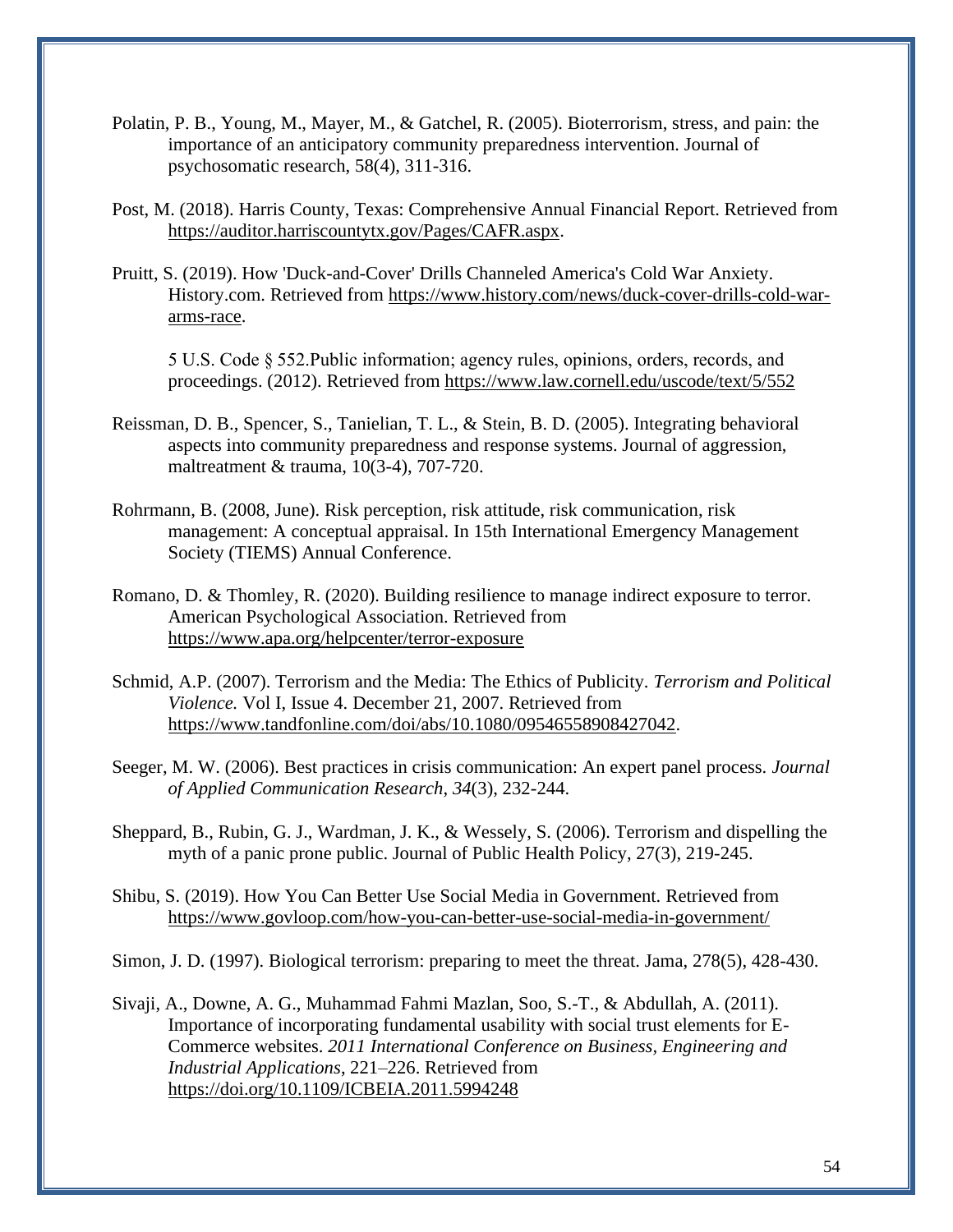- Spence, P. R., Lachlan, K. A., & Rainear, A. M. (2016). Social media and crisis research: data collection and directions. *Computers in Human Behavior. 54*, 667-672.
- Spencer, A. (2012). Terrorism and the Media. *Lessons Learnt, Arts & Humanities Research Council.* AHRC Public Policy Series No 4. Retrieved from [https://ahrc.ukri.org/documents/project-reports-and-reviews/ahrc-public-policy](https://ahrc.ukri.org/documents/project-reports-and-reviews/ahrc-public-policy-series/terrorism-and-the-media/)[series/terrorism-and-the-media/.](https://ahrc.ukri.org/documents/project-reports-and-reviews/ahrc-public-policy-series/terrorism-and-the-media/)
- Starbird, K., Palen, L., Hughes, A., and Vieweg, S. (2010). Chatter on the red: what hazards threat reveals about the social life of microblogged information. In *proceedings of the 2010 ACM conference on computer supported cooperative work-CSCW'10*. Savannah: ACM. Retrieved from http://portal.acm.org/citation.cfm?doid=1718918.1718965.
- Tierney, K. (2003). Disaster beliefs and institutional interests: Recycling disaster myths in the aftermath of 9-11. In Lee Clarke (Ed.), *Terrorism and disasters: New threats, new ideas.*  Research in social problems and public policy. London: Elsevier JAI.
- Title 5 Texas Penal Code § 22.07(a)(2) (2007).
- Twenge, J. M., Martin, G. N., & Spitzberg, B. H. (2019). Trends in U.S. Adolescents' media use, 1976–2016: The rise of digital media, the decline of TV, and the (near) demise of print. *Psychology of Popular Media Culture*, *8*(4), 329–345[.](https://doi.org/10.1037/ppm0000203) <https://doi.org/10.1037/ppm0000203>
- Ulmer, R. R. (2001). Effective crisis management through established stakeholder relationships: Malden Mills as a case study. *Management Communication Quarterly, 14*(4), 590-615.
- U.S. Census Bureau. (2018). Harris County, Texas QuickFacts. Retrieved from <https://www.census.gov/quickfacts/fact/table/harriscountytexas/IPE120218#IPE120218>
- U.S. Department of Agriculture. (2017). Agroterrorism Prevention, Detection, and Response. *Office of Inspector General, USDA*. Audit Report 61707-0001-21. Retrieved from [https://www.usda.gov/oig/webdocs/61701-0001-21.pdf.](https://www.usda.gov/oig/webdocs/61701-0001-21.pdf)
- U.S. Department of Homeland Security. (2019a). Strategic Framework for Countering Terrorism and Targeted Violence. Retrieved from [https://www.dhs.gov/publication/dhs-strategic](https://www.dhs.gov/publication/dhs-strategic-framework-countering-terrorism-and-targeted-violence)[framework-countering-terrorism-and-targeted-violence.](https://www.dhs.gov/publication/dhs-strategic-framework-countering-terrorism-and-targeted-violence)
- U.S. Department of Homeland Security. (2019b). "If You See Something, Say Something." Retrieved from [https://www.dhs.gov/see-something-say-something.](https://www.dhs.gov/see-something-say-something)
- U.S. Department of Homeland Security. (2015). Chemical Sector-Specific Plan: An Annex to the NIPP 2013. Retrieved from [https://www.dhs.gov/publication/nipp-ssp-chemical-2015.](https://www.dhs.gov/publication/nipp-ssp-chemical-2015)